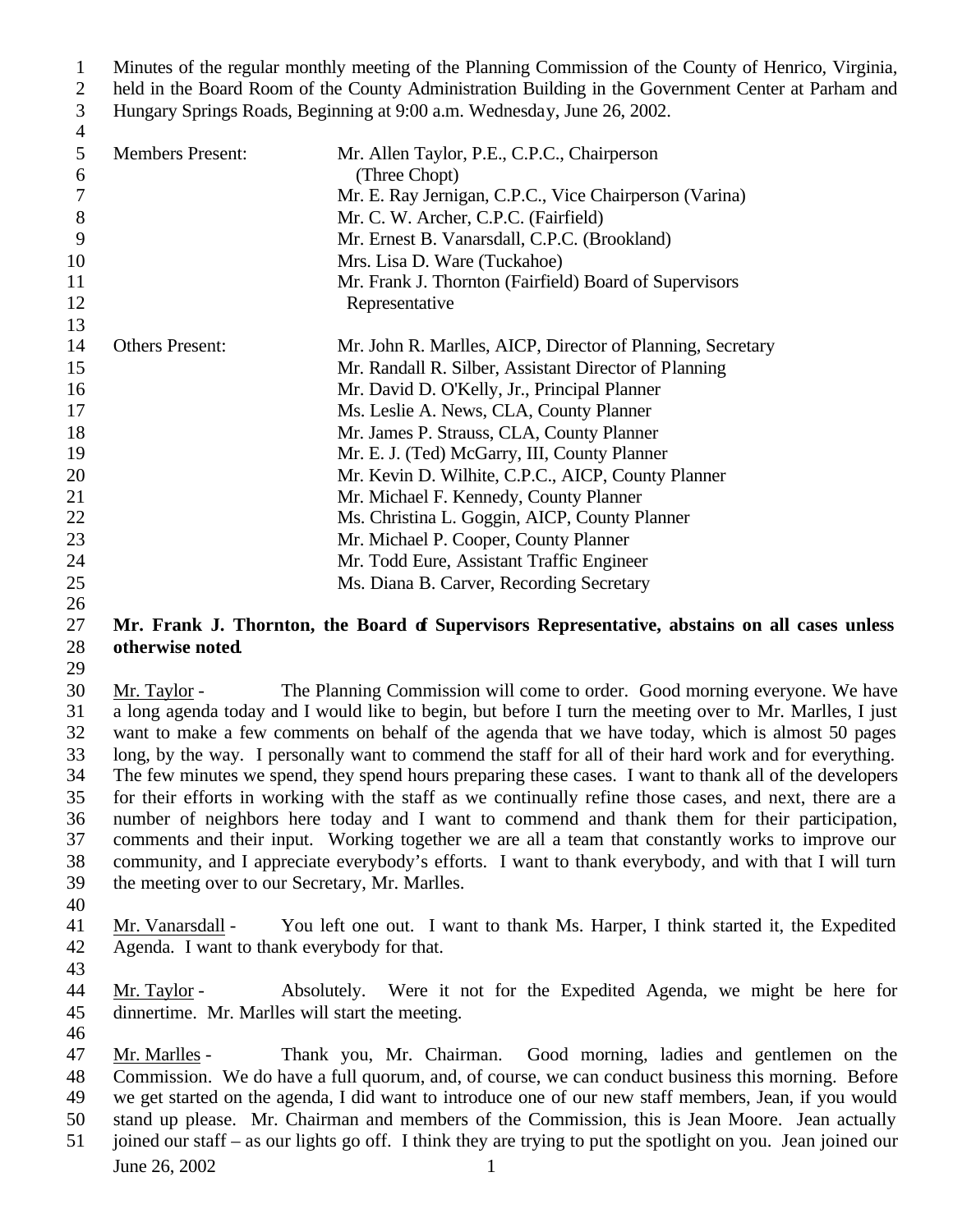staff on June 20. She is filling a vacant position as Planner II in our Comprehensive Planning Division. Jean actually joins us from California. She was a planner with the City of Santa Monica, California. So, I think, this is the first time we've had a Californian on our staff, so this should be interesting. She is a graduate with a Bachelors in Science from Old Dominion University and has a Master's Degree from Virginia Commonwealth University. She does have experience with the City of Richmond and the County of Frederick. So, she is experienced in Virginia law, we are very pleased to have her and I am sure you will get to know her as you work with her in the future. Welcome to the staff, Jean. Ms. Jean Moore - Thank you. Mr. Vanarsdall - Glad to have you, Jean. Mr. Taylor - She might be a California girl, but looks like she has done most of her education right here in good old Virginia. Welcome. Nice to have you. Mr. Marlles - The first item on the agenda is Request for Deferrals and Withdrawals, and I believe they will be presented by Mr. Kennedy this morning. Mr. Taylor - Good morning, Mr. Kennedy. Mr. Kennedy - Good morning, ladies and gentlemen. We have two new additions to the list for deferrals and withdrawals, I will get to them shortly. The first request is on Page 5. **SUBDIVISION (Deferred from the May 22, 2002, Meeting)** Trivett Woods (May 2002 Plan) **Goodfellow, Jalbert, Beard & Associates, Inc. for Salous-West LLC:** The 3.92 acre site is located between Telegraph Road and Battlefield Road south of Francis Road on parcel 785-765-6083. The zoning is R-2A, One-Family Residence District. County water and sewer. **(Fairfield) 8 Lots** Mr. Kennedy - The applicant requests deferral to the July 24, 2002 meeting. Mr. Taylor - Is there anybody in opposition to deferring Subdivision, Trivett Woods (May 2002 Plan)? No opposition. 83 Mr. Archer- Mr. Chairman, I move to defer Subdivision Trivett Woods (May 2002 Plan) to the July 24, 2002 meeting at the request of the applicant. Mr. Vanarsdall - Second. 88 Mr. Taylor - Motion made by Mr. Archer and seconded by Mr. Vanarsdall to defer Subdivision Trivett Woods to July 24, 2002. All in favor say aye. All opposed say no. The motion passes. At the request of the applicant, the Planning Commission deferred Subdivision Trivett Woods, (May 2002 Plan), to its July 24, 2002 meeting. **PLAN OF DEVELOPMENT**  POD-53-02 Shady Grove United **TIMMONS for Shady Grove United Methodist Church:** Request for approval of a revised plan of development, as required by Chapter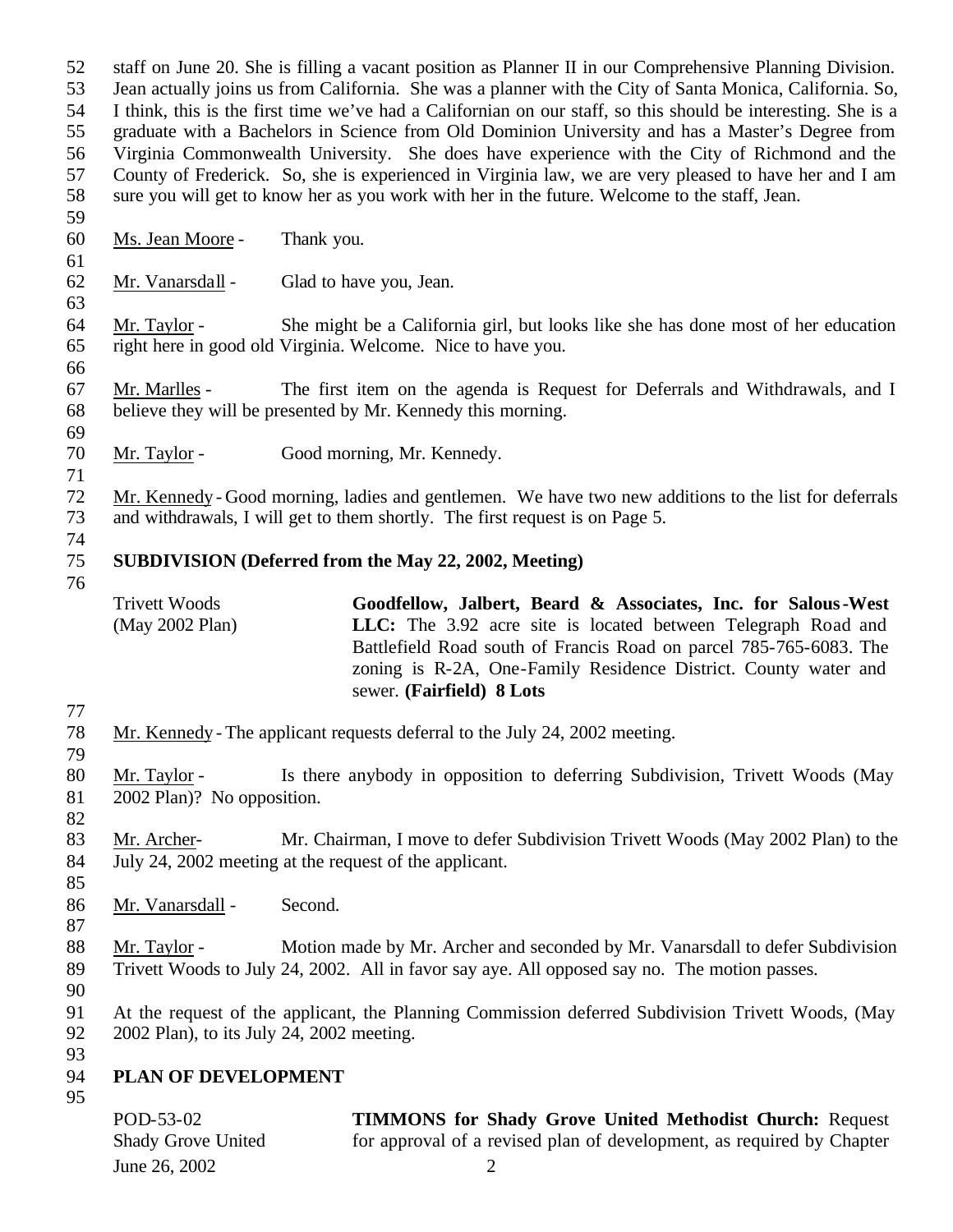Methodist Church - 4701 Shady Grove Road (POD-78-98 Revised) 24, Section 24-106 of the Henrico County Code to construct a twostory, 16,178 square foot educational building and a one-story, 6,090 square foot fellowship hall for an existing church. The 8.62 acre site is located at the southeast corner of Pouncey Tract Road (State Route 271) and Shady Grove Road on parcels 739-769-2272 and 3330. The zoning is A<sub>1</sub>, Agricultural District. County water and private sewer. **(Three Chopt)**

96

- 97 Mr. Kennedy The applicant requests deferral until July 24, 2002.
- 98

99 Mr. Taylor - Thank you, Mr. Kennedy. Is there anybody in the audience who is opposed to the

100 deferral of POD-53-02, Shady Grove United Methodist Church to July 24, 2002? No opposition. I will 101 move deferral of POD-53-02 to July 24, 2002.

102

103 Mr. Vanarsdall - Motion made by Mr. Taylor and seconded by Mr. Vanarsdall. All in favor say 104 aye. All opposed say no. The motion passes.

105

106 At the request of the applicant, the Planning Commission deferred POD-53-02, Shady Grove United

107 Methodist Church, 4701 Shady Grove Road (POD-78-98 Revised), to its meeting on July 24, 2002.

108

## 109 **PLAN OF DEVELOPMENT & ALTERNATIVE FENCE HEIGHT**

110

| POD-51-02                 | Draper Aden Associates for Smith Land & Improvement                       |
|---------------------------|---------------------------------------------------------------------------|
| L. B. Smith Expansion $-$ | <b>Corporation:</b> Request for approval of a revised plan of development |
| 1345 Mountain Road        | and alternative fence height plan, as required by Chapter 24, Sections    |
| $(POD-60-95$ Revised)     | $24-106$ and $24-95(1)(6)$ of the Henrico County Code to expand a gravel  |
|                           | parking area and construct a six-foot black vinyl clad chain link fence   |
|                           | in a front yard with landscaping. The 3.96 acre site is located at 1345   |
|                           | Mountain Road on parcel 782-759-7585. The zoning is M-1, Light            |
|                           | Industrial District. County water and sewer. (Fairfield)                  |

- 111
- 112 Mr. Kennedy The applicant requests deferral to July 24, 2002.
- 113

114 Mr. Taylor - Is there anybody in the audience who is opposed to deferral of POD-51-02 to July 115 24, 2002? No opposition, Mr. Archer.

116 117 Mr. Archer - Mr. Chairman, I move deferral of POD-51-02 to the July 24 meeting at the 118 applicant's request.

119

120 Mr. Vanarsdall - Second.

121

122 Mr. Taylor- Motion made by Mr. Archer and seconded by Mr. Vanarsdall. All in favor say 123 aye. All opposed say no. The motion passes.

124

125 At the request of the applicant, the Planning Commission deferred POD-51-02, L. B. Smith Expansion – 126 1345 Mountain Road (POD-60-95 Revised) to its meeting on July 24, 2002.

127

#### 128 **SUBDIVISION**  129

| Ivy Heights           | Foster & Miller, P. C. for Valerie D. Fuller, Renee Halterman, and        |
|-----------------------|---------------------------------------------------------------------------|
| $(June 2002$ Plan $)$ | <b>TWC, LLC:</b> The 7.63 acre site is located on the west line of N. Ivy |
| June 26, 2002         |                                                                           |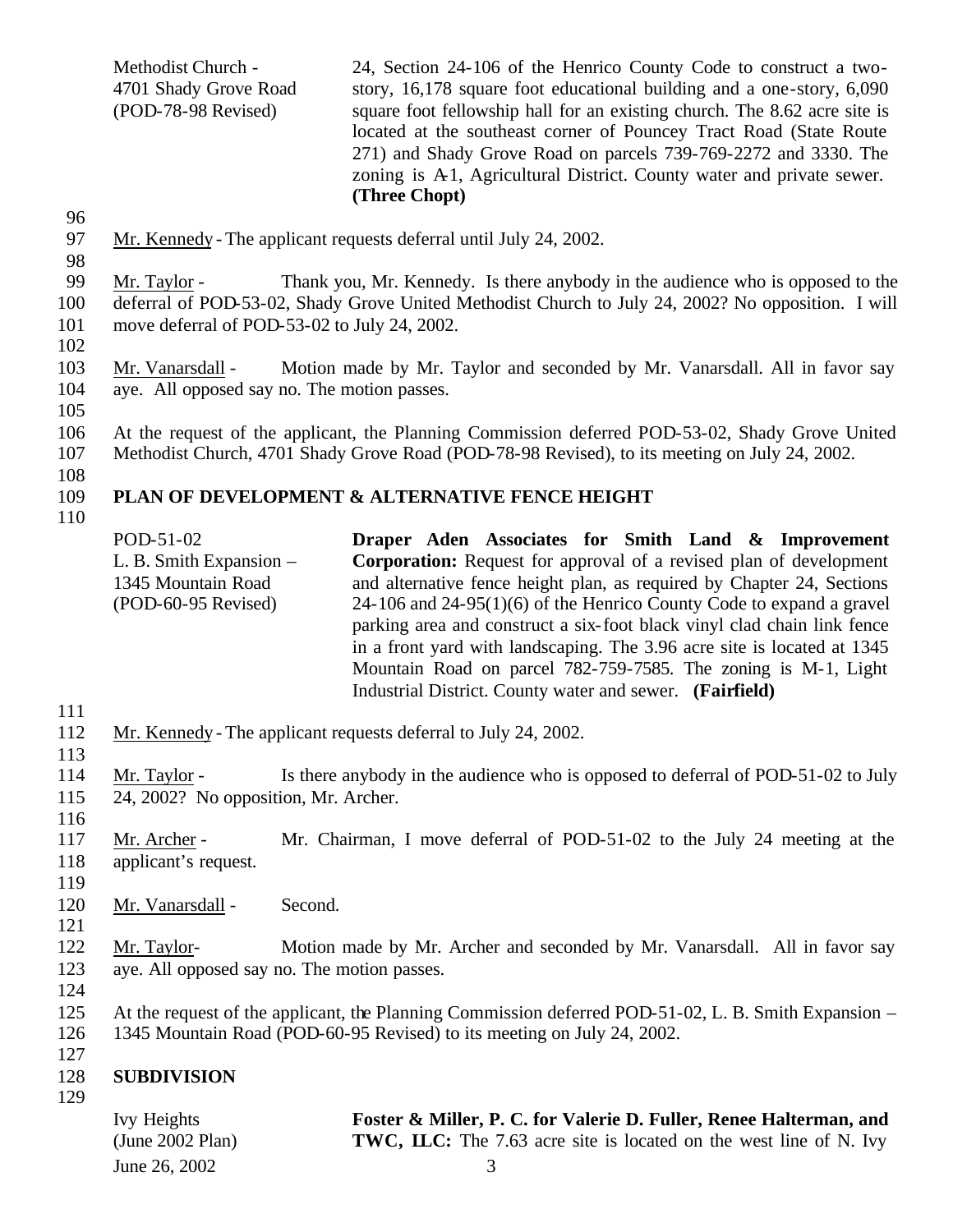Avenue approximately 1000 feet north of Mae Street on parcels 825- 727-2361 and 825-729-8078. The zoning is R-3, One-Family Residence District. County water and sewer. **(Varina) 18 Lots**

Mr. Kennedy - The applicant requests deferral to July 24, 2002.

 Mr. Taylor - Is there anybody in the audience who is opposed to deferring Ivy Heights, (June 2002 Plan) to July 24, 2002? No opposition.

- Mr. Jernigan- Mr. Chairman, I make a motion to defer Subdivision Ivy Heights to the July 24, 2002 meeting at the request of the applicant.
- Mr. Vanarsdall- Second.
- Mr. Taylor Motion made by Mr. Jernigan and seconded by Mr. Vanarsdall. All in favor say aye. All opposed say no. The motion passes.
- 

 At the request of the applicant, the Planning Commission deferred Subdivision Ivy Heights (June 2002 Plan) to its meeting on July 24,2002.

#### **PLAN OF DEVELOPMENT, SPECIAL EXCEPTION & ALTERNATIVE FENCE HEIGHT**

| POD-54-02<br>Summerdale Apartments -<br>Newbridge Road | Horton & Dodd, P. C. for F. W. Properties, LLC and Summerdale,<br><b>L. P.:</b> Request for approval of a plan of development, a special<br>exception for three-story buildings, and an alternative fence height<br>plan, as required by Chapter 24, Sections $24-106,24-116(c)$ and $24-$<br>$95(I)(7)$ b of the Henrico County Code to construct 11, three-story<br>apartment buildings, (132 units total), a one-story clubhouse, and a<br>one-story maintenance building. The 9.659 acre site is located at 250<br>Newbridge Road at the intersection of Newbridge Road and Hawkes |
|--------------------------------------------------------|----------------------------------------------------------------------------------------------------------------------------------------------------------------------------------------------------------------------------------------------------------------------------------------------------------------------------------------------------------------------------------------------------------------------------------------------------------------------------------------------------------------------------------------------------------------------------------------|
|                                                        | Lane on parcel 818-725-1306. The zoning is R5, General Residence<br>District. County water and sewer. (Varina)                                                                                                                                                                                                                                                                                                                                                                                                                                                                         |

Mr. Kennedy - The applicant requests deferral to July 24, 2002 meeting.

 Mr. Taylor - Is there anybody in the audience in opposition to POD-54-02 to the July 24, 2002 meeting? No opposition.

156 Mr. Jernigan - Mr. Chairman, I make a motion to defer POD-54-02, Summerdale Apartments, to the July 24, 2002 meeting, by request of the applicant.

- Mr. Vanarsdall - Second.
- 

 Mr. Taylor - Motion made by Mr. Jernigan and seconded by Mr. Vanarsdall to defer POD-54- 02 to the July 24, 2002 meeting. All in favor say aye. All opposed say no. The motion passes.

 At the request of the applicant, the Planning Commission deferred POD-54-02, Summerdale Apartments – Newbridge Road, to its meeting on July 24, 2002.

Mr. Kennedy - That completes the requests for deferrals and withdrawals.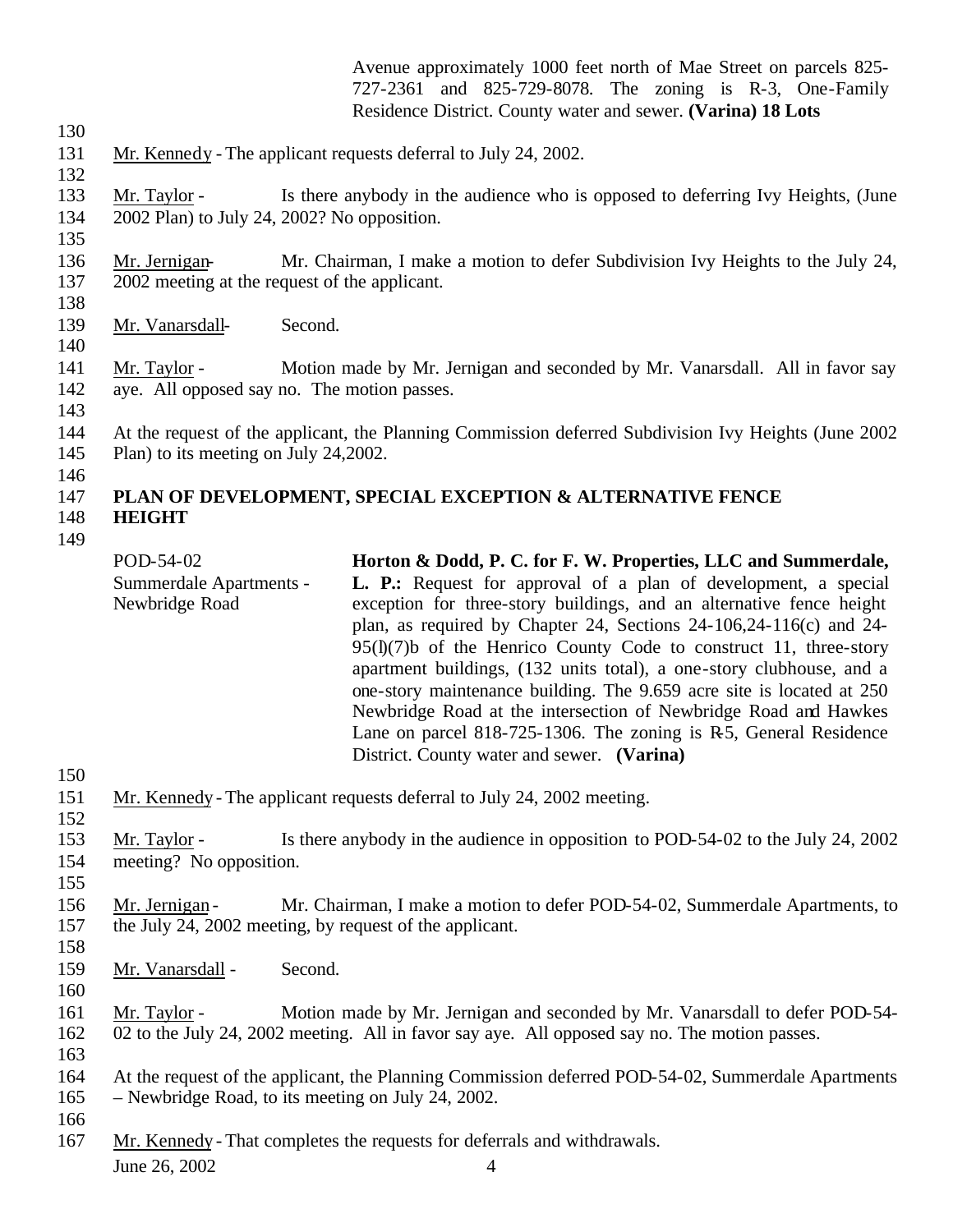168

- 169 Mr. Marlles Mr. Chairman, the next item on the agenda is the Expedited Agenda. These are 170 cases for which staff is recommending approval. There are no issues by the Planning Commission 171 member and there is no known citizen opposition. Mr. Kennedy.
- 172

174

# 173 **TRANSFER OF APPROVAL (Deferred from the May 22, 2002, Meeting)**

- POD-14-00 Henrico Doctors Hospital Formerly Health South Medical Center MRI Addition and Master Plan (POD-83-93 Revised) 7700 E. Parham Road **Gresham Smith & Partners for Henrico Doctors Hospital:** Request for approval of a transfer of approval, as required by Chapter 24, Section 24-106 of the Henrico County from Health South of Virginia to Central Virginia Hospital, LLC. The 11.0 acre site is located on the north line of Parham Road, 1,100 feet east of Shrader Road on parcel 764-754-0992. The zoning is O-3, Office District. **(Brookland)**
- 175
- 176 Mr. Kennedy There is a revised condition on the Addendum.
- 177
- 178 Mr. Taylor- Is there anybody in the audience opposed to Transfer of Approval, POD-14-00, 179 Henrico Doctors Hospital, on the Expedited Agenda? No opposition.
- 

180 Mr. Vanarsdall - I move that POD-14-00, Henrico Doctors Hospital, which used to be Health South, be approved on the Expedited Agenda as recommended by staff and on the Addendum we have Condition No. 1 in regard to a bond. We had a meeting with Mr. Strauss. The architect used to work

184 with Mr. Strauss at Dewberry and Davis in Northern Virginia and he did a good job, along with Jim, on 185 getting all of the deficiencies to their attention.

186

187 Mr. Jernigan - Second.

188 189 Mr. Taylor- Motion made by Mr. Vanarsdall and seconded by Mr. Jernigan. All in favor say 190 aye. All opposed say no. The motion passes.

191

 The Planning Commission approved POD-14-00, Henrico Doctors Hospital, formerly Health South Medical Center MRI Addition and Master Plan, (POD-83-93 Revised), 7700 E. Parham Road subject to the following condition: 195

 1. A bond shall be posted to cover the site deficiencies, as identified in the inspection report, dated **May 10, 2002**, and shall be corrected in accordance with the report by Gresham, Smith and Partners dated, **June 20, 2002**, prior to a certificate of occupancy for the M.R.I. addition (POD-199 14-00).

200

## 201 **TRANSFER OF APPROVAL (Deferred from the May 22, 2002, Meeting)**

202

POD-29-94 Heilig Meyers Distribution Center – 8820 Park Central Drive

**Scott Traynham for Norman Seay: Request for approval of a transfer** of approval, as required by Chapter 24, Section 24-106 of the Henrico County Code from Val T. Orton Trustee, Heilig-Meyers Furniture Company to Norman Seay. The 5.990 acre site is located on the west line of Park Central Drive, approximately 1,800 feet north of Parham Road on parcel 789-760-0587. The zoning is O-SC, Office/Service District (Conditional). **(Fairfield)**

- 203
- June 26, 2002 5 204 Mr. Kennedy - There is a revised recommendation and added condition on the Addendum.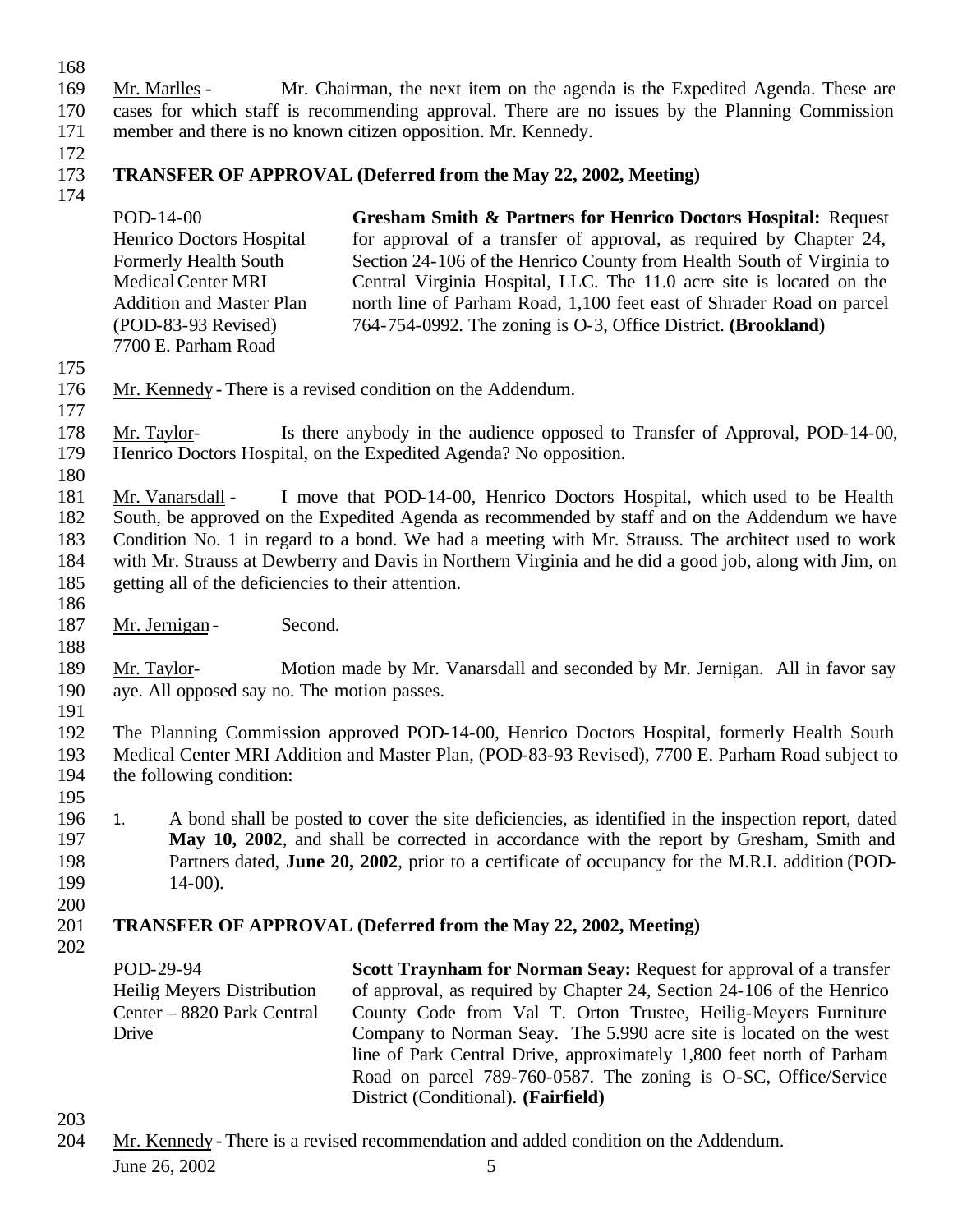| 205 |                                                                                                          |                                                                                                                                                 |  |  |  |
|-----|----------------------------------------------------------------------------------------------------------|-------------------------------------------------------------------------------------------------------------------------------------------------|--|--|--|
| 206 | Mr. Taylor -                                                                                             | Is there anybody in the audience who is opposed to Transfer of Approval for                                                                     |  |  |  |
| 207 | POD-29-94 in the audience? There being no opposition, Mr. Archer.                                        |                                                                                                                                                 |  |  |  |
| 208 |                                                                                                          |                                                                                                                                                 |  |  |  |
| 209 | Mr. Archer -                                                                                             | Mr. Chairman, I move approval of POD-29-94, Heilig Meyers Distribution                                                                          |  |  |  |
| 210 |                                                                                                          | Center, on the Expedited Agenda, subject to the standard conditions and the Addendum Item No. 1.                                                |  |  |  |
| 211 |                                                                                                          |                                                                                                                                                 |  |  |  |
| 212 | Second.<br>Mr. Vanarsdall -                                                                              |                                                                                                                                                 |  |  |  |
| 213 |                                                                                                          |                                                                                                                                                 |  |  |  |
| 214 | Mr. Taylor -                                                                                             | Motion made by Mr. Archer and seconded by Mr. Vanarsdall. All in favor say                                                                      |  |  |  |
| 215 | aye. All opposed say no. The motion passes.                                                              |                                                                                                                                                 |  |  |  |
| 216 |                                                                                                          |                                                                                                                                                 |  |  |  |
| 217 | The Planning Commission approved Transfer of Approval for POD-29-94, Heilig Meyers Distribution          |                                                                                                                                                 |  |  |  |
| 218 | Center – 8820 Park Central Drive, subject to the new owners accepting and agreeing to be responsible for |                                                                                                                                                 |  |  |  |
| 219 |                                                                                                          | continued compliance with the conditions of the original approval, and the additional condition:                                                |  |  |  |
| 220 |                                                                                                          |                                                                                                                                                 |  |  |  |
| 221 | 1.                                                                                                       | The site deficiencies, as identified in the inspection report, dated April 23, 2002, shall be corrected                                         |  |  |  |
| 222 |                                                                                                          | by November 15, 2002. Any deficiencies remaining at such time shall be corrected by the new                                                     |  |  |  |
| 223 | owner.                                                                                                   |                                                                                                                                                 |  |  |  |
| 224 |                                                                                                          |                                                                                                                                                 |  |  |  |
| 225 | <b>LANDSCAPE PLAN</b>                                                                                    |                                                                                                                                                 |  |  |  |
| 226 |                                                                                                          |                                                                                                                                                 |  |  |  |
|     | LP/POD-100-98                                                                                            | TIMMONS for Wilton Family L.L.C.: Request for approval of a                                                                                     |  |  |  |
|     | Sherwin Williams @                                                                                       | landscape plan, as required by Chapter 24, Sections 24-106 and 24-                                                                              |  |  |  |
|     | Lauderdale Square                                                                                        | 106.2 of the Henrico County Code. The 4.06 acre site is located at the<br>southeast corner of Lauderdale Drive and Ruthers Drive on parcel 734- |  |  |  |

- 227
- 228 Mr. Taylor Is there anybody in the audience who is opposed to the approval of Landscape 229 Plan POD-100-98, Sherwin Williams @ Lauderdale Square on the Expedited Agenda? No opposition. 230 Then I will move approval of LP/POD-100-98, Sherwin Williams @ Lauderdale Square, subject to the 231 annotations on the plans and standard conditions for landscape plans.

(Conditional). **(Three Chopt)**

757-5648 and an offsite drainage facility is located on a 2.581 acre parcel at the southwest corner of Lauderdale Drive and North Gayton Road on parcel 734-757-3287. The zoning is B2C, Business District (Conditional) and RTHC, Residential Townhouse District

- 232
- 233 Mr. Jernigan Second.
- 234 Mr. Taylor Motion made by Mr. Taylor and seconded by Mr. Jernigan to approve LP/POD-235 100-98, on the Expedited Agenda. All in favor say aye. All opposed say no. The motion passes.
- 236
- 237 The Planning Commission approved Landscape Plan LP/POD-100-98, Sherwin Williams @ Lauderdale 238 Square, subject to the annotations on the plans and the standard conditions for landscape plans.
- 239

#### 240 **PLAN OF DEVELOPMENT, TRANSITIONAL BUFFER DEVIATION & LIGHTING**  241 **PLAN**  242

June 26, 2002 6 POD-34-02 Kentucky Fried Chicken 2 in 1 **LandMark Design Group for Carl Hutchins:** Request for approval of a plan of development, transitional buffer deviation and lighting plan, as required by Chapter 24, Sections 24-106 and 24-106.2 of the Henrico County Code to construct a one-story, 3,200 square foot fast food restaurant. The 1.00 acre site  $\delta$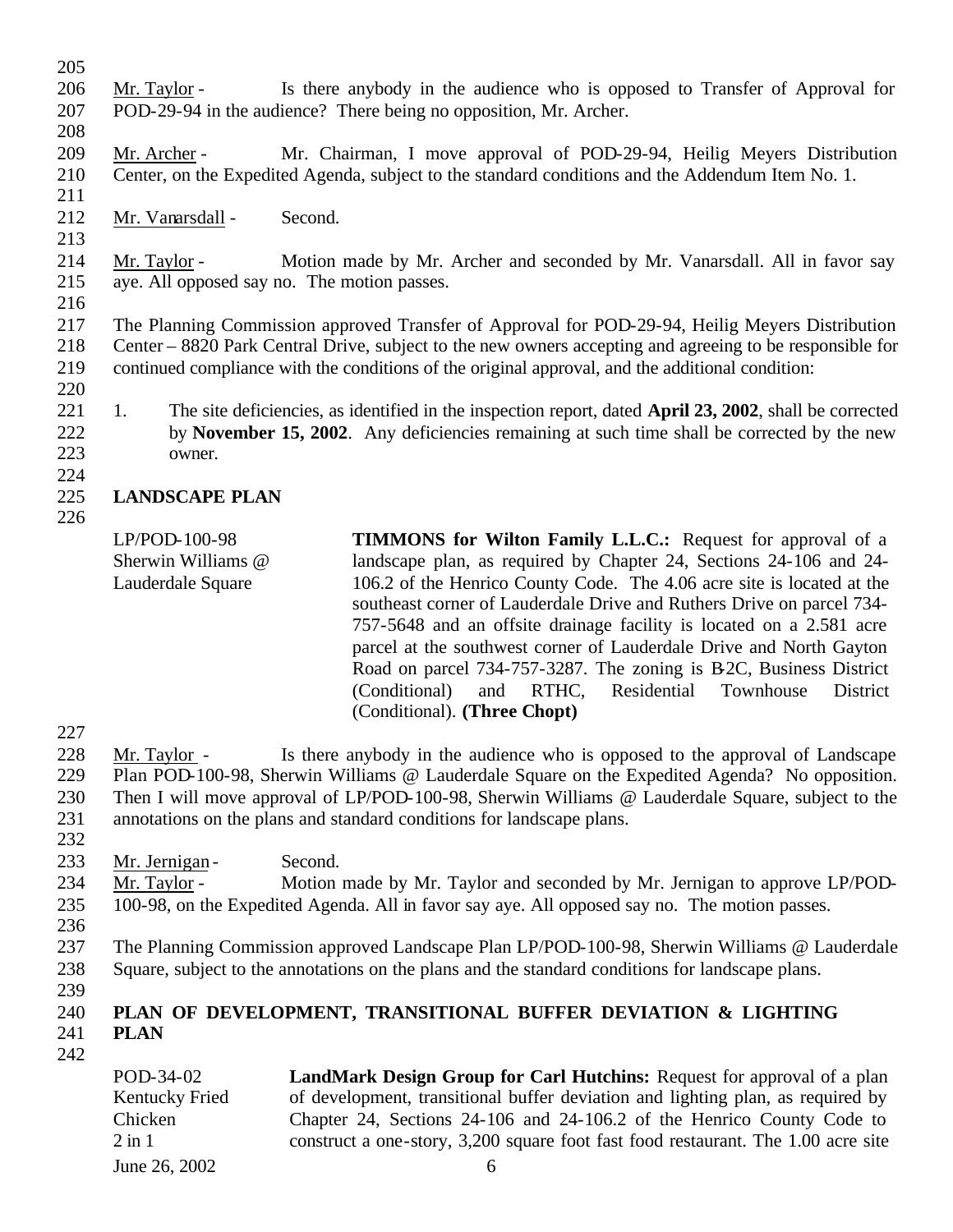|                   |                                                    | is located on the northeast corner of intersection of W. Broad Street (U. S.<br>Route 250) and Bremo Road on parcel 771-740-3047. The zoning is B-3,<br>Business District. County water and sewer. (Brookland) |
|-------------------|----------------------------------------------------|----------------------------------------------------------------------------------------------------------------------------------------------------------------------------------------------------------------|
| 243               |                                                    |                                                                                                                                                                                                                |
| 244               | Mr. Kennedy-                                       | The Expedited Agenda has a misprint on it. It is KFC not at Short Pump but at                                                                                                                                  |
| 245<br>246        |                                                    | West Broad and Bremo Road, so the Expedited Agenda is incorrect.                                                                                                                                               |
| 247               | Mr. Taylor -                                       | I recognized that last night, as I realized it was not in the Three Chopt District, but                                                                                                                        |
| 248               |                                                    | there is one in the Three Chopt District. Is there anybody opposed to the approval of POD-34-02,                                                                                                               |
| 249<br>250        |                                                    | Kentucky Fried Chick 2 in 1 in the Brookland District on the Expedited Agenda? Mr. Vanarsdall.                                                                                                                 |
| 251<br>252        | Mr. Vanarsdall -                                   | There is no way anybody could be opposed to Kentucky Fried Chicken.                                                                                                                                            |
| 253<br>254        | Mr. Taylor -                                       | We have two of them to approve today, so let's see if that works out.                                                                                                                                          |
| 255<br>256<br>257 | Mr. Vanarsdall -<br>transitional buffer deviation. | The root beer is not bad that is going with this, too. I recommend approval of the                                                                                                                             |
| 258               | Mr. Archer -                                       | Second.                                                                                                                                                                                                        |
| 259<br>260        | Mr. Taylor -                                       | We have a motion made by Mr. Vanarsdall and seconded by Mr. Archer. All in                                                                                                                                     |
| 261               |                                                    | favor say aye. All opposed say no. The motion passes.                                                                                                                                                          |
| 262               |                                                    |                                                                                                                                                                                                                |
| 263               |                                                    | The Planning Commission approved the transitional buffer deviation for POD-34-02, Kentucky Fried                                                                                                               |
| 264               | Chicken 2 in 1.                                    |                                                                                                                                                                                                                |
| 265               |                                                    |                                                                                                                                                                                                                |
| 266               | Mr. Taylor -                                       | Now on to the POD-34-02 on the Expedited Agenda.                                                                                                                                                               |
| 267               |                                                    |                                                                                                                                                                                                                |
| 268               | Mr. Vanarsdall -                                   | On the Addendum we have added 11B, which means the lighting plan can be                                                                                                                                        |
| 269               |                                                    | approved with the plan of development. That is something new I learned from Ted McGarry, and I                                                                                                                 |
| 270               |                                                    | would like to call this Kentucky Fried Chicken 2 in 1, Bremo and Broad, so they will know where it is.                                                                                                         |
| 271<br>272        |                                                    | I move that POD-34-02 be approved, subject to the standard conditions for developments of this type,                                                                                                           |
| 273               |                                                    | and the following conditions: No. 9 Amended, No. 11B Amended, Nos. 23 through 34 and on the                                                                                                                    |
| 274               |                                                    | Addendum this morning, we have added No. 35 and 36. No. 35 pertains to the electrical boxes and 36 to                                                                                                          |
| 275               | stormwater.                                        |                                                                                                                                                                                                                |
| 276               |                                                    |                                                                                                                                                                                                                |
| 277               | Mr. Taylor -                                       | I will second that motion.                                                                                                                                                                                     |
| 278               |                                                    |                                                                                                                                                                                                                |
| 279               | Mr. Taylor -                                       | Motion made by Mr. Vanarsdall, seconded by Mr. Taylor to approve POD-34-02,                                                                                                                                    |
| 280               |                                                    | Kentucky Fried Chicken 2 in 1. All in favor say aye. All opposed say no. The motion passes.                                                                                                                    |
| 281               |                                                    |                                                                                                                                                                                                                |
| 282               |                                                    | The Planning Commission approved POD-34-02, Kentucky Fried Chick 2 in 1, subject to the standard                                                                                                               |
| 283               |                                                    | conditions for developments of this type and the following additional conditions:                                                                                                                              |
| 284               |                                                    |                                                                                                                                                                                                                |
| 285               | 9.                                                 | <b>AMENDED</b> - A detailed landscaping plan shall be submitted to the Planning Office for review                                                                                                              |
| 286               |                                                    | and Planning Commission approval prior to the issuance of any occupancy permits.                                                                                                                               |
| 287               | 11B.                                               | Prior to the approval of an electrical permit application and installation of the site lighting                                                                                                                |
| 288               |                                                    | equipment, a plan including light spread and intensity diagrams, and fixture specifications and                                                                                                                |
| 289<br>290        |                                                    | mounting heights details shall be revised as annotated on the staff plan and included with the                                                                                                                 |
|                   |                                                    | construction plans for final signature.                                                                                                                                                                        |
|                   | June 26, 2002                                      | 7                                                                                                                                                                                                              |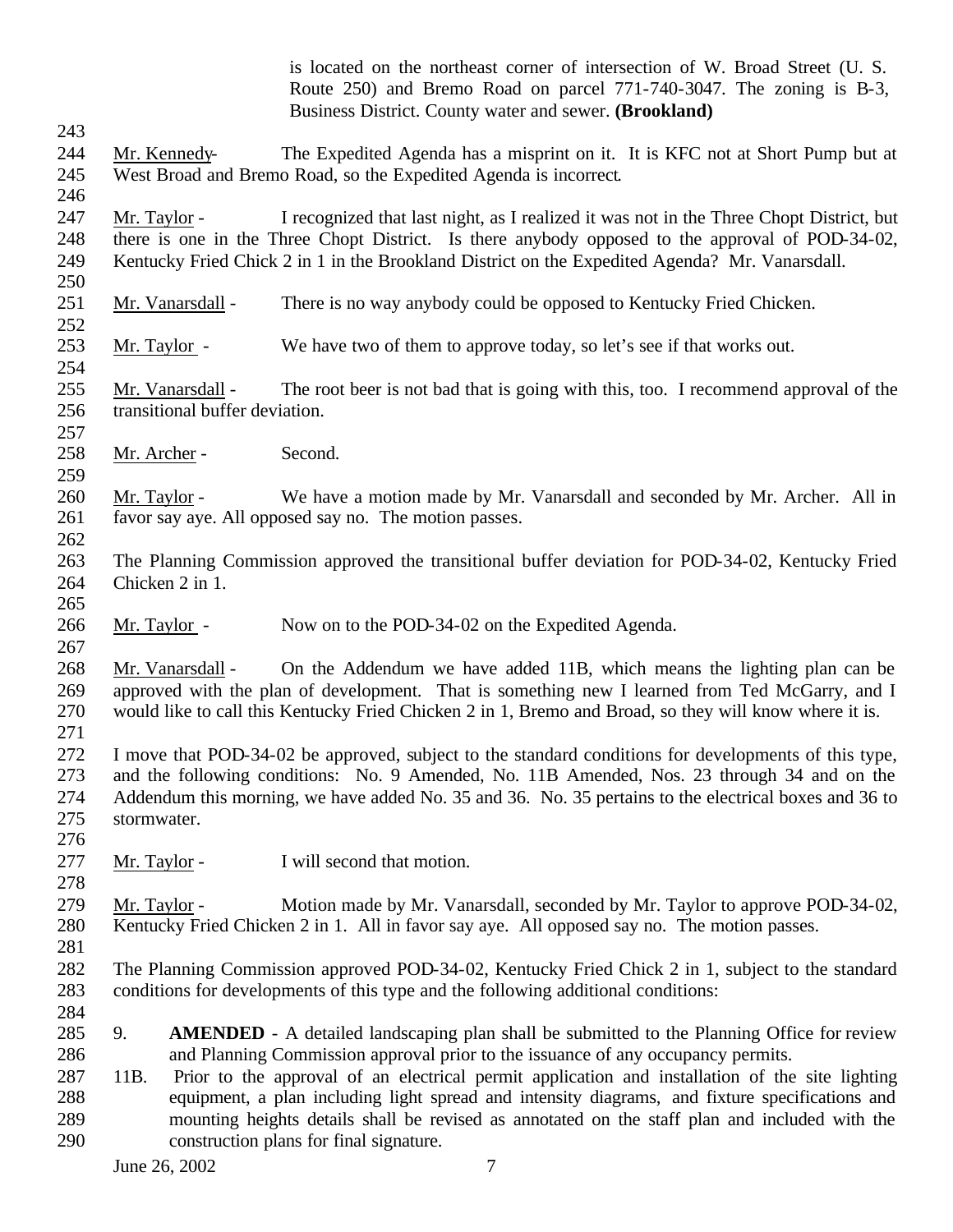- 23. The entrances and drainage facilities on W. Broad Street (U. S. Route 250) shall be approved by the Virginia Department of Transportation and the County.
- 24. A notice of completion form, certifying that the requirements of the Virginia Department of Transportation entrances permit have been completed, shall be submitted to the Planning Office prior to any occupancy permits being issued.
- 25. The developer shall provide fire hydrants as required by the Department of Public Utilities and Division of Fire.
- 26. A standard concrete sidewalk shall be provided along the north side of W. Broad Street (U.S. Route 250).
- 27. The developer shall install an adequate restaurant ventilating and exhaust system to minimize smoke, odors, and grease vapors. The plans and specifications shall be included with the building permit application for review and approval. If, in the opinion of the County, the type system provided is not effective, the Commission retains the rights to review and direct the type of system to be used.
- 28. Any necessary off-site drainage and/or water and sewer easements must be obtained in a form acceptable to the County Attorney prior to final approval of the construction plans.
- 29. Deviations from County standards for pavement, curb or curb and gutter design shall be approved by the County Engineer prior to final approval of the construction plans by the Department of Public Works.
- 30. In the event of any traffic backup which blocks the public right-of-way as a result of congestion caused by the drive-up delivery facilities, the owner/occupant shall close the drive-up delivery facilities until a solution can be designed to prevent traffic backup.
- 31. Insurance Services Office (ISO) calculations must be included with the plans and contracts and must be approved by the Department of Public Utilities prior to the issuance of a building permit.
- 32. Approval of the construction plans by the Department of Public Works does not establish the curb and gutter elevations along the Henrico County maintained right-of-way. The elevations will be set by Henrico County.
- 33. Approval of the construction plans by the Department of Public Works does not establish the curb and gutter elevations along the Virginia Department of Transportation maintained right-of- way. The elevations will be set by the contractor and approved by the Virginia Department of Transportation.
- 34. The building shall be constructed of red brick and the brick shall not be painted at any time.
- 35. The location of all existing and proposed utility and mechanical equipment (including HVAC units, electric meters, junction and accessory boxe s, transformers, and generators) shall be identified on the landscape plans. All equipment shall be screened by such measures as determined appropriate by the Director of Planning or the Planning Commission at the time of plan approval.
- 36**.** An adequate outfall for storm water, in accordance with the requirements of the Department of Public Works shall be provided on the final construction plan.
- 

 Mr. Vanarsdall - I want to thank Mr. Theobald. I don't want him to come and talk, but I want to thank him for working on the appearance of this building. It should be something that they adopt nationwide.

- 
- Mr. Theobald Thank you.
- Mr. Taylor Thank you, Mr. Vanarsdall. I am going to add those same kind of comments. We must be working off the same song sheet here.
- **PLAN OF DEVELOPMENT**
-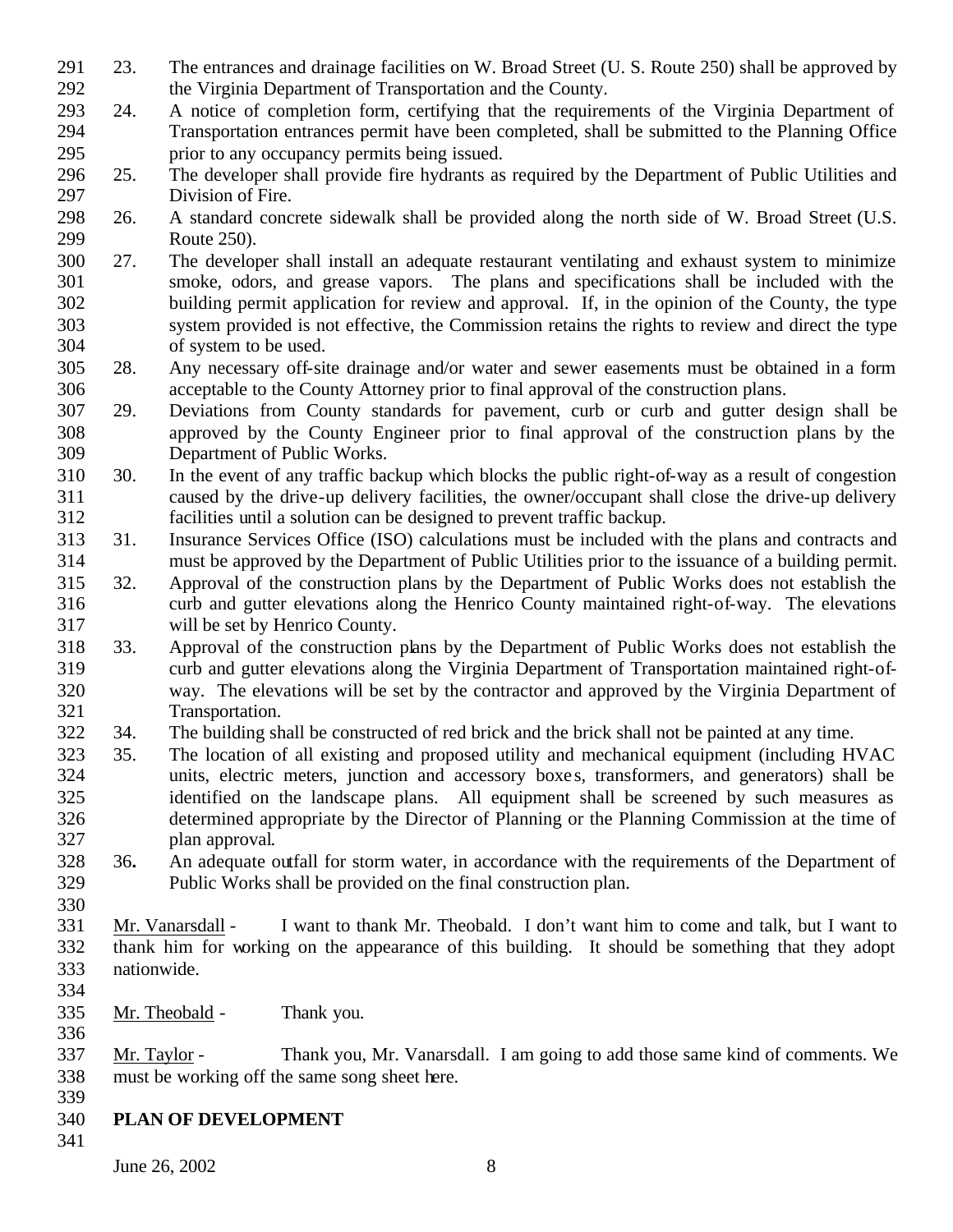| 342                      | POD-47-02<br>Herndon Townes, Section A |                                                                                                                                                                                                                         | Foster & Miller, P.C. for Robert G. & Brenda R. Herndon and<br>Mountain-Woodman LLC: Request for approval of a plan of<br>development, as required by Chapter 24, Section 24-106 of the Henrico<br>County Code to construct a 56-unit residential townhouse<br>development. The 8.042 acre site is located on the northeast corner of<br>Woodman and Mountain Roads on parcels 776-765-5797 and 776-766-<br>2949. The zoning is RTHC, Residential Townhouse District<br>(Conditional). County water and sewer. (Fairfield) |  |  |
|--------------------------|----------------------------------------|-------------------------------------------------------------------------------------------------------------------------------------------------------------------------------------------------------------------------|----------------------------------------------------------------------------------------------------------------------------------------------------------------------------------------------------------------------------------------------------------------------------------------------------------------------------------------------------------------------------------------------------------------------------------------------------------------------------------------------------------------------------|--|--|
| 343<br>344               | Mr. Kennedy - This is on Page 24.      |                                                                                                                                                                                                                         |                                                                                                                                                                                                                                                                                                                                                                                                                                                                                                                            |  |  |
| 345<br>346<br>347        | Mr. Taylor -                           |                                                                                                                                                                                                                         | Is there anybody in the audience opposed to the approval of POD-47-02, Herndon<br>Townes, Section A, on the Expedited Agenda. There is opposition?                                                                                                                                                                                                                                                                                                                                                                         |  |  |
| 348<br>349               | Ms. Molly Archibeck-I have a question. |                                                                                                                                                                                                                         |                                                                                                                                                                                                                                                                                                                                                                                                                                                                                                                            |  |  |
| 350<br>351<br>352<br>353 | Mr. Taylor -                           | Yes, ma'am. If you could, would you like to come down to the microphone so we<br>can get it on the record? And if you would, when you get to the microphone, please state your name and<br>your thoughts on opposition. |                                                                                                                                                                                                                                                                                                                                                                                                                                                                                                                            |  |  |
| 354<br>355<br>356<br>357 | Ms. Archibeck -                        |                                                                                                                                                                                                                         | My name is Molly Archibeck. My question is, I was told when I called the<br>Planning Commission that this would be road discussion and so forth where they are coming in. It<br>doesn't seem to be that way. I called the Planning Commission before.                                                                                                                                                                                                                                                                      |  |  |
| 358<br>359<br>360        | Mr. Vanarsdall -<br>to?                |                                                                                                                                                                                                                         | Who did you talk to on the Planning Commission? Which one of us did you talk                                                                                                                                                                                                                                                                                                                                                                                                                                               |  |  |
| 361<br>362               | Ms. Archibeck -                        |                                                                                                                                                                                                                         | I have no idea. I thought it was a lady.                                                                                                                                                                                                                                                                                                                                                                                                                                                                                   |  |  |
| 363<br>364               | Mr. Vanarsdall-                        |                                                                                                                                                                                                                         | Maybe it was Mr. Archer.                                                                                                                                                                                                                                                                                                                                                                                                                                                                                                   |  |  |
| 365<br>366               | Ms. Archibeck -                        | He's no lady.                                                                                                                                                                                                           |                                                                                                                                                                                                                                                                                                                                                                                                                                                                                                                            |  |  |
| 367<br>368               | Mr. Archer -                           |                                                                                                                                                                                                                         | Thank you, Ms. Archibeck.                                                                                                                                                                                                                                                                                                                                                                                                                                                                                                  |  |  |
| 369<br>370<br>371<br>372 | Ms. Archibeck -<br>yard nearly.        |                                                                                                                                                                                                                         | My question was the road in there now, what I want to know is if it is going to<br>stay where it is at, come to the left, or go to the right, because if it goes to the left, it is going to be in my                                                                                                                                                                                                                                                                                                                      |  |  |
| 373<br>374               |                                        |                                                                                                                                                                                                                         | Mr. Kennedy - The road will be aligned with the driveway to the Mountain Laurel Townhouses.                                                                                                                                                                                                                                                                                                                                                                                                                                |  |  |
| 375<br>376<br>377        | Ms. Archibeck -                        |                                                                                                                                                                                                                         | Straight across from them? We are sure of that, huh? All right, show me where<br>the road across the street is (pointing to the layout plan on display). Right there? And where does this<br>road go? This is the road? And there is an abutment in the middle here? OK. I will take his word for                                                                                                                                                                                                                          |  |  |

- it, but I'll take his name and address.
- 379<br>380 Mr. Kennedy - I am Michael Kennedy.
- 381<br>382 Mr. Marlles - Are you satisfied, ma'am?'
- 383<br>384
	- Ms. Archibeck Not quite.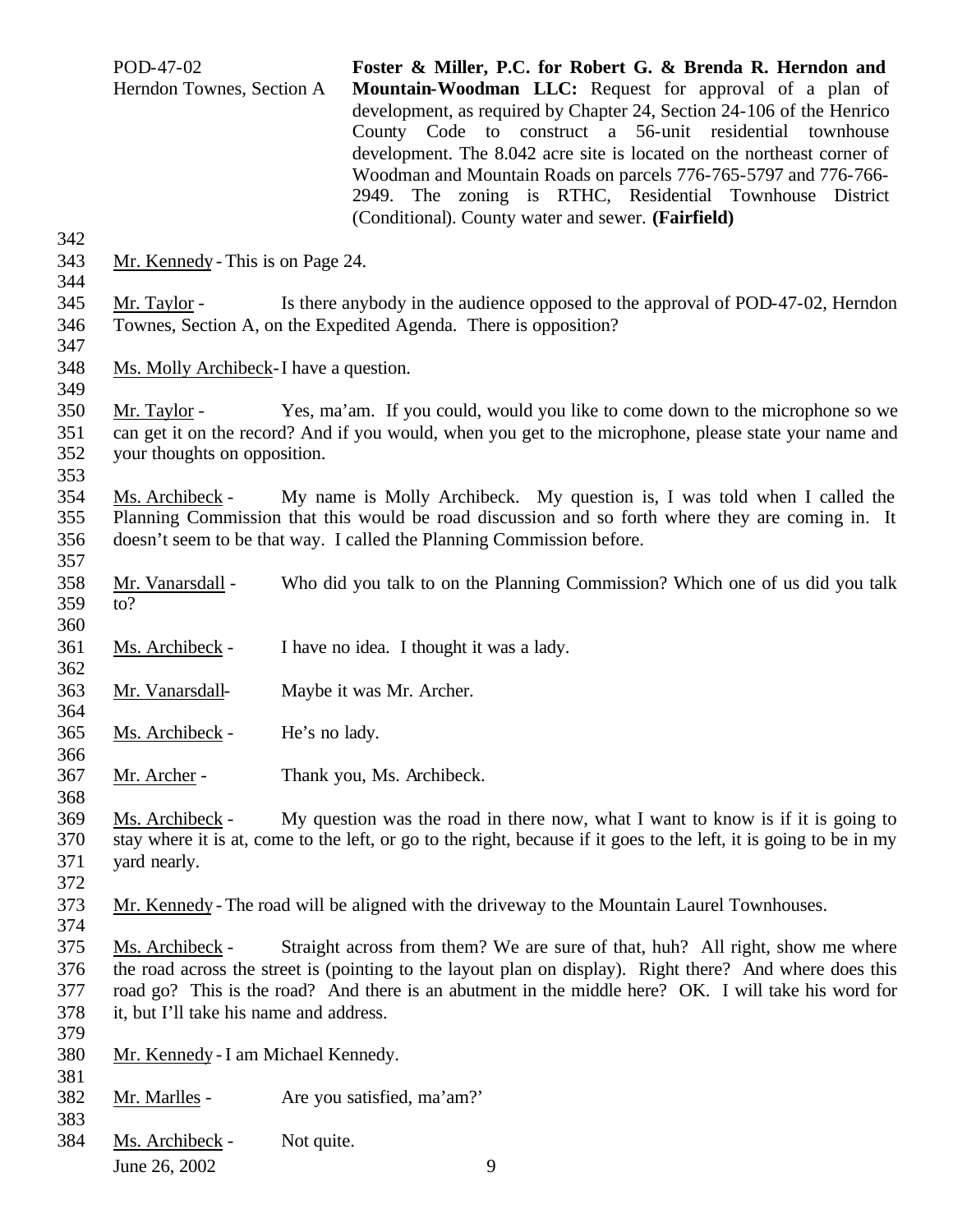| 385                      |                  |                                                    |         |                                                                                                                                                                                                                                                                                                                                                                                           |
|--------------------------|------------------|----------------------------------------------------|---------|-------------------------------------------------------------------------------------------------------------------------------------------------------------------------------------------------------------------------------------------------------------------------------------------------------------------------------------------------------------------------------------------|
| 386<br>387               |                  | Mr. Marlles -                                      |         | Well, you can meet with the applicant out in the atrium and we can take this up at<br>the end of the Expedited Agenda, if you'd like to look at it a little closer.                                                                                                                                                                                                                       |
| 388                      |                  |                                                    |         |                                                                                                                                                                                                                                                                                                                                                                                           |
| 389                      |                  | Ms. Archibeck -                                    |         | Where is Foster and Miller?                                                                                                                                                                                                                                                                                                                                                               |
| 390<br>391<br>392        |                  | Mr. Marlles -                                      |         | Right in the back. Mr. Chairman, why don't we give the lady an opportunity to                                                                                                                                                                                                                                                                                                             |
| 393<br>394               | Mr. Taylor -     |                                                    |         | Mr. Secretary, that is a good idea. Let us go to the next case and for the moment<br>move POD-47-02 to somewhere further down.                                                                                                                                                                                                                                                            |
| 395                      |                  |                                                    |         |                                                                                                                                                                                                                                                                                                                                                                                           |
| 396<br>397               | Mr. Archer -     |                                                    |         | I guess we can move it to the end of the Expedited Agenda.                                                                                                                                                                                                                                                                                                                                |
| 398                      |                  | PLAN OF DEVELOPMENT                                |         |                                                                                                                                                                                                                                                                                                                                                                                           |
| 399                      | POD-48-02        | The Townes @ Hunton Park,                          |         | Foster & Miller, P.C. for RMA/Hunton, L.C. and Hunton RTH<br><b>Development Corporation:</b> Request for approval of a plan of                                                                                                                                                                                                                                                            |
|                          | <b>Section B</b> |                                                    |         | development, as required by Chapter 24, Section 24-106 of the Henrico<br>County Code to construct 80, two and three story townhouse units. The<br>17.657 acre site is located on the north line of proposed Hunton Park<br>Boulevard extended on part of parcel 764-774-7892. The zoning is<br>RTHC, Residential Townhouse District (Conditional). County water<br>and sewer. (Brookland) |
| 400<br>401               |                  | Mr. Kennedy - This is on Page 26.                  |         |                                                                                                                                                                                                                                                                                                                                                                                           |
| 402                      |                  |                                                    |         |                                                                                                                                                                                                                                                                                                                                                                                           |
| 403<br>404               | Mr. Taylor -     |                                                    |         | Is there anyone in the audience who is opposed to POD-48-02, The Townes $\omega$<br>Hunton Park, Section B, on the Expedited Agenda? There being no opposition, Mr. Vanarsdall.                                                                                                                                                                                                           |
| 405<br>406<br>407<br>408 |                  | Mr. Vanarsdall -<br>conditions Nos. 23 through 34. |         | I move that POD-48-02, The Townes @ Hunton Park, Section B, be approved<br>subject to the annotations on the plans, standard conditions for developments of this type, and additional                                                                                                                                                                                                     |
| 409<br>410               |                  | Mr. Jernigan -                                     | Second. |                                                                                                                                                                                                                                                                                                                                                                                           |
| 411                      |                  |                                                    |         |                                                                                                                                                                                                                                                                                                                                                                                           |
| 412<br>413               | Mr. Taylor -     | aye. All opposed say no. The motion passes.        |         | Motion made by Mr. Vanarsdall and seconded by Mr. Jernigan. All in favor say                                                                                                                                                                                                                                                                                                              |
| 414                      |                  |                                                    |         |                                                                                                                                                                                                                                                                                                                                                                                           |
| 415                      |                  |                                                    |         | The Planning Commission approved POD-48-02, The Townes @ Hunton Park, Section B, subject to the                                                                                                                                                                                                                                                                                           |
| 416                      |                  |                                                    |         | annotations on the plans, the standard conditions for developments of this type, and the following                                                                                                                                                                                                                                                                                        |
| 417                      |                  | additional conditions:                             |         |                                                                                                                                                                                                                                                                                                                                                                                           |
| 418                      |                  |                                                    |         |                                                                                                                                                                                                                                                                                                                                                                                           |
| 419                      | 23.              |                                                    |         | The limits and elevations of the 100-year frequency flood shall be conspicuously noted on the                                                                                                                                                                                                                                                                                             |
| 420                      |                  |                                                    |         | plan "Limits of 100 Year Floodplain." In addition, the delineated 100-year floodplain must be                                                                                                                                                                                                                                                                                             |
| 421                      |                  |                                                    |         | labeled "Variable Width Drainage and Utility Easement." The easement shall be granted to the                                                                                                                                                                                                                                                                                              |
| 422                      |                  |                                                    |         | County prior to the issuance of any occupancy permits.                                                                                                                                                                                                                                                                                                                                    |
| 423<br>424               | 24.              | Division of Fire.                                  |         | The developer shall provide fire hydrants as required by the Department of Public Utilities and                                                                                                                                                                                                                                                                                           |
| 425                      | 25.              |                                                    |         | The proffers approved as a part of zoning case C-69C-01 shall be incorporated in this approval.                                                                                                                                                                                                                                                                                           |
| 426<br>427               | 26.              |                                                    |         | Any necessary off-site drainage and/or water and sewer easements must be obtained in a form<br>acceptable to the County Attorney prior to final approval of the construction plans.                                                                                                                                                                                                       |
|                          |                  | June 26, 2002                                      |         | 10                                                                                                                                                                                                                                                                                                                                                                                        |
|                          |                  |                                                    |         |                                                                                                                                                                                                                                                                                                                                                                                           |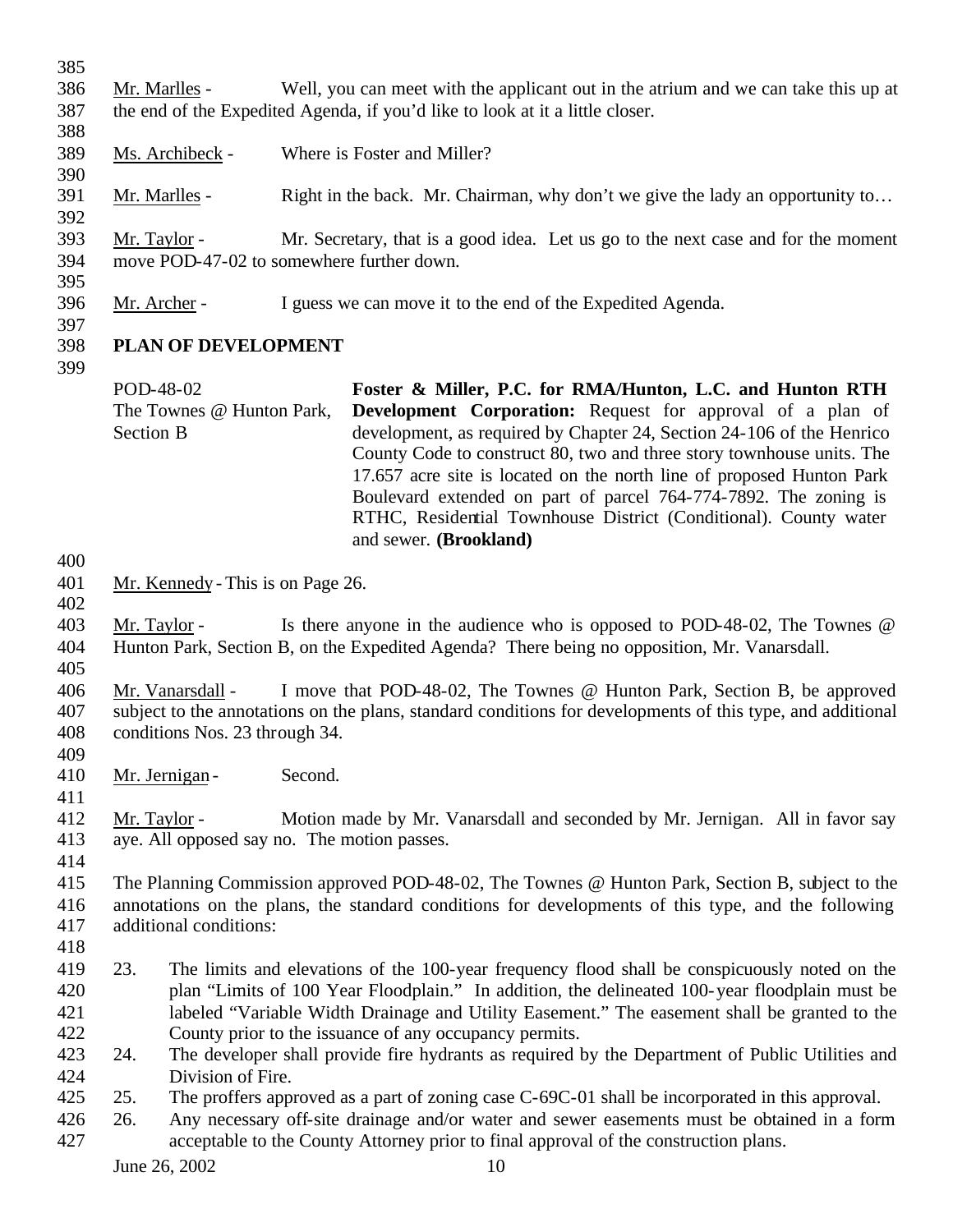- 27. Deviations from County standards for pavement, curb or curb and gutter design shall be approved by the County Engineer prior to final approval of the construction plans by the Department of Public Works.
- 28. The pavement shall be of an SM-2A type and shall be constructed in accordance with County standard and specifications. The developer shall post a defect bond for all pavement with the Planning Office - the exact type, amount and implementation shall be determined by the Director of Planning, to protect the interest of the members of the Homeowners Association. The bond shall become effective as of the date that the Homeowners Association assumes responsibility for the common areas.
- 29. Insurance Services Office (ISO) calculations must be included with the plans and contracts and must be approved by the Department of Public Utilities prior to the issuance of a building permit.
- 30. Approval of the construction plans by the Department of Public Works does not establish the curb and gutter elevations along the Henrico County maintained right-of-way. The elevations will be set by Henrico County.
- 31. The subdivision plat for Hunton Park, Phase 2 sha ll be recorded before any occupancy permits are issued.
- 32. Consistent with Proffer #17, revise unit break down analysis to include the number of units by square footage, cumulative from Section A. Note that based on Sections A, B and C proposed development, Section D shall have no less than 24 units with a minimum of 1,900 square feet.
- 33. Provide details of six foot salt treated shadow box fence with the construction plans.
- 34. Revise sheet No. 15 to show no clearing in the proffered 75-foot buffer and provide TP-2 along the entire buffer with no lapses for existing open land.

## **PLAN OF DEVELOPMENT**

POD-50-02 The Townes @ Hunton Park, Section C **Foster & Miller, P.C. for RMA/Hunton, L.C. and Hunton RTH Development Corporation:** Request for approval of a plan of development, as required by Chapter 24, Section 24-106 of the Henrico County Code to construct 52, two and three story townhouse units. The 7.522 acre site is located on the north line of proposed Hunton Park Boulevard extended on part of parcel 764-774-7892. The zoning is RTHC, Residential Townhouse District (Conditional). County water and sewer. **(Brookland)**

 Mr. Taylor - Is there anyone in the audience who is opposed to POD-50-02, The Townes @ Hunton Park, Section C, being approved on the Expedited Agenda? No opposition.

 Mr. Vanarsdall - I move that POD-50-02, The Townes @ Hunton Park, Section C, be approved on the Expedited Agenda, subject to the annotations on the plan, the standard conditions for developments of this type, and conditions Nos. 23 through 33.

 Mr. Taylor - I will second that motion. Motion by Mr. Vanarsdall and seconded by Mr. Taylor. All in favor say aye. All opposed say no. The motion passes. 

 The Planning Commission approved POD-50-02, The Townes @ Hunton Park, Section C, subject to the annotations on the plan, the standard conditions for developments of this type and the following additional conditions:

- 
- 23. The developer shall provide fire hydrants as required by the Department of Public Utilities and Division of Fire.
- 24. The proffers approved as a part of zoning case C-69C-01 shall be incorporated in this approval.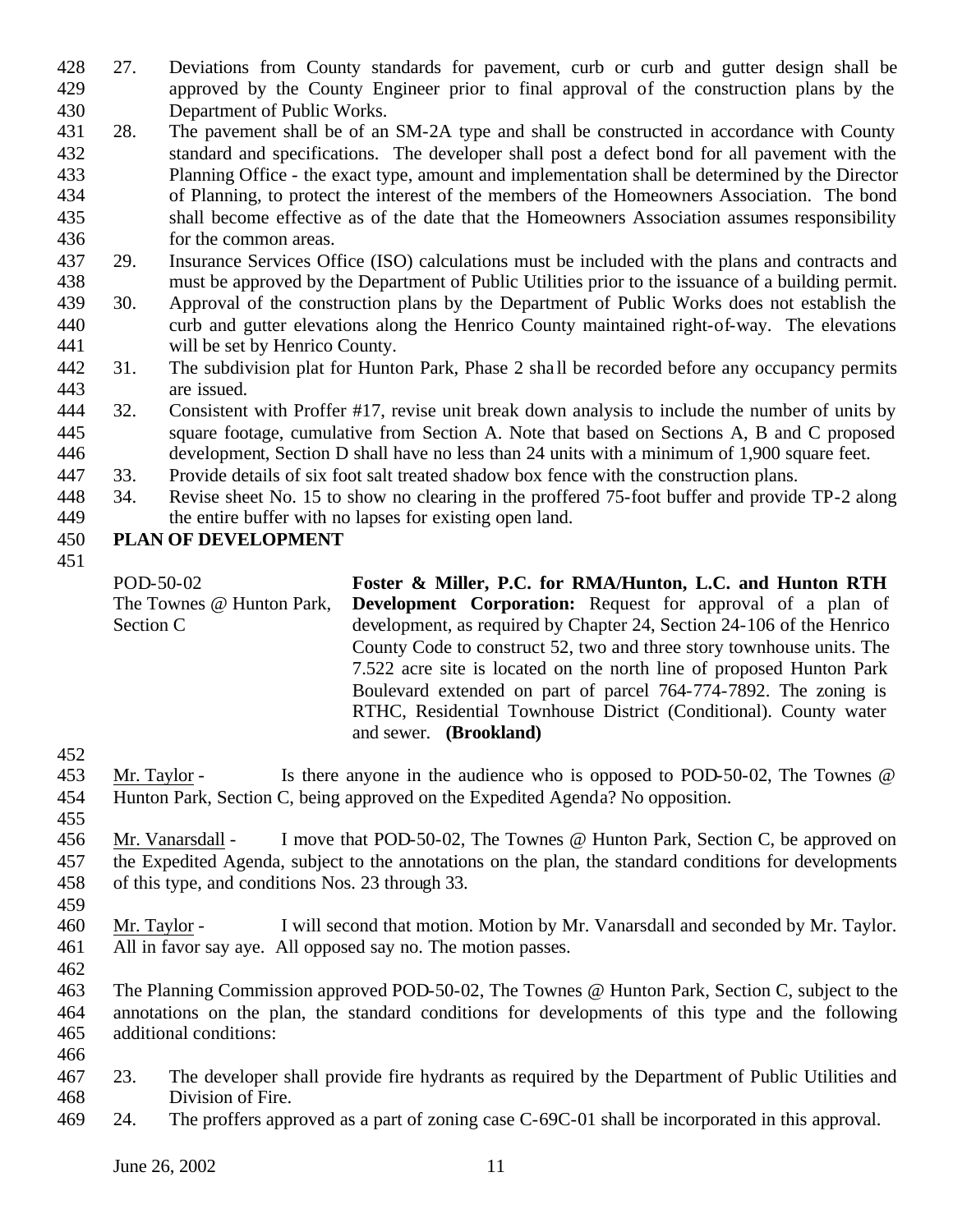- 25. Any necessary off-site drainage and/or water and sewer easements must be obtained in a form acceptable to the County Attorney prior to final approval of the construction plans.
- 26. Deviations from County standards for pavement, curb or curb and gutter design shall be approved by the County Engineer prior to final approval of the construction plans by the Department of Public Works.
- 27. The pavement shall be of an SM-2A type and shall be constructed in accordance with County standard and specifications. The developer shall post a defect bond for all pavement with the Planning Office - the exact type, amount and implementation shall be determined by the Director of Planning, to protect the interest of the members of the Homeowners Association. The bond shall become effective as of the date that the Homeowners Association assumes responsibility for the common areas.
- 28. Insurance Services Office (ISO) calculations must be included with the plans and contracts and must be approved by the Department of Public Utilities prior to the issuance of a building permit.
- 29. Approval of the construction plans by the Department of Public Works does not establish the curb and gutter elevations along the Henrico County maintained right-of-way. The elevations will be set by Henrico County.
- 30. The subdivision plat for Hunton Park, Phase 2 shall be recorded before any occupancy permits are issued.
- 31. Consistent with Proffer #17, revise unit break down analysis to include the number of units by square footage, cumulative from Section A. Note that based on Sections A, B and C proposed development, Section D shall have no less than 24 units with a minimum of 1,900 square feet.
- 32. Provide details of six-foot salt treated shadow box fence with the construction plans.
- 33. Revise sheet No. 15 to show no clearing in the proffered 75-foot buffer and provide TP-2 along the entire buffer with no lapses for existing open land.
- 

## **PLAN OF DEVELOPMENT & LIGHTING PLAN**

POD-38-02 Famous Dave's at Virginia Center Commons Shopping Center (POD-92-00 Revised) **Foster & Miller, P.C. for North Park Peripheral Associates and Famous Dave's of America:** Request for approval of a revised plan of development and lighting plan, as required by Chapter 24, Section 24-106 of the Henrico County Code, to construct a one-story, 5,362 square foot restaurant. The 1.37 acre site is located at 10073 J.E.B. Stuart Parkway on part of parcel 784-770-6724. The zoning is B-3C, Business District (Conditional). County water and sewer. **(Fairfield)**

 Mr. Kennedy - On the addendum, there are additional conditions, I believe. 

- Mr. Vanarsdall- I asked somebody if they'd been to Famous Dave's to eat, and they said they'd never heard of it.
- 
- Mr. Taylor Is there anyone in the audience who opposes the approval of POD-38-02, Famous Dave's at Virginia Center Commons Shopping Center on the Expedited Agenda? No opposition.
- Mr. Archer Mr. Chairman, I will move approval of POD-38-02, Famous Dave's at Virginia Center Commons Shopping Center, subject to the standard conditions for developments of this type and additional conditions Nos. 11B and 23 through 32.
- Mr. Vanarsdall Second.
-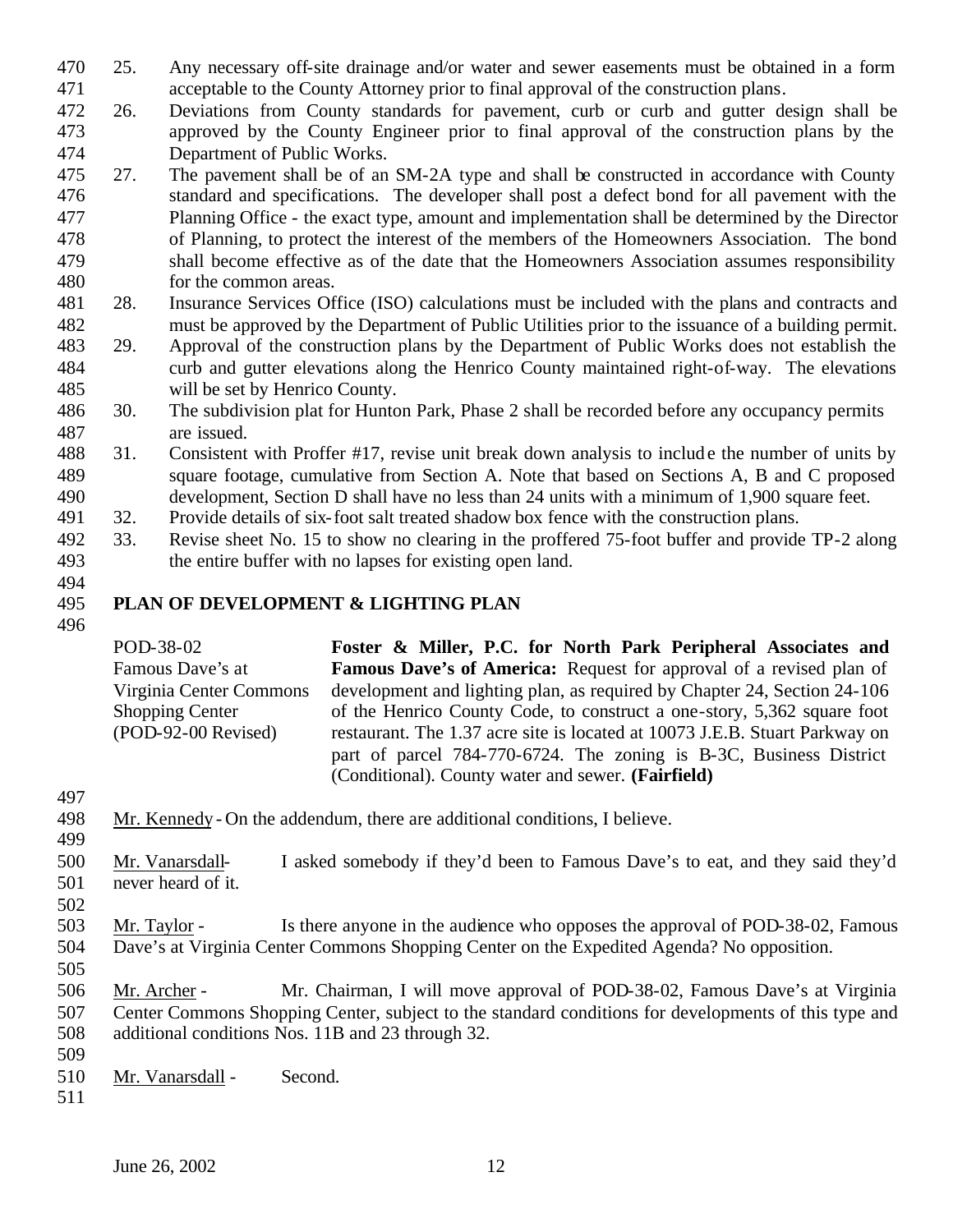- Mr. Taylor Motion made by Mr. Archer, seconded by Mr. Vanarsdall to approve POD-38-02,
- Famous Dave's at Virginia Center Commons Shopping Center on the Expedited Agenda. All in favor
- say aye. All opposed say no. The motion passes.
- 
- The Planning Commission approved POD-38-02, Famous Dave's at Virginia Center Commons Shopping Center, subject to the annotations on the plans, standard conditions for developments of this type, and the following additional conditions:
- 
- 11B. Prior to the approval of an electrical permit application and installation of the site lighting equipment, a plan including light spread and intensity diagrams, and fixture specifications and mounting heights details shall be revised as annotated on the staff plan and included with the construction plans for final signature.
- 23. The developer shall provide fire hydrants as required by the Department of Public Utilities and Division of Fire.
- 24. The developer shall install an adequate restaurant ventilating and exhaust system to minimize smoke, odors, and grease vapors. The plans and specifications shall be included with the building permit application for review and approval. If, in the opinion of the County, the type system provided is not effective, the Commission retains the rights to review and direct the type of system to be used.
- 25. Any necessary off-site drainage and/or water and sewer easements must be obtained in a form acceptable to the County Attorney prior to final approval of the construction plans.
- 26. Deviations from County standards for pavement, curb or curb and gutter design shall be approved by the County Engineer prior to final approval of the construction plans by the Department of Public Works.
- 27. In the event of any traffic backup which blocks the public right-of-way as a result of congestion caused by the drive-up delivery facilities, the owner/occupant shall close the drive-up delivery facilities until a solution can be designed to prevent traffic backup.
- 28. Insurance Services Office (ISO) calculations must be included with the plans and contracts and must be approved by the Department of Public Utilities prior to the issuance of a building permit.
- 29. Approval of the construction plans by the Department of Public Works does not establish the curb and gutter elevations along the Henrico County maintained right-of-way. The elevations will be set by Henrico County.
- 30. The location of all existing and proposed utility and mechanical equipment (including HVAC units, electric meters, junction and accessory boxes, transformers, and generators) shall be identified on the landscape plans. All equipment shall be screened by such measures as determined appropriate by the Director of Planning or the Planning Commission at the time of plan approval**.**
- 31. Evidence of a joint ingress/egress and maintenance agreement must be submitted to the Planning Office and approved prior to issuance of a certificate of occupancy for this development.
- 32. The proffers approved as a part of zoning case C-113C-88 shall be incorporated in this approval.

### **SUBDIVISION**

Logan Estates (May 2002 Plan) **Edwards, Kretz, Lohr & Associates for Maguire Properties, L.L.C.:** The 5.24 acre site is located along the south line of Church Road at its intersection with Oak Point Lane on parcel 741-756-4435. The zoning is R-2AC, One-Family Residence District (Conditional). County water and sewer. **(Tuckahoe) 9 Lots**

- 
- Mr. Kennedy- On the addendum there is a revised recommendation and added condition.
-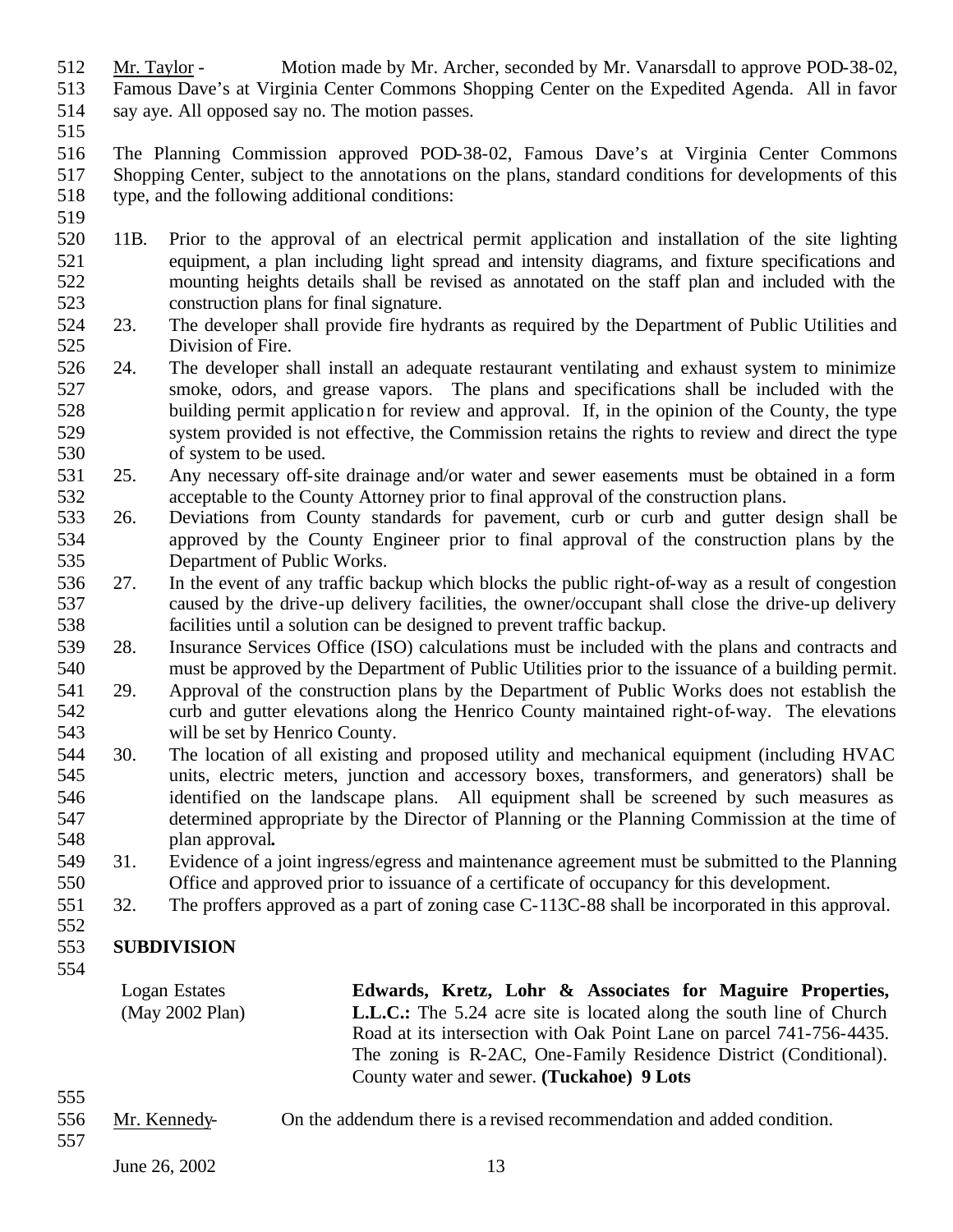- Ms. Ware- Due to some questions about the new condition on the addendum, I am going to defer this for 30 days, at the Commission's request, to the July 24, 2002 meeting.
- 
- Mr. Vanarsdall Second.
- 
- 

 Mr. Taylor - Motion made by Commissioner Ware and seconded by Mr. Vanarsdall to defer to July 24, 2002 meeting. All in favor say aye. All opposed say no. The motion passes.

 The Planning Commission deferred Subdivision, Logan Estates (May 2002 Plan) to its meeting on July 24, 2002.

## **PLAN OF DEVELOPMENT**

POD-45-02 Wachovia Bank – Glenside Branch (POD-4-79 Revised) **Youngblood, Tyler & Associates, P.C. for Wachovia Bank:** Request for approval of a revised plan of development, as required by Chapter 24, Section 24-106 of the Henrico County Code to construct an addition to an existing bank, a drive-thru canopy with stacking, and additional parking. The 1.28 acre site is located on the northwest corner of W. Broad Street (U.S. Route 250) and Emerywood Parkway on parcels 766-747-6653 and 7142. The zoning is M-1, Light Industrial District. County water and sewer. **(Three Chopt)**

 Mr. Taylor - Is there anybody in the audience who is opposed to POD-45-02, Wachovia Bank – Glenside Branch, being approved on the Expedited Agenda? No opposition. I move recommending approval subject to the annotations on the plans, the standard conditions for developments of this type and conditions Nos. 23 through 38.

- 
- Mr. Vanarsdall Second.
- 

 Mr. Taylor - Motion made by Mr. Taylor and seconded by Mr. Vanarsdall to approve POD-45- 02 on the Expedited Agenda. All in favor say aye. All opposed say no. The motion passes.

- The Planning Commission approved POD-45-02, Wachovia Bank Glenside Branch (POD-4-79 Revised), subject to the annotations on the plans, the standard conditions for developments of this type, and the following additional conditions:
- 23. The easements for drainage and utilities as shown on approved plans shall be granted to the County in a form acceptable to the County Attorney prior to any occupancy permits being issued. The easement plats and any other required information shall be submitted to the County Real Property Agent at least sixty (60) days prior to requesting occupancy permits.
- 24. The entrances and drainage facilities on W. Broad Street (State Route 250) shall be approved by the Virginia Department of Transportation and the County.
- 25. A notice of completion form, certifying that the requirements of the Virginia Department of Transportation entrances permit have been completed, shall be submitted to the Planning Office prior to any occupancy permits being issued.

 26. The developer shall provide fire hydrants as required by the Department of Public Utilities and Division of Fire.

- 27. Employees shall be required to use the parking spaces provided at the rear of the building(s) as shown on the approved plans.
- 28. All repair work shall be conducted entirely within the enclosed building.
- 29. Outside storage shall not be permitted.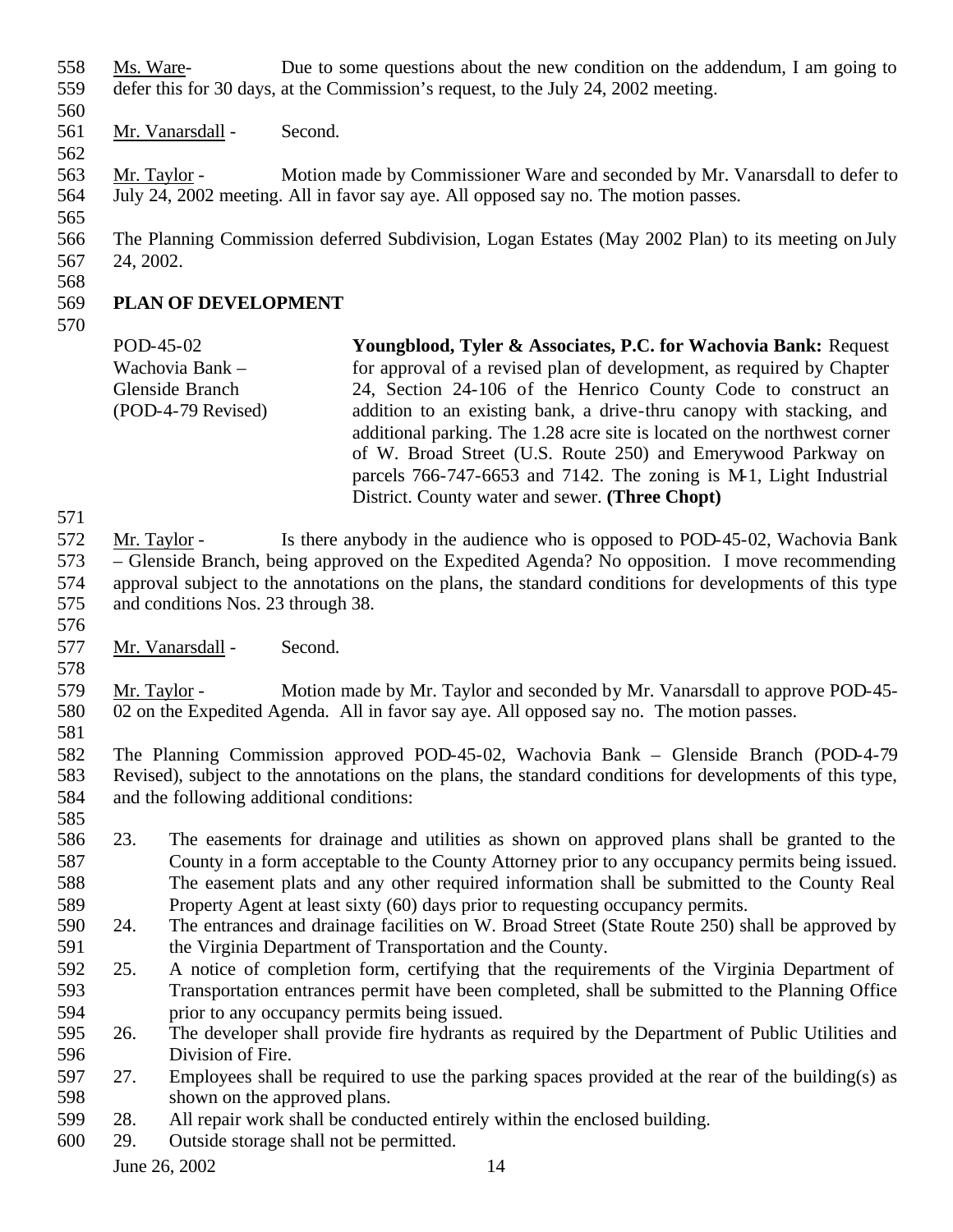- 30. Any necessary off-site drainage and/or water and sewer easements must be obtained in a form acceptable to the County Attorney prior to final approval of the construction plans.
- 31. Deviations from County standards for pavement, curb or curb and gutter design shall be approved by the County Engineer prior to final approval of the construction plans by the Department of Public Works.
- 32. In the event of any traffic backup which blocks the public right-of-way as a result of congestion caused by the drive-up teller facilities, the owner/occupant shall close the drive-up teller facilities until a solution can be designed to prevent traffic backup.
- 33. Storm water retention, based on the 50-10 concept, shall be incorporated into the drainage plans.
- 34. Insurance Services Office (ISO) calculations must be included with the plans and contracts and must be approved by the Department of Public Utilities prior to the issuance of a building permit.
- 35. Approval of the construction plans by the Department of Public Works does not establish the curb and gutter elevations along the Henrico County maintained right-of-way. The elevations will be set by Henrico County.
- 36. Approval of the construction plans by the Department of Public Works does not establish the curb and gutter elevations along the Virginia Department of Transportation maintained right-of- way. The elevations will be set by the contractor and approved by the Virginia Department of Transportation.
- 37. Evidence of a joint ingress/egress and maintenance agreement must be submitted to the Planning Office and approved prior to issuance of a certificate of occupancy for this development.
- 38. The location of all existing and proposed utility and mechanical equipment (including HVAC units, electric meters, junction and accessory boxes, transformers, and generators) shall be identified on the landscape plans. All equipment shall be screened by such measures as determined appropriate by the Director of Planning or the Planning Commission at the time of plan approval**.**
- 

## **PLAN OF DEVELOPMENT**

| POD-37-02                                            | David P. Rector, P.E. for mark Massry and Crown/Oak Hill, LLC:                                                                                                                                                                                                        |
|------------------------------------------------------|-----------------------------------------------------------------------------------------------------------------------------------------------------------------------------------------------------------------------------------------------------------------------|
| Advance Auto – Oak Hill<br>Plaza (POD-20-90 Revised) | Request for approval of a revised plan of development, as required by<br>Chapter 24, Section 24-106 of the Henrico County Code to construct a<br>one-story, 7,000 square foot retail building in an existing shopping                                                 |
|                                                      | center. The .93 acre site is located on the east side of Mechnicsville<br>Turnpike (U.S. Route 360) approximately 240 feet south of Harvie<br>Road on parcel 801-732-3647. The zoning is B3C, Business District<br>(Conditional). County water and sewer. (Fairfield) |

- Mr. Kennedy- In the Addendum Agenda, there is a revised architectural.
- Mr. Taylor Is there anybody in the audience who is opposed to POD-37-02, Advance Auto Oak Hill Plaza, on the Expedited Agenda? No opposition. Mr. Archer.
- Mr. Archer OK. Do we have to do anything special with the new layout?
- 

- Mr. Kennedy No.
- 
- Mr. Archer All right, Mr. Chairman, I move approval of POD-37-02, Advanced Auto Oak Hill, on the Expedited Agenda, subject to the standard conditions for developments of this type and the additional conditions Nos. 23 through 36.
- 
- Mr. Vanarsdall Second.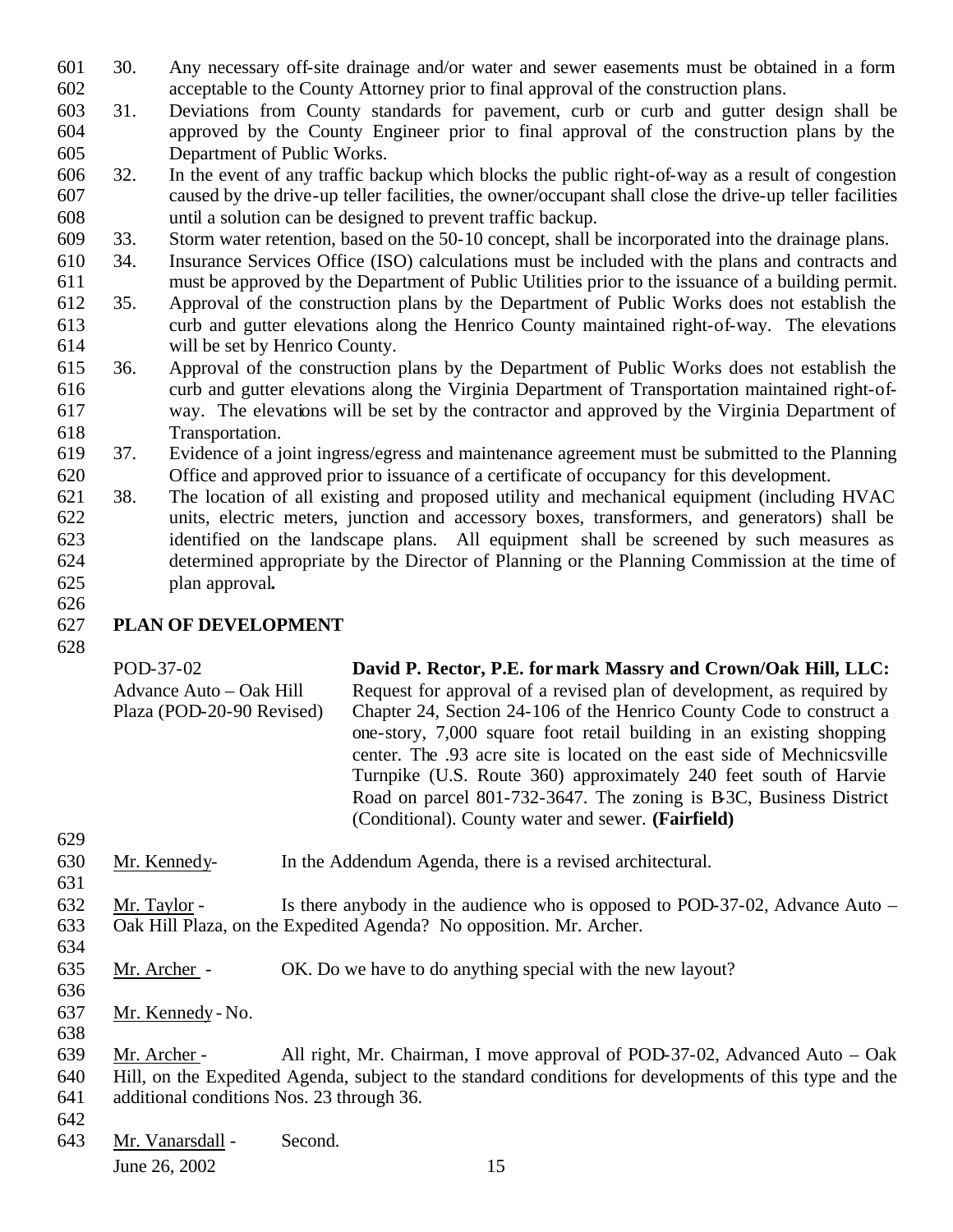- 
- Mr. Taylor Motion made by Mr. Archer and seconded by Mr. Vanarsdall. All in favor say aye. All opposed say no. The motion passes.
- 
- The Planning Commission approved POD-37-02, Advance Auto Oak Hill Plaza (POD-20-90 Revised), subject to the standard conditions for developments of this type and the following additional conditions:
- 
- 23. The easements for drainage and utilities as shown on approved plans shall be granted to the County in a form acceptable to the County Attorney prior to any occupancy permits being issued. The easement plats and any other required information shall be submitted to the County Real Property Agent at least sixty (60) days prior to requesting occupancy permits.
- 24. The entrances and drainage facilities on Mechanicsville Turnpike (U.S. Route 360) shall be approved by the Virginia Department of Transportation and the County.
- 25. The developer shall provide fire hydrants as required by the Department of Public Utilities and Division of Fire.
- 26. All repair work shall be conducted entirely within the enclosed building.
- 27. Outside storage shall not be permitted.
- 28. The proffers approved as a part of zoning cases C-19C-87 and C-69C-89 shall be incorporated in this approval.
- 29. Any necessary off-site drainage and/or water and sewer easements must be obtained in a form acceptable to the County Attorney prior to final approval of the construction plans.
- 30. Deviations from County standards for pavement, curb or curb and gutter design shall be approved by the County Engineer prior to final approval of the construction plans by the Department of Public Works.
- 31. The loading areas shall be subject to the requirements of Chapter 24, Section 24-97(b) of the Henrico County Code.
- 32. Insurance Services Office (ISO) calculations must be included with the plans and contracts and must be approved by the Department of Public Utilities prior to the issuance of a building permit.
- 33. Approval of the construction plans by the Department of Public Works does not establish the curb and gutter elevations along the Henrico County maintained right-of-way. The elevations will be set by Henrico County.
- 34. Approval of the construction plans by the Department of Public Works does not establish the curb and gutter elevations along the Virginia Department of Transportation maintained right-of- way. The elevations will be set by the contractor and approved by the Virginia Department of Transportation.
- 35. Evidence of a joint ingress/egress and maintenance agreement must be submitted to the Planning Office and approved prior to issuance of a certificate of occupancy for this development.
- 36. The location of all existing and proposed utility and mechanical equipment (including HVAC units, electric meters, junction and accessory boxes, transformers, and generators) shall be identified on the landscape plans. All equipment shall be screened by such measures as determined appropriate by the Director of Planning or the Planning Commission at the time of plan approval**.**
- 

# **LANDSCAPE & LIGHTING PLAN**

LP/POD-59-01 Miller's Neighborhood Market @ Twin Hickory **Purvis & Associates for Retlaw, 100 L.L.C.:** Request for approval of a landscape and lighting plan, as required by Chapter 24, Sections 24- 106 and 24-106.2 of the Henrico County Code. The 1.6 acre site is located along the south line of Nuckols Road, approximately 250 feet west of Twin Hickory Road on part of parcel 475-772-0058. The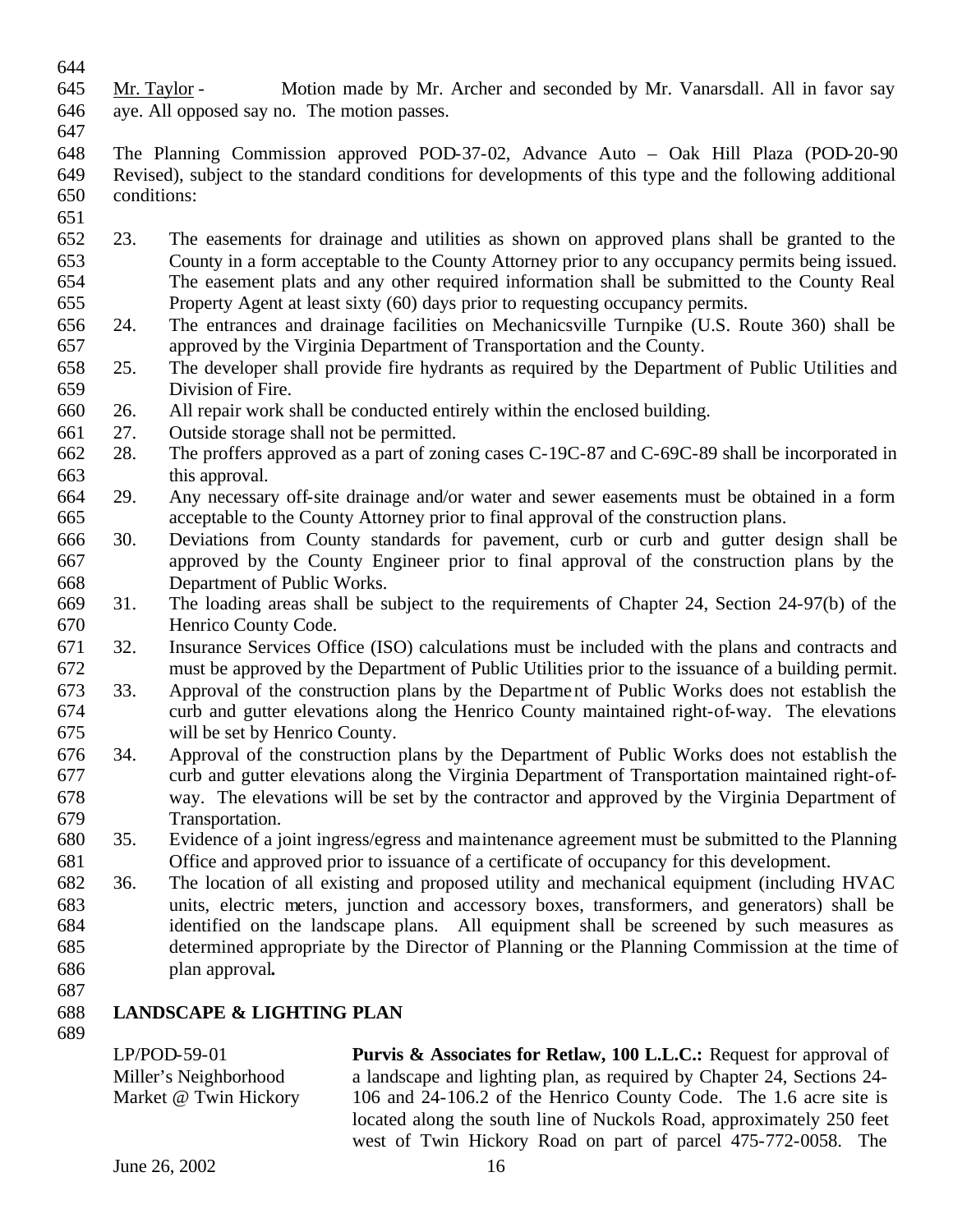zoning is District B-2C, Business District (Conditional). **(Three Chopt)**

- Mr. Taylor - Is there anybody in the audience who is opposed to LP/POD-59-01, Miller's Neighborhood Market @ Twin Hickory? No opposition. I will move approval of LP/POD-59-01, subject to the annotations on the plans and standard conditions for landscape and lighting plans. 695 Mr. Jernigan - Second.
- Mr. Taylor Motion made by Mr. Taylor, seconded by Mr. Jernigan. All in favor say aye. All opposed say no. The motion passes.
- 

 The Planning Commission approved LP/POD-59-01, Miller's Neighborhood Market @ Twin Hickory, subject to the annotations on the plans and the standard conditions for landscape and lighting plans. 

- **Continuation of POD-47-02**
- 

 Mr. Marlles - Mr. Chairman, I believe we are back on Page 24 of the Agenda. Mr. Kennedy, can you update us? 

 Mr. Kennedy - On Herndon Townes, the young lady who appeared earlier is satisfied after meeting with the engineer, and we can move forward on the Expedited Agenda.

711 Mr. Taylor - All right, Mr. Archer.

 Mr. Archer - I will move approval of POD-47-02, Herndon Townes, Section A, subject to the standard conditions for developments of this type and additional conditions Nos. 9 Amended and 23 through 36.

Mr. Vanarsdall - Second.

 Mr. Taylor - Motion made by Mr. Archer and seconded by Mr. Vanarsdall. All in favor say aye. All opposed say no. The motion passes.

 The Planning Commission approved POD-47-02, Herndon Townes, Section A, subject to the annotations on the plans, the standard conditions for developments of this type and the following additional conditions:

- 
- 9. **AMENDED** A detailed landscaping plan shall be submitted to the Planning Office for review and Planning Commission approval prior to the issuance of any occupancy permits.
- 23. The subdivision plat for Herndon Townes, Section A shall be recorded before any building permits are issued.
- 24. The right-of-way for widening of Mountain Road as shown on approved plans shall be dedicated to the County prior to any occupancy permits being issued. The right-of-way dedication plat and any other required information shall be submitted to the County Real Property Agent at least sixty (60) days prior to requesting occupancy permits.
- 25. The easements for drainage and utilities as shown on approved plans shall be granted to the County in a form acceptable to the County Attorney prior to any occupancy permits being issued. The easement plats and any other required information shall be submitted to the County Real Property Agent at least sixty (60) days prior to requesting occupancy permits.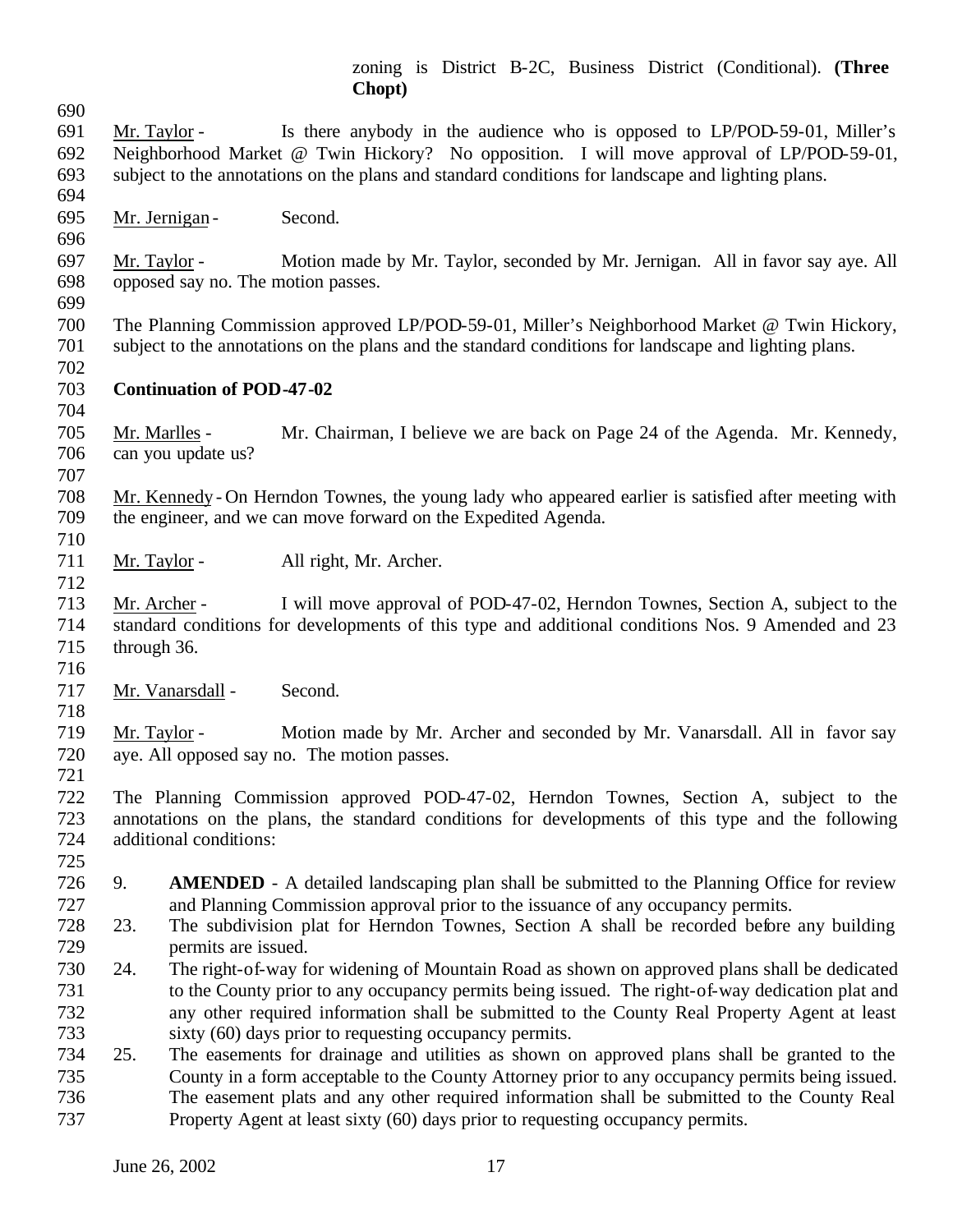- 26. The limits and elevations of the 100-year frequency flood shall be conspicuously noted on the plan "Limits of 100 Year Floodplain." In addition, the delineated 100-year floodplain must be labeled "Variable Width Drainage and Utility Easement." The easement shall be granted to the County prior to the issuance of any occupancy permits.
- 27. The developer shall provide fire hydrants as required by the Department of Public Utilities and Division of Fire.
- 28. A standard concrete sidewalk shall be provided along the south side of Mountain Road.
- 29. The proffers approved as a part of zoning case C-61C-01 shall be incorporated in this approval.
- 30. Any necessary off-site drainage and/or water and sewer easements must be obtained in a form acceptable to the County Attorney prior to final approval of the construction plans.
- 31. Deviations from County standards for pavement, curb or curb and gutter design shall be approved by the County Engineer prior to final approval of the construction plans by the Department of Public Works.
- 32. The pavement shall be of an SM-2A type and shall be constructed in accordance with County standard and specifications. The developer shall post a defect bond for all pavement with the Planning Office - the exact type, amount and implementation shall be determined by the Director of Planning, to protect the interest of the members of the Homeowners Association. The bond shall become effective as of the date that the Homeowners Association assumes responsibility for the common areas.
- 33. Storm water retention, based on the 50-10 concept, shall be incorporated into the drainage plans.
- 34. Insurance Services Office (ISO) calculations must be included with the plans and contracts and must be approved by the Department of Public Utilities prior to the issuance of a building permit.
- 35. Approval of the construction plans by the Department of Public Works does not establish the curb and gutter elevations along the Henrico County maintained right-of-way. The elevations will be set by Henrico County.
- 36. The owners shall not begin clearing of the site until the following conditions have been met:
- (a) The site engineer shall conspicuously illustrate on the plan of development or subdivision construction plan and the Erosion and Sediment Control Plan, the limits of the areas to be cleared and the methods of protecting the required buffer areas. The location of utility lines, drainage structures and easements shall be shown.
- (b) After the Erosion and Sediment Control Plan has been approved but prior to any clearing or grading operations of the site, the owner shall have the limits of clearing delineated with approved methods such as flagging, silt fencing or temporary fencing.
- (c) The site engineer shall certify in writing to the owner that the limits of clearing have been staked in accordance with the approved plans. A copy of this letter shall be sent to the Planning Office and the Department of Public Works.
- (d) The owner shall be responsible for the protection of the buffer areas and for replanting and/or supplemental planting and other necessary improvements to the buffer as may be appropriate or required to correct problems. The details shall be included on the landscape plans for approval.
- 

## **AT THIS TIME THE COMMISSION TOOK A FIVE-MINUTE RECESS.**

## **PLAN OF DEVELOPMENT & MASTER PLAN**

POD-49-02 Belmont Park @ Twin Hickory, Phase II

**Youngblood, Tyler & Associates, P.C. for HHHunt Corporation:**  Request for approval of a plan of development, as required by Chapter 24, Section 24-106 of the Henrico County Code to construct eight detached condominiums and to approve a master plan as required by Chapter 24, Section 24-106 of the Henrico County Code to construct eight additional detached condominiums in the future. The 3.68 acre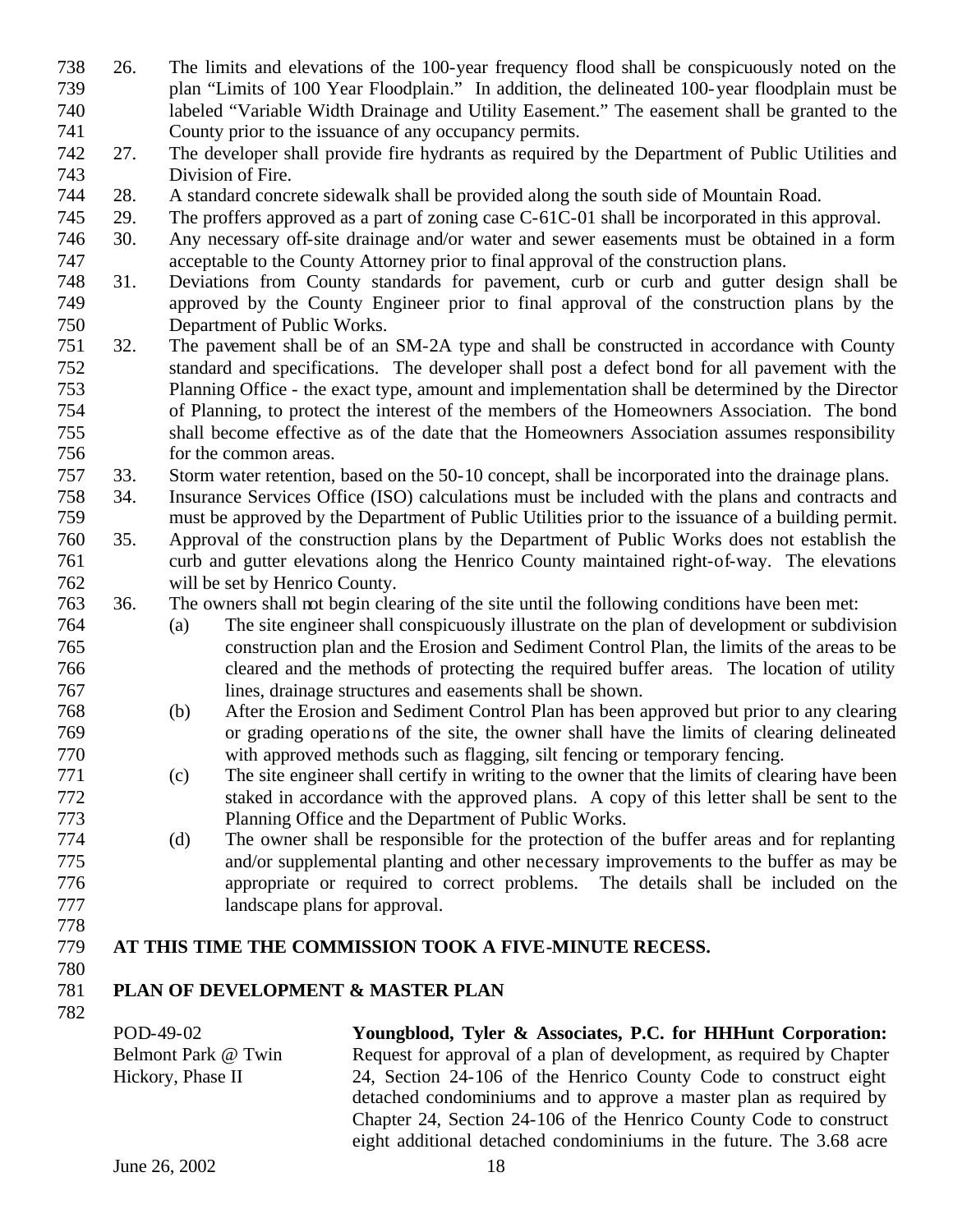site is located on the south side of Twin Hickory Road, east of the first phase of Belmont Park on parcels 745-770-0962 and 744-770-8517. The zoning is RTHC, Residential Townhouse District (Conditional). County water and sewer. **(Three Chopt)**

- Mr. Marlles This was requested to be on the Expedited Agenda and was inadvertently left off the agenda, so with the Commission's permission, we would like you to consider it on the Expedited Agenda.
- 

 Mr. Taylor - Is that acceptable to the Commission? I will ask first if there is anyone opposed to hearing POD-49-02, Belmont Park @ Twin Hickory, Phase II, on the Expedited Agenda? Is Ms. Zuercher here? Does she want to speak? I will recommend approval of POD-49-02, Belmont Park @ Twin Hickory, Phase II, subject to the annotations on the plans, standard conditions for developments of this type, and additional conditions Nos. 23 through 33.

- Mr. Vanarsdall Second.
- 

 Mr. Taylor - Motion made by Mr. Taylor and seconded by Mr. Vanarsdall. All in favor say aye. All opposed say no. The motion passes.

 The Planning Commission approved POD-49-02, Belmont Park @ Twin Hickory, Phase II, subject to the standard conditions for developments of this type, and the following additional conditions:

- 23. The easements for drainage and utilities as shown on approved plans shall be granted to the County in a form acceptable to the County Attorney prior to any occupancy permits being issued. The easement plats and any other required information shall be submitted to the County Real Property Agent at least sixty (60) days prior to requesting occupancy permits.
- 24. The limits and elevations of the 100-year frequency flood shall be conspicuously noted on the plan "Limits of 100 Year Floodplain." In addition, the delineated 100-year floodplain must be labeled "Variable Width Drainage and Utility Easement." The easement shall be granted to the County prior to the issuance of any occupancy permits.
- 25. A standard concrete sidewalk shall be provided along the south side of Twin Hickory Road.
- 26. The developer shall provide fire hydrants as required by the Department of Public Utilities and Division of Fire.
- 27. The proffers approved as a part of zoning case C-48C-98 shall be incorporated in this approval.
- 28. Any necessary off-site drainage and/or water and sewer easements must be obtained in a form acceptable to the County Attorney prior to final approval of the construction plans.
- 29. Deviations from County standards for pavement, curb or curb and gutter design shall be approved by the County Engineer prior to final approval of the construction plans by the Department of Public Works.
- 30. The pavement shall be of an SM-2A type and shall be constructed in accordance with County standard and specifications. The developer shall post a defect bond for all pavement with the Planning Office - the exact type, amount and implementation shall be determined by the Director of Planning, to protect the interest of the members of the Homeowners Association. The bond shall become effective as of the date that the Homeowners Association assumes responsibility for the common areas.
- 31. Approval of the construction plans by the Department of Public Works does not establish the 826 curb and gutter elevations along the Henrico County maintained right-of-way. The elevations will be set by Henrico County.
- 32. Approval of the construction plans by the Department of Public Works does not establish the curb and gutter elevations along the Virginia Department of Transportation maintained right-of-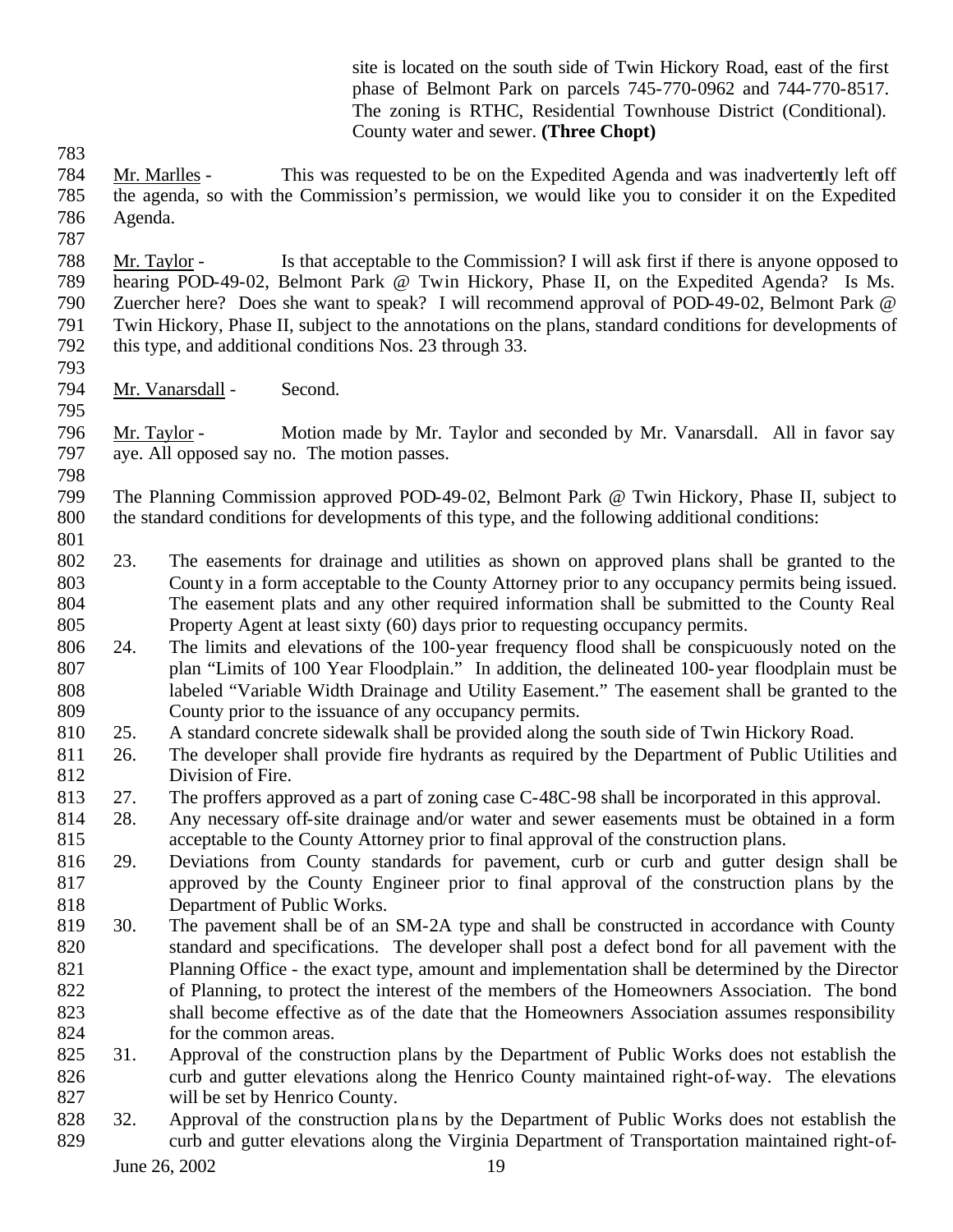- 830 way. The elevations will be set by the contractor and approved by the Virginia Department of 831 Transportation.
- 832 33. The conceptual master plan, as submitted with this application, is for planning and information 833 purposes only. All subsequent detailed plans of development and construction plans needed to 834 implement this conceptual plan may be administratively reviewed and approved and shall be 835 subject to all regulations in effect at the time such subsequent plans are submitted for 836 review/approval.

## 838 **SUBDIVISION EXTENSIONS OF CONDITIONAL APPROVAL**

- 839 **(Presented by Kevin Wilhite)**
- 840

837

## 841 (FOR INFORMATIONAL PURPOSE ONLY)

842

| <b>Subdivision</b>                                                | <b>Magisterial</b>     | <b>Original</b> | Remaining        | <b>Previous</b>   | Year(s)            |  |
|-------------------------------------------------------------------|------------------------|-----------------|------------------|-------------------|--------------------|--|
|                                                                   | <b>District</b>        | No. of<br>Lots  | Lots             | <b>Extensions</b> | <b>Extended</b>    |  |
| The Townes @ Hunton Brookland<br>(May 2001 Plan)<br>$(POD-72-00)$ |                        | 245             | 166              |                   | 3 Years<br>6/29/05 |  |
| Parsons Walk @ Twin<br>Hickory<br>(June 2001 Plan)                | <b>Three Chopt 117</b> |                 | $\boldsymbol{4}$ | $\bf{0}$          | 1 Year<br>6/25/03  |  |
| <b>Westerre Parkway</b><br>(June 1999 Plan)                       | Three Chopt 0          |                 | 0                | $\boldsymbol{2}$  | 1 Year<br>6/25/03  |  |

843

844 Mr. Marlles - These will be presented by Mr. Kevin Wilhite, and I would add that this 845 information is only being presented for informational purposes only. No action on the part of the 846 Commission is required. Mr. Wilhite.

847

848 Mr. Wilhite - Thank you. Good morning. We have three subdivisions this month. All of these are being extended administratively by the Director of Planning. The first is The Townes at Hunton Park (May2001 Plan). This is located in the Brookland District. This is being extended for three years. Also, we have two cases in the Three Chopt District, Parsons Walk @ Twin Hickory (June 2001 Plan) and Westerre Parkway (June 1999 Plan), and both of these are being extended for one year. I'd be happy to answer any questions that you may have.

855 Mr. Taylor- Any questions from the Commissioners? Thank you, Mr. Wilhite.

856

854

857 Mr. Marlles- The next case on your regular agenda is on Page 4.

858

## 859 **TRANSFER OF APPROVAL**

860

POD-17–98 Courtland @ Wyndham (POD-116-96 Revised) **Anthony P. Renaldi, Vice President and Chief Financial Officer for Prospect Homes of Richmond, Inc.:** Request for approval of a transfer of approval, as required by Chapter 24, Section 24-106 of the Henrico County Code from C. Richard Dobson Builders, Inc. to Prospect Homes of Richmond, Inc. The 4.9 acre site is located on the west line of Wyndham Park Drive at Dominion Club Drive on parcel 740-776-1890. The zoning is RTHC, Residential Townhouse District (Conditional). **(Three Chopt)**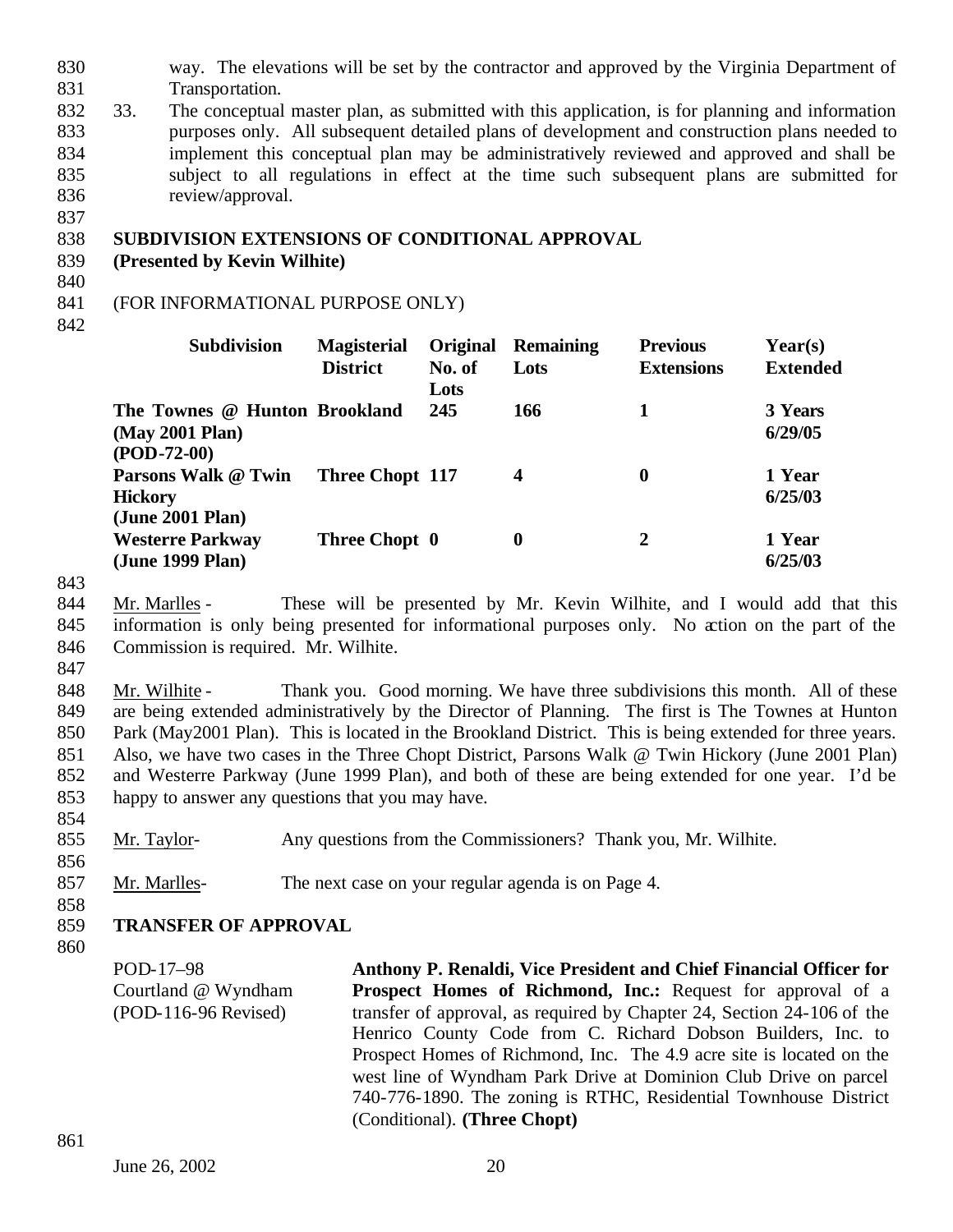Mr. Marlles- The staff report will be presented by Mr. Michael Kennedy.

 Mr. Kennedy - There are conditions on the agenda regarding an inspection report. At this time we haven't resolved some of the inspection issues. There is some question about drainage issues that we need some consultation with Public Works about. We will need to resolve these issues regarding transfer of approval with the applicant, so we request that we defer it to the July meeting. 

- 869 Mr. Taylor Is this deferral at my request or their request?
- Mr. Kennedy Basically it is an administrative deferral and there is no fee involved.
- 873 Mr. Taylor- OK. Do we need a motion for that?
- Mr. Kennedy Yes, we do.

877 Mr. Taylor - I will move deferral of Transfer of Approval for POD-17-98, Courtland @ Wyndham, to the July 24, 2002 POD meeting.

- 880 Mr. Jernigan - Second.
- 882 Mr. Taylor - Motion made by Mr. Taylor and seconded by Mr. Jernigan. All in favor say aye. All opposed say no. The motion passes.
- 
- The Planning Commission deferred Transfer of Approval for POD-17-98, Courtland @ Wyndham, (POD-116-96 Revised) to its meeting on July 24, 2002.
-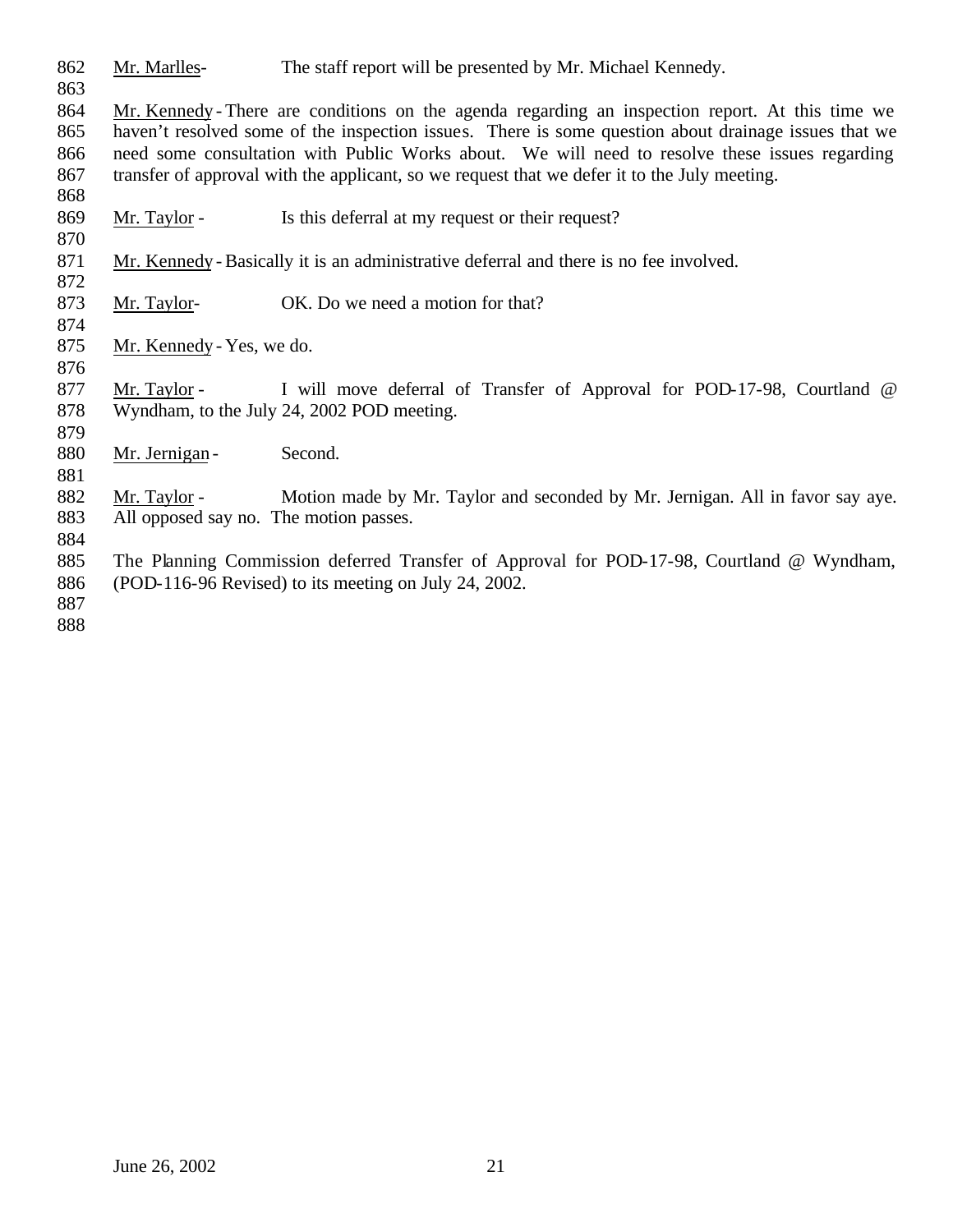# **PLAN OF DEVELOPMENT (Deferred from the April 24, 2002, Meeting)**

|                                                                                                | POD-95-00<br>Superstar, Inc. Service<br>Center - 9999 Brook Road<br>(POD-3-96 Revised)                                                                                                                                                            | Keith & Associates, Inc. for Superstar, Inc.: Request for approval of<br>a revised plan of development, as required by Chapter 24, Section 24-<br>106 of the Henrico County Code to construct a one-story addition for<br>four service bays, waiting room and a 1,000 square foot convenience<br>store addition to an existing convenience store with fuel pumps. The<br>1.316 acre site is located at 9999 Brook Road at the southeast corner of<br>Brook Road (U. S. Route 1) and J.E.B. Stuart Parkway on parcel 33-A-<br>3C. The zoning is B-3C, Business District (Conditional). County water<br>and sewer. (Fairfield)                                                                                                                                                                                                                                                                                                                                                                                                                                                                                                                                                                                                                                                                                                                                                 |  |
|------------------------------------------------------------------------------------------------|---------------------------------------------------------------------------------------------------------------------------------------------------------------------------------------------------------------------------------------------------|------------------------------------------------------------------------------------------------------------------------------------------------------------------------------------------------------------------------------------------------------------------------------------------------------------------------------------------------------------------------------------------------------------------------------------------------------------------------------------------------------------------------------------------------------------------------------------------------------------------------------------------------------------------------------------------------------------------------------------------------------------------------------------------------------------------------------------------------------------------------------------------------------------------------------------------------------------------------------------------------------------------------------------------------------------------------------------------------------------------------------------------------------------------------------------------------------------------------------------------------------------------------------------------------------------------------------------------------------------------------------|--|
| 890<br>891<br>892                                                                              | Mr. Marlles -                                                                                                                                                                                                                                     | The staff report will be given by Mr. Ted McGarry.                                                                                                                                                                                                                                                                                                                                                                                                                                                                                                                                                                                                                                                                                                                                                                                                                                                                                                                                                                                                                                                                                                                                                                                                                                                                                                                           |  |
| 893<br>894                                                                                     | Mr. Taylor -                                                                                                                                                                                                                                      | Is there anybody in opposition to POD-95-00? There is opposition. Thank you.                                                                                                                                                                                                                                                                                                                                                                                                                                                                                                                                                                                                                                                                                                                                                                                                                                                                                                                                                                                                                                                                                                                                                                                                                                                                                                 |  |
| 895<br>896<br>897<br>898<br>899<br>900<br>901<br>902<br>903<br>904<br>905<br>906<br>907<br>908 |                                                                                                                                                                                                                                                   | Mr. McGarry-Good morning, Mr. Chairman, and Commission members. A revised plan has come in to<br>us, as of yesterday afternoon, so you will Mr. Archer need to waive the time limits on your motion. I do<br>recommend that you use the plan in the packet as I think it is, frankly, more readable. The plan that you<br>have received that is revised, simply added three more parking spaces and they are highlighted in<br>yellow. This project was submitted back in October 25, 2000. That was a year and a half ago. It was<br>submitted as a four-bay auto repair addition. Now, nine deferrals later, the project is now a larger four-<br>bay auto repair addition, with customer waiting room, a 1,000 square foot convenience store expansion,<br>and a reduced number of gas pumps. The original convenience store POD provided 18 parking spaces.<br>This expansion will require 26. Twenty-six are proposed and with that revised plan, they do appear to<br>meet the development standards for the County Code for this development.<br>Staff has a number of concerns. The auto repair doors would be visible from both Brook Road and the<br>Holly Glen neighborhood. The developer seems to have found a way to maximize the site development<br>and still meet the minimum code. Staff has not met with the Traffic Engine er on the revised plan. Staff |  |
| 909<br>910<br>911                                                                              | internal flow is no longer circular on site.                                                                                                                                                                                                      | is concerned that there may be traffic backup on this site from the gas pumps, the car wash, and the                                                                                                                                                                                                                                                                                                                                                                                                                                                                                                                                                                                                                                                                                                                                                                                                                                                                                                                                                                                                                                                                                                                                                                                                                                                                         |  |
| 912<br>913<br>914<br>915                                                                       | There is neighborhood opposition and also opposition from the Business Owners Association. I'd be<br>happy to answer any questions. I would say that our recommendation would be to recommend approval<br>of the convenience store addition only. |                                                                                                                                                                                                                                                                                                                                                                                                                                                                                                                                                                                                                                                                                                                                                                                                                                                                                                                                                                                                                                                                                                                                                                                                                                                                                                                                                                              |  |
| 916<br>917<br>918                                                                              | Mr. Archer -<br>that since the plan arrived?                                                                                                                                                                                                      | Mr. McGarry, the traffic issue. We haven't had a chance to talk to anybody about                                                                                                                                                                                                                                                                                                                                                                                                                                                                                                                                                                                                                                                                                                                                                                                                                                                                                                                                                                                                                                                                                                                                                                                                                                                                                             |  |
| 919<br>920<br>921                                                                              | respond.                                                                                                                                                                                                                                          | Mr. McGarry-I've given a copy to Mr. Eure this morning. I do not know if he has had a chance to                                                                                                                                                                                                                                                                                                                                                                                                                                                                                                                                                                                                                                                                                                                                                                                                                                                                                                                                                                                                                                                                                                                                                                                                                                                                              |  |
| 922<br>923                                                                                     | Mr. Archer -                                                                                                                                                                                                                                      | Probably not.                                                                                                                                                                                                                                                                                                                                                                                                                                                                                                                                                                                                                                                                                                                                                                                                                                                                                                                                                                                                                                                                                                                                                                                                                                                                                                                                                                |  |
| 924<br>925<br>926                                                                              | Mr. McGarry - He is here at the meeting.<br>Mr. Vanarsdall -                                                                                                                                                                                      | So you are recommending approval this morning?                                                                                                                                                                                                                                                                                                                                                                                                                                                                                                                                                                                                                                                                                                                                                                                                                                                                                                                                                                                                                                                                                                                                                                                                                                                                                                                               |  |
| 927<br>928                                                                                     |                                                                                                                                                                                                                                                   | Mr. McGarry-For the convenience store only, not the entire development parcel. That does not include                                                                                                                                                                                                                                                                                                                                                                                                                                                                                                                                                                                                                                                                                                                                                                                                                                                                                                                                                                                                                                                                                                                                                                                                                                                                         |  |

929 the auto service addition or the waiting room.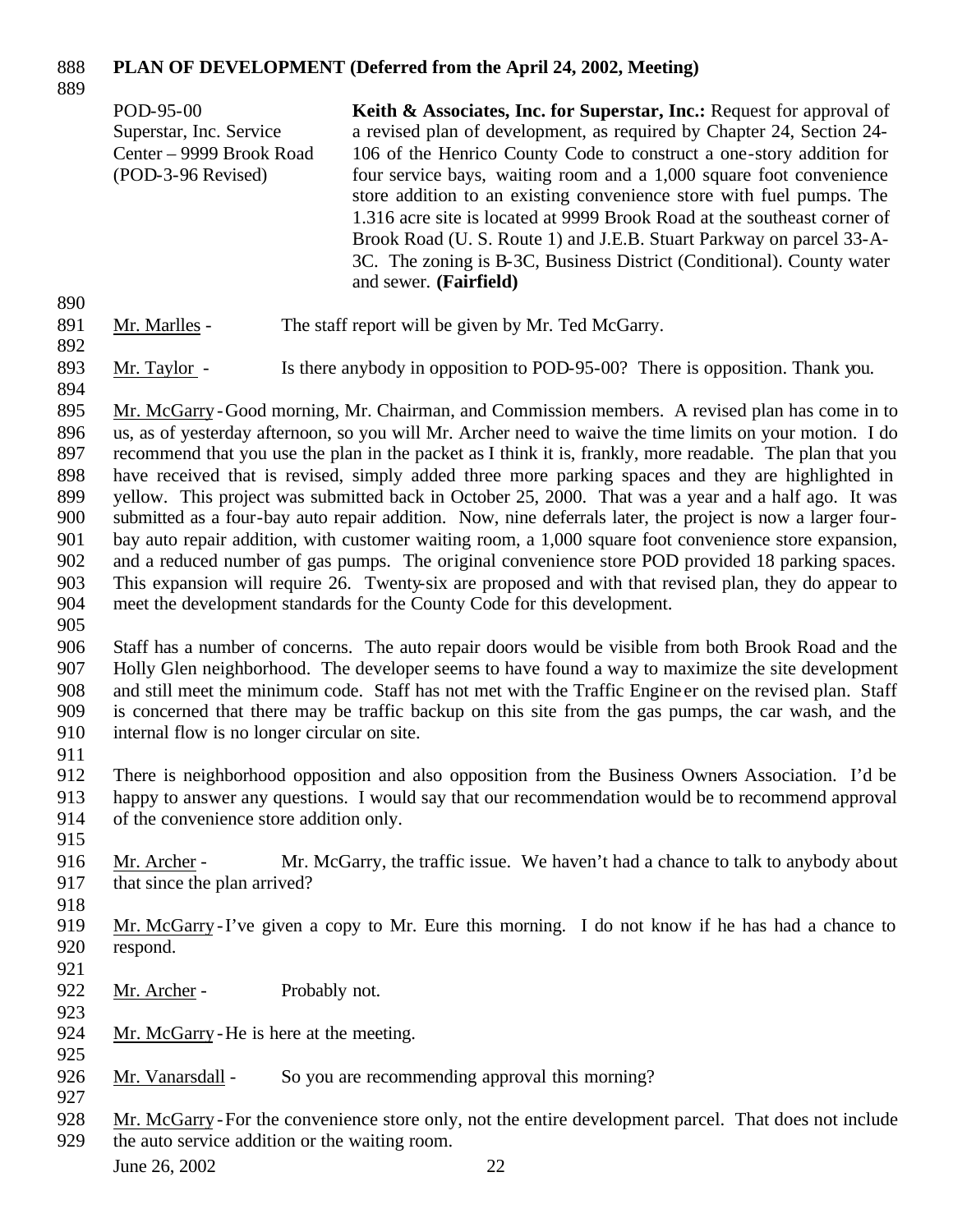Mr. Taylor - Mr. McGarry, can the convenience store only be so segregated from the residual part of the work that we really can separate it out? Is it a neat clean….(unintelligible) Mr. McGarry- The proposed addition is in an L-shape, and I believe it would be possible to segregate the two uses. 937 Mr. Taylor - Are there any questions from the Commissioners? Mr. Archer- Mr. Chairman, I would like to hear from Mr. Eure, if I can, about the traffic patterns. I know he hasn't had much time to digest it, but we haven't either. Mr. Eure- Good morning, Mr. Chairman, and members of the Commission, Todd Eure, Traffic Engineer. Mr. Archer - Mr. Eure, Mr. McGarry mentioned in his report that he had handed you something to give us some indication of how the traffic might stack. Is that something that would meet your approval or have you really not had time to digest it. Mr. Eure - We have actually seen a number of variations on the proposed addition at this site within the last year and a half, and some of what he has proposed we have not been able to accept. What he is showing here is similar to the last plans that we did formally review. Certainly, closing off the site circulation on the south end creates some concerns. It is always nice for these types of facilities to be able to circulate completely around the building, which you will no longer be able to do. At the same time, he is eliminating several of the pumps on the east side of the facility, so that makes up for it a little bit. I guess to answer your question, yes, we do have some circulation concerns about the site. Whe ther we can live with them or not, I think we would probably want to evaluate in more detail. 958 Mr. Archer - Thank you, sir. 960 Mr. Jernigan - Mr. McGarry, I know there is residential opposition to this, but you say also the business community is against it, too? Mr. McGarry -Yes, sir. This property is regulated under restrictive covenants, and the business association entity that regulates those is here. 966 Mr. Jernigan - OK. Well, if it is restrictive covenants, we need to know what they are. I mean, in the covenants, can they or can they not have this facility? Mr. McGarry -I will defer that to the representative for them, as we are not in the business of enforcing their regulations. We are with ours. Mr. Taylor - There are some people who are here in opposition. Would they please raise their hand again? Mr. Marlles- Mr. McGarry, do you have any additional comments or does the Commission have any additional questions? Mr. Archer - I wanted to just say for Mr. Jernigan's benefit and the rest of the Commission, we have talked a bit about the restrictive covenants, and they go from the neighborhood to Virginia Center,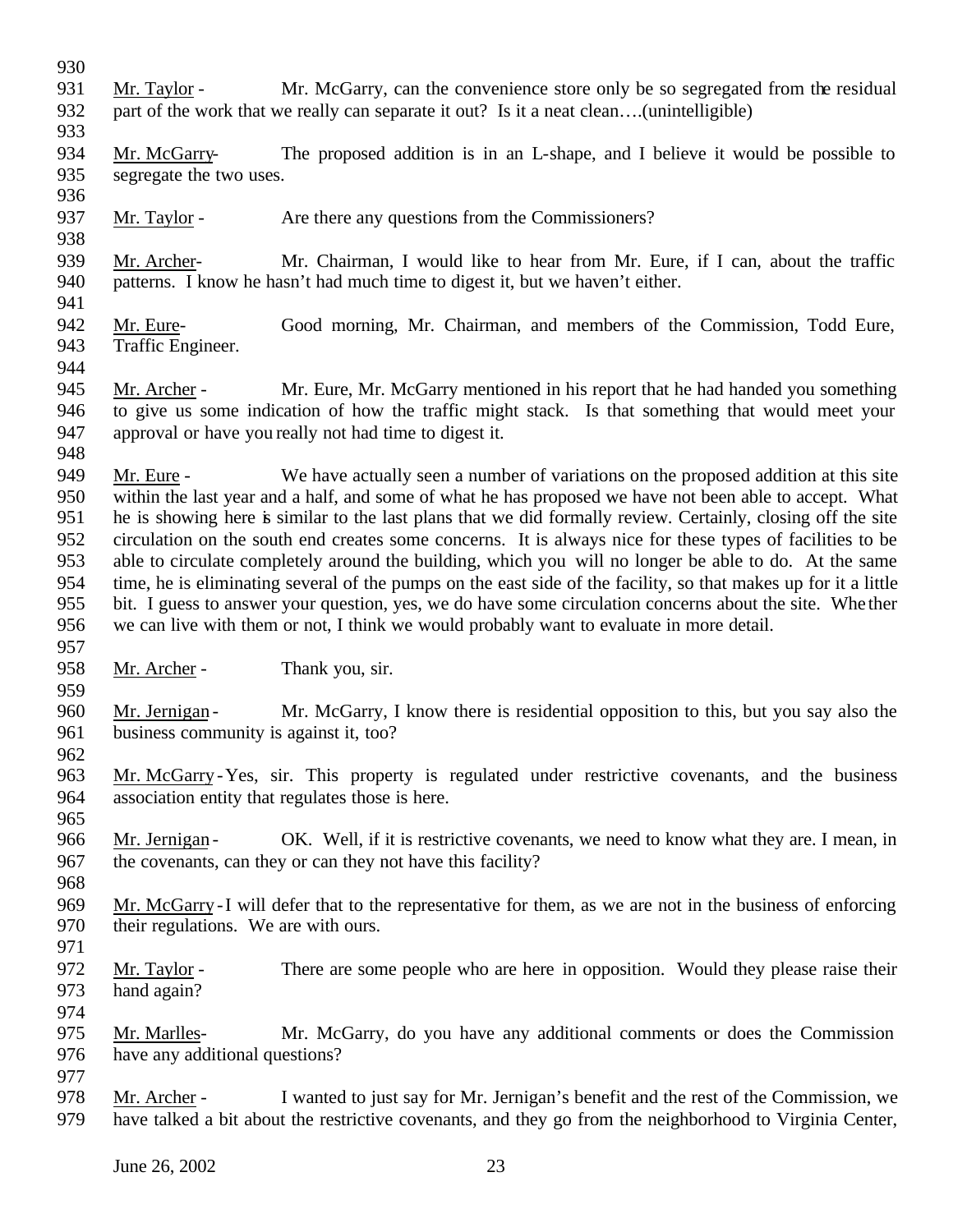- and those are really not a concern of this Commission. We don't have the authority to enforce restrictive covenants. They are more of a civil issue than something that we do.
- 

- 983 Mr. Jernigan That is true. I know we can't control that, but if it said in the covenants right there that it wasn't allowed, it shouldn't even have been presented to us before it was straightened out with the...
- 987 Mr. Archer We agree with that and have for the last year.
- 989 Mr. Vanarsdall OK. We don't get into that, that is for sure.
- 991 Mr. Jernigan OK.

 Mr. Taylor - Are there any further questions from the Commission? May we hear from the applicant then. Thank you, Mr. McGarry. Sir, if you would, state your name for the record. 

996 Mr. Jeff Keith - My name is Jeff Keith, Keith and Associates. I represent the owner, Mr. Chairman and members of the Commission. We have spent considerable time with the owner and the staff of the County and the contractors to develop this plan. As far as I can see within these covenants, there is nothing that says you can't do this. There is a lot of words in there, but there is nothing that precludes doing what we want to do here. Now, the three parking spaces and the traffic that they just talked about, we've had Staff Developer Meetings and had traffic approval and everything on this, and yesterday we added three parking spaces, which were actually where the grassy area is, so the three spaces we added didn't change at all any of the traffic flow problems, which has already been addressed in Staff Developer Meetings. We have met with the other members of the staff on drainage, and as far as we can determine now, with this parking, we've discussed the fact that a lot of the parking which we can't count in the County. I realize there is an Ordinance, but people come into the service station and buy gas, leave their car there, and go in and pay for it, and buy a drink or something and go. And they don't really need the parking space. We have a lot more than we really need, but as I understand it we'd have to go through some kind of waiver and that sort of thing to get there, so we decided that we would meet the requirement. I will repeat that the traffic engineers have looked at this and we had their blessing on it, and all we have done is add the three parking spaces in a grass area, which doesn't infringe on the driveway or traffic circulation. So, as far as I am concerned, we have met all of the conditions of the County, and all of the ordinances, and this man would like to proceed with the project as we have presented it. I'd like to introduce Richard Rhodes, who has worked with Harry, the owner, for a year and a half, and he is a contractor, a former member of the Board of Supervisors up in Ashland.

 Mr. Rhodes- Thank you, Jeff. For the record, my name is Richard Rhodes. I am with Hanover Custom Builders in Hanover County. I have really only been associated with Harry maybe a year or so. Just looking at this project, we do a lot of commercial and residential construction and just looking at convenience stores in general around the area, I feel like this project, this facility as it is, is a very clean, well maintained facility, and it compares to most convenience stores. Now, that category has some nuisance value in it just by itself. I mean, they sell a lot of products and, but looking at the project and how it is maintained. I have driven around the facility, parking at the facility, bought from the facility, and there is a lot of parking area there, a lot of driveway space, and I have never had any problem driving around it, and I don't think it would be a problem with the building as it is proposed. This gentleman, of course, is in business and feels like he needs this expansion to be profitable, and, of course, I know that is not one of your main concerns, or the government's main concern, but it is something that needs to be considered because this gentleman is not proposing this just for fun. He spends a lot of time there and he feels like he needs this for the facility to be profitable. I think it can be done in a manner that would be an asset to that general area, and it is an outstanding looking area. I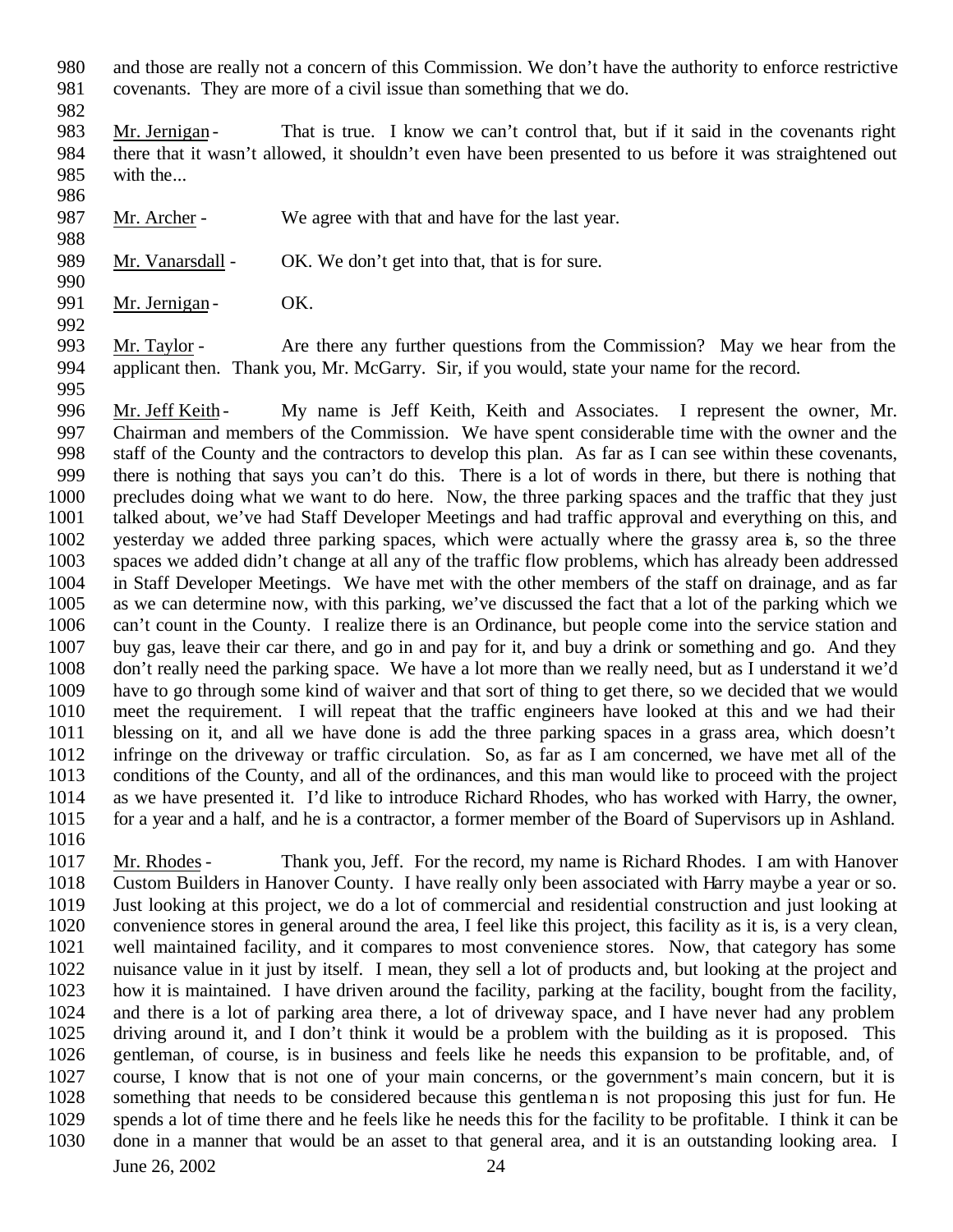guess I would compliment the Planning and staff and whatever. Everything that has been involved with Virginia Center has made it a very nice area to go to. If you have any questions, I will be glad to answer

 them. 

1035 Mr. Taylor - Any questions from the Commission? Thank you, Mr. Rhodes.

Mr. Rhodes- Thank you.

 Mr. Taylor - Now there were a couple of people who stated they were opposed to this project. Would you like to come forward and speak?

 Mr. Andy Condlin - Mr. Chairman and members of the Commission, my name is Andy Condlin and I have with me Caroline Browder, representing Sauer Properties, a principal owner in Virginia Center and here also on behalf of Virginia Center Owners Association, responsible for the enforcement of the restrictive covenants, and for the general membership of the community out there. We are not, obviously, in the business of opposing development or opposing business. Quite frankly, we are here to encourage good business within Virginia Center. Based on that, nor do we have any opposition with the current operations of the facility. I certainly can't speak as to whether the existing facility has enough economic wherewithal to survive or not and whether this is a needed expansion. However, we do oppose the expansion as submitted to the County. I find it interesting that the list of the folks that the developer has worked with, that being the County, his engineer, and his contractor, but he left out a couple of important folks, the business association, and I think more importantly the surrounding neighbors, the adjacent property owners. I am not aware of any meetings specifically arranged for them, and I think the neighbors would be better served speaking to that as for them, nor have we had any specific meetings with these folks, particularly with any of the revised changes. I can't speak to whether the three parking spaces taking the place of grass impact traffic, but I can speak a little bit about the impact of this property. This property, in particular, is at a major entrance. It is a gateway into the park. This is a very important entrance right there at JEB Stuart and Brook Road. We would like to make it a part of the record our opposition. First of all, while I don't believe in my reading of the restrictive covenants this particular use is necessarily prohibited, but they do have to go through necessary procedures, including getting approval from the architectural review committee for any changes in plans. That has not been done. We feel it needs to be done, and the restrictive covenants read that it needs to be done before making any application or obtaining any approval for any plans from anyone else other than the Association. That has not been done. There has been no submission. I know that is not something that the County has done in the past, nor is it something at this time that you could enforce, but for the record, we wanted to make that part of our opposition. That is something that should have been done as part of their process. And I don't think it is anything that is too much to ask that they meet with us, as well, just as a general business association in the area.

 Second of all, we find the use is too intense for such a small site, and in essence what they are going from is a convenience store with a gas station service, with accessory car wash, what they are going to is a larger convenience store, reducing some of the gas, making the car wash part of the existing building, making it all one facility, and adding waiting rooms and office with a dwelling, and a repair facility with four-bays, all in one building; again, the major problem being the intensity of use, but it is also cutting off the circulation – circular motion of the traffic, so that the traffic does not function well. What we have is not what we believe will end up not being enough room for parking. They have eight chairs there for the waiting room. That means, I think, that there are going to be eight people sitting and waiting for their cars to be fixed, in addition to the car wash, the stacking bays for those going into the repair facility as well as those using the gas and the convenience store. In addition, they share an access with the Bank of Essex. This is not just an isolated facility. They've got a lot of things going on in this very small site, including something we have not mentioned yet, which is truck deliveries for the gas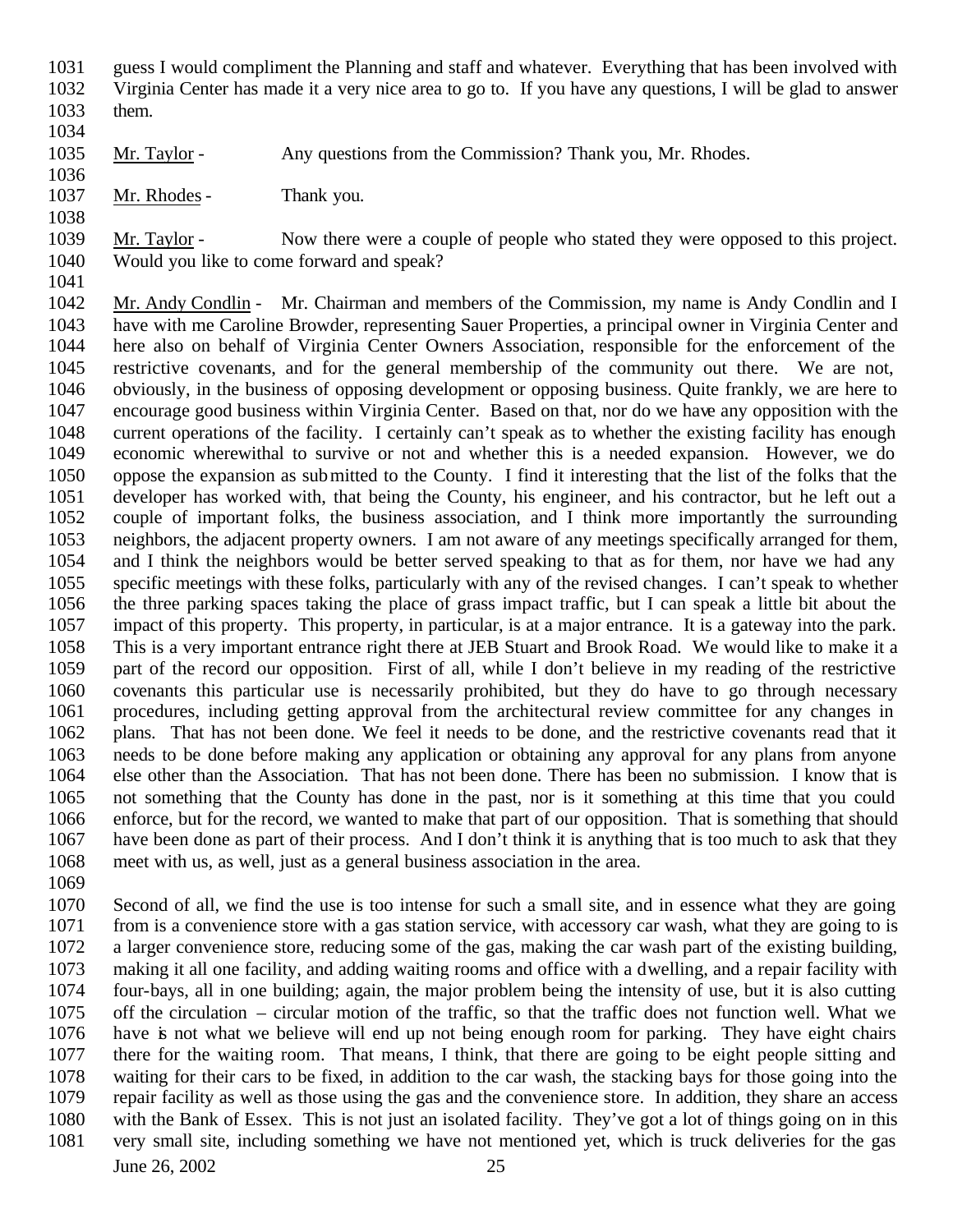service. I think when you take it all together that it may meet the minimum standards, but I don't believe that they have done the minimum necessary to speak with the adjacent neighbors, to meet with the Association, and get the necessary approvals for that, and to make it a well-functioning site. For those purposes, we want to make it a part of the record, on behalf of Sauer Properties and the Virginia Center Owners Association, of our opposition for action now at this time on this matter. I will be happy to answer any questions, if you have any.

 Mr. Taylor - Are there any questions for Mr. Condlin from the Commission? Thank you, Mr. Condlin. I believe there were some other people.

 Ms. Jane Erskine - I am Jane Erskine. I am vice-president of the Holly Glen Estates Neighborhood Association, and I am opposed to this development. We have been opposed to it, well, we were opposed to the gas station. That kind of slipped by us, and that was back in 1996, and this additional development we can't see being an improvement, either to the site or to us. We don't think it is a good use next to an R-2 District. The only time that we have met with Mr. Pradhan is April 26, 2001, and that was a meeting that was organized by Daphne Shiflett, when the area was still owned, or when that property was still under Virginia Center Properties, and that is the only time we talked. He was not forthcoming at all with his uses, his architecture. We have only just recently received the plan of the site this morning. As far as his needing to expand the site for profit, he moved into the site, he bought the site; he knew what he was going to use the site for in 1996, and that was – our neighborhood was already established. The whole area was already established. He knew the size of the lot that he was buying and what he could put in there. Originally that area was B-2 zoning. It was changed to B-3 zoning simply to improve the property that the mall was going in, and we were assured at that time that any additional PODs would be looked at carefully, so B-3 zoning didn't get too wild, especially around the neighborhood; that they – the Planning Commission would take care of our concerns, as a result of that B-3 zoning being so close to our neighborhood. And we are just, I don't think we've gotten enough information about the kind of impact that this business is going to have on our neighborhood, especially since he is putting the garage or the mechanical portion of it facing our neighborhood. He went from doing oil changes and now he is going to do front-end work, engine work, muffler work. He says he is going to limit the business hours, and yet he has living space that he has; it was originally office space in the 1996 planning case, and it has been living space ever since then. So he has living space up there, and irrespective of his business hours, somebody could be working out there 24 hours, you know, making up lost time on cars that came in. Working in the early hours of the morning or getting up early and working early with the garage doors open, and this is right next to our neighborhood, and we do have a six-foot wall, masonry wall. It was constructed on Ethylwood Road to separate us from the B-3 zoning, but during the building of this particular property, on their side, on the service station side, it is only a four-foot wall now, because they increased the elevation of the lot to put the service station in. So, we have a lot less there for sound barriers, and we just don't think that this is – we have not gotten enough information. Mr. Pradhan? Has not worked with us enough on the hours. We just really don't know what is going in there except that it sounds like it is not going to be good for us. And any questions?

 Mr. Taylor - Are there any questions from Ms. Erskine from the Commission? Ms. Erskine, I have one question. You state there are people living there, residing there?

 Ms. Erskine - Yes, it is a two-story facility. I think Ted McGarry could tell you more about that. It was originally supposed to be completely office on the top floor. A residence has been maintained there since the owner moved in and started operating. So, I don't know if any parking has been put aside, any parking areas have been put aside for the residential. I don't know if the office area is going to increase. I think it is now down at 16% or so of that area is considered office use, and that is how they apportioned the parking spaces for that, but if he is going to increase his business, his office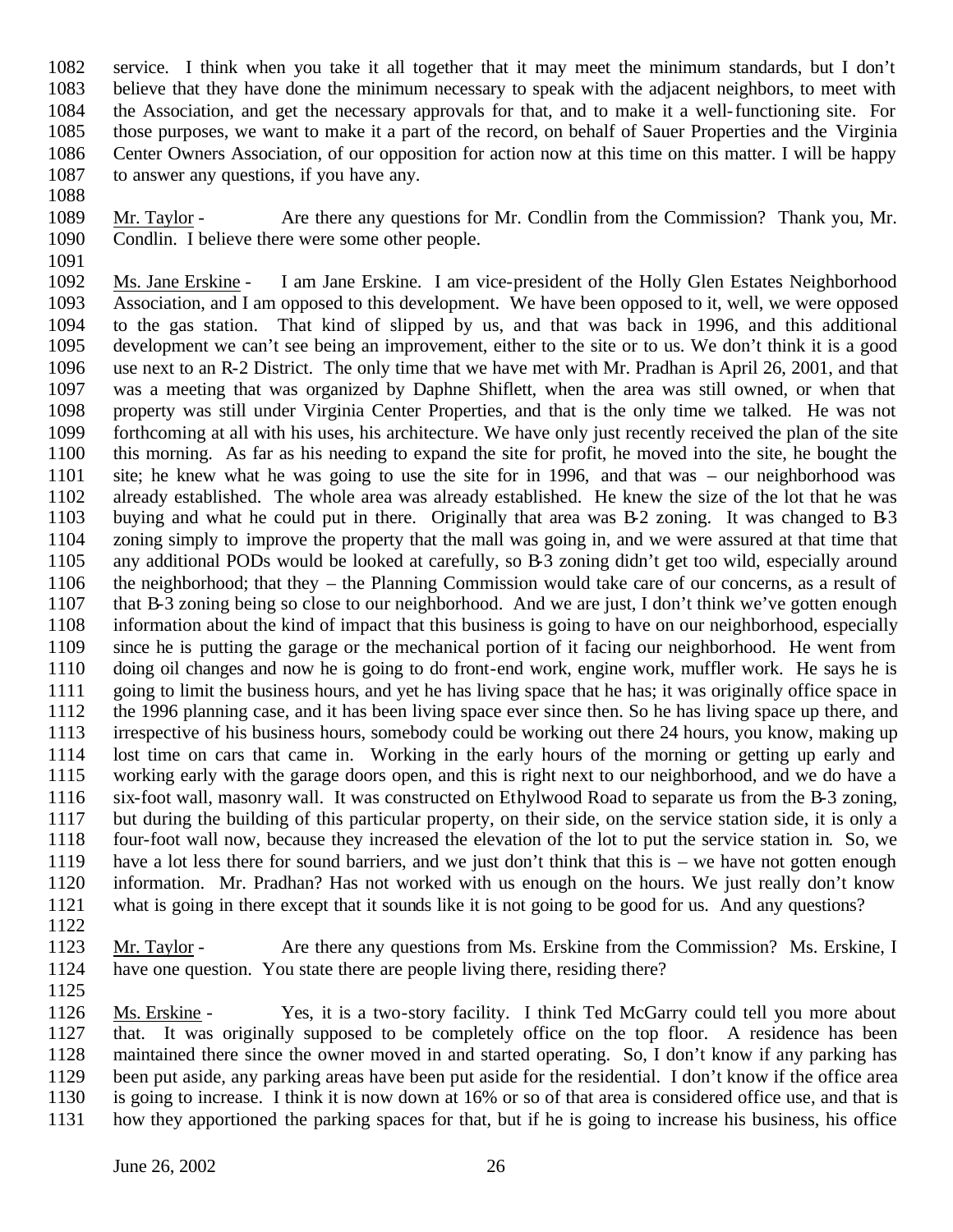- use in that area might increase, and he might have more people employed there or living there. So that would increase his parking requirements.
- 

1134<br>1135 Mr. Taylor - The other thing I believe you said is that they operate on a 24-hour a day basis on 1136 the car repair facility. 

- Ms. Erskine Well, it is possible that they could. If a mechanic is living on site.
- 1140 Mr. Taylor Have they been doing that?
- Ms. Erskine- Well, no. Not at this time. Just with the convenience store.
- 1144 Mr. Taylor What time do they normally work until at night?

 Ms. Erskine - Well, it depends. I think up until 11:00 p.m. occasionally. It really depends on, since it is an individually-owned facility, he can open and close at different hours, depending on what he thinks, I guess, people are more likely to come in. So, in the summer it opens up a little bit earlier and stays open a little bit later. So, he fudges on the hours, depending on when people come in, and in winter, of course, people start working later. He gets a lot of construction traffic there, people that are working on per diem or having company gas cars, or whatever, so they come in there the first thing in the morning and the traffic, Virginia traffic is working, VDOT is working on Route 1, so they get a lot of people coming in for that. So, it just depends on the consumer traffic as to how late he stays open. 

- Mr. Taylor Thank you, ma'am. Are there any other questions from the Commission? Thank you, ma'am. Is there anybody else in the audience in opposition to POD-95-00? Is there anyone who would like to speak relative to POD-95-00? I don't see any other further people who wish to comment, Mr. Archer.
- Mr. Archer Mr. Chairman, I would like to clarify a couple of issues if I might, before we move on. Mr. McGarry, was there a condition regulating hours of operation for the repair service?
- 

- Mr. McGarry -Not to my knowledge, because under B-3 the hours are unregulated.
- Mr. Archer I didn't know if Mr. Pradhan had made some kind of concession along that line.
- 1166<br>1167 Mr. McGarry -I haven't been given any concession or standard for hours of operation.

 Mr. Archer - I have looked for it and I can't find it either. That is all. I would also like to ask Mr. Keith if he would, when we met last, which was yesterday I guess it was. I asked Mr. Pradhan how he expected to ventilate the building, since the doors are supposed to be closed at all time when repair work is being done. Could you explain for the benefit of the public?

- 1174 Mr. Keith Well, he has an exhaust system which is very similar to any automotive repair. If you have a closed system like that and heating in the house, you circulate these fumes and things of that sort, so if you put an exhaust pipe cap and all the exhaust just pumps to the outside, then you have a ventilation system that hauls air in from one place and brings it out, and, of course, this is regulated by Code, by the building code. And, you have to have so many movements of air per minute and that sort of thing.
- 

1181 Mr. Archer - Now, did you also explain that that was a reason why no HVAC system could operate in there?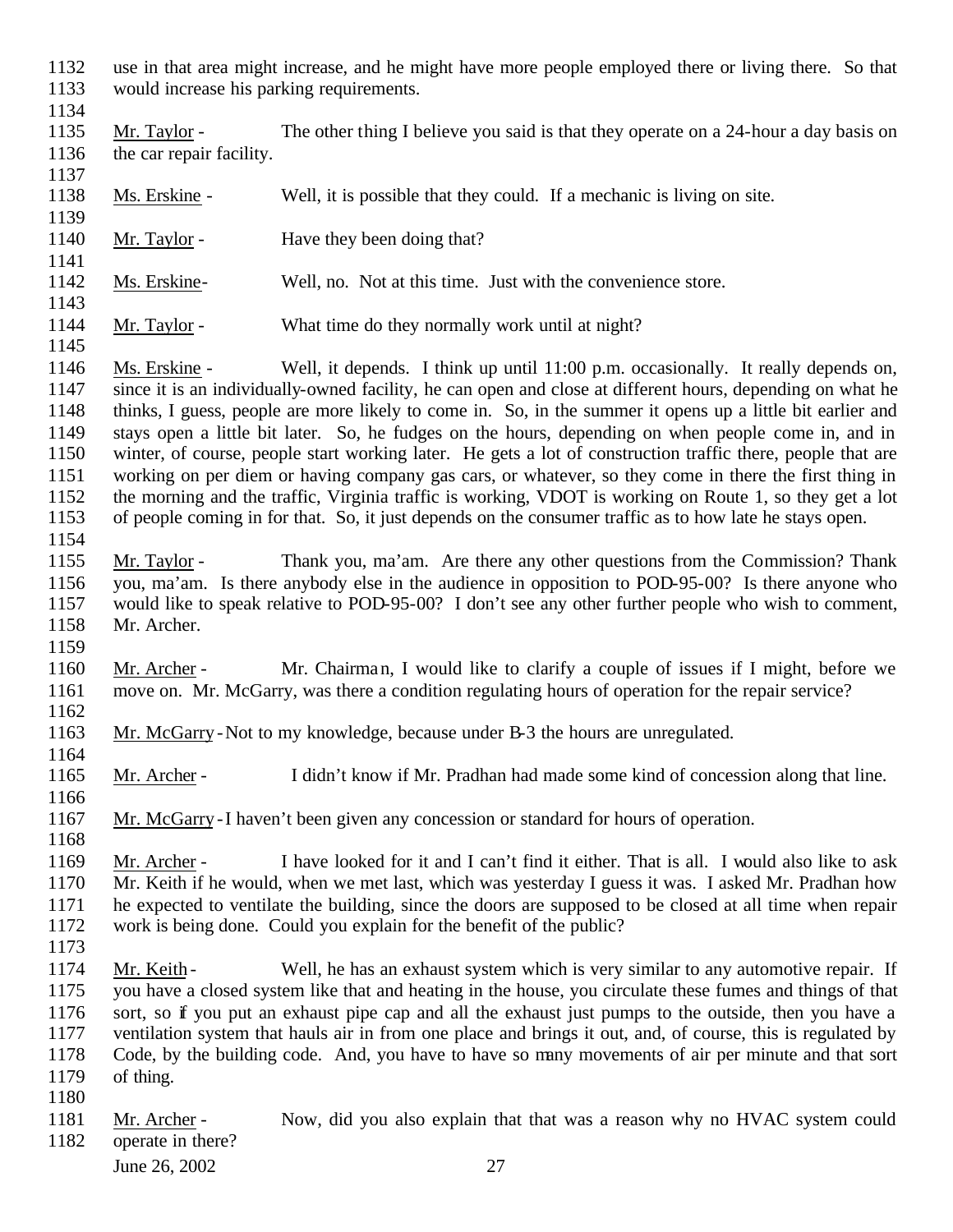| 1183 |                                                                                                        |                                                                                                              |  |  |
|------|--------------------------------------------------------------------------------------------------------|--------------------------------------------------------------------------------------------------------------|--|--|
| 1184 | Mr. Keith-                                                                                             | Yes.                                                                                                         |  |  |
| 1185 |                                                                                                        |                                                                                                              |  |  |
| 1186 | Mr. Archer -                                                                                           | Circulate in there.                                                                                          |  |  |
| 1187 |                                                                                                        |                                                                                                              |  |  |
| 1188 | Mr. Keith-                                                                                             | Yes, so that you are not re-circulating the fumes and gasoline and things of that                            |  |  |
| 1189 | sort.                                                                                                  |                                                                                                              |  |  |
| 1190 |                                                                                                        |                                                                                                              |  |  |
| 1191 | Mr. Archer -                                                                                           | OK. Thank you, sir.                                                                                          |  |  |
| 1192 |                                                                                                        |                                                                                                              |  |  |
| 1193 | Mr. Keith-                                                                                             | Can I mention a couple of other things here?                                                                 |  |  |
| 1194 |                                                                                                        |                                                                                                              |  |  |
| 1195 |                                                                                                        | Sure. May I ask you also, did Mr. Pradhan mention anything about hours of                                    |  |  |
|      | Mr. Archer -                                                                                           |                                                                                                              |  |  |
| 1196 | operation to you?                                                                                      |                                                                                                              |  |  |
| 1197 |                                                                                                        |                                                                                                              |  |  |
| 1198 | Mr. Keith-                                                                                             | He said at our meeting that he was going to close at the same time that, I don't                             |  |  |
| 1199 |                                                                                                        | know exactly what time, but I think he is planning, and he wouldn't have any objections to closing at 5      |  |  |
| 1200 | or 6 on the automobile repair.                                                                         |                                                                                                              |  |  |
| 1201 |                                                                                                        |                                                                                                              |  |  |
| 1202 | Mr. Archer -                                                                                           | Well, you understand that would have to be a written condition in order for it to                            |  |  |
| 1203 |                                                                                                        | be acceptable, because we can't take it at face value.                                                       |  |  |
| 1204 |                                                                                                        |                                                                                                              |  |  |
| 1205 | Mr. Keith-                                                                                             | That is what he told us yesterday, but Ted doesn't seem to remember here.                                    |  |  |
| 1206 |                                                                                                        |                                                                                                              |  |  |
| 1207 | Mr. Archer -                                                                                           | I remember him mentioning it, but I was surprised                                                            |  |  |
| 1208 |                                                                                                        |                                                                                                              |  |  |
| 1209 | Mr. Keith-                                                                                             | One of the conditions here says that the car wash closes at the same time                                    |  |  |
| 1210 | something                                                                                              |                                                                                                              |  |  |
| 1211 |                                                                                                        |                                                                                                              |  |  |
| 1212 | Mr. Archer -                                                                                           | Yes, but we are specifically talking about the repair service.<br>One of Ms.                                 |  |  |
| 1213 |                                                                                                        | Erskine's concerns was that they could work on cars all night long.                                          |  |  |
| 1214 |                                                                                                        |                                                                                                              |  |  |
| 1215 | Mr. Keith-                                                                                             | He has no intentions of doing that.                                                                          |  |  |
| 1216 |                                                                                                        |                                                                                                              |  |  |
| 1217 | Mr. Archer -                                                                                           | But it is not a condition. Thank you, sir.                                                                   |  |  |
| 1218 |                                                                                                        |                                                                                                              |  |  |
| 1219 | Mr. Keith-                                                                                             | OK, and we've, as I see it, for the B-3 we have met all the ordinances. There is                             |  |  |
| 1220 |                                                                                                        | one on the parking, and in the Staff Developer we had actually looked at the flow of traffic, which was      |  |  |
| 1221 |                                                                                                        | blocked off, and the only difference in what we did was these three parking spaces, with parking in a        |  |  |
| 1222 |                                                                                                        | grass area, so it doesn't change the conditions that were looked at prior.                                   |  |  |
| 1223 |                                                                                                        |                                                                                                              |  |  |
| 1224 | Mr. Taylor-                                                                                            | Any other questions from the Commission? No other questions, Mr. Archer.                                     |  |  |
| 1225 |                                                                                                        |                                                                                                              |  |  |
|      |                                                                                                        |                                                                                                              |  |  |
| 1226 | Mr. Archer -                                                                                           | All right. Well, Mr. Chairman, as we all know, this case has been going on for                               |  |  |
| 1227 |                                                                                                        | sometime, and I think the last deferral was the $9th$ one, and I recall saying at that meeting that we would |  |  |
| 1228 | make a decision on it today one way or the other. Ms. Erskine has done a lot of work in compiling data |                                                                                                              |  |  |
| 1229 |                                                                                                        | to give us and send to us outlining her concern for the neighborhood, and, of course, Mr. Condlin is here    |  |  |
| 1230 |                                                                                                        | representing the Virginia Center Association, and to repeat again, in an effort to be fair to both sides, we |  |  |
| 1231 |                                                                                                        | can't hold Mr. Pradhan responsible for a lot of the activities that appear to be occurring at the store. Ms. |  |  |
| 1232 |                                                                                                        | Erskine mentioned in her letter, for example, that individuals might buy beer at Superstar and then drive    |  |  |
| 1233 |                                                                                                        | on to Ethylwood and drink and throw the cans out the window. Perhaps they do, or perhaps they buy it         |  |  |
|      | June 26, 2002                                                                                          | 28                                                                                                           |  |  |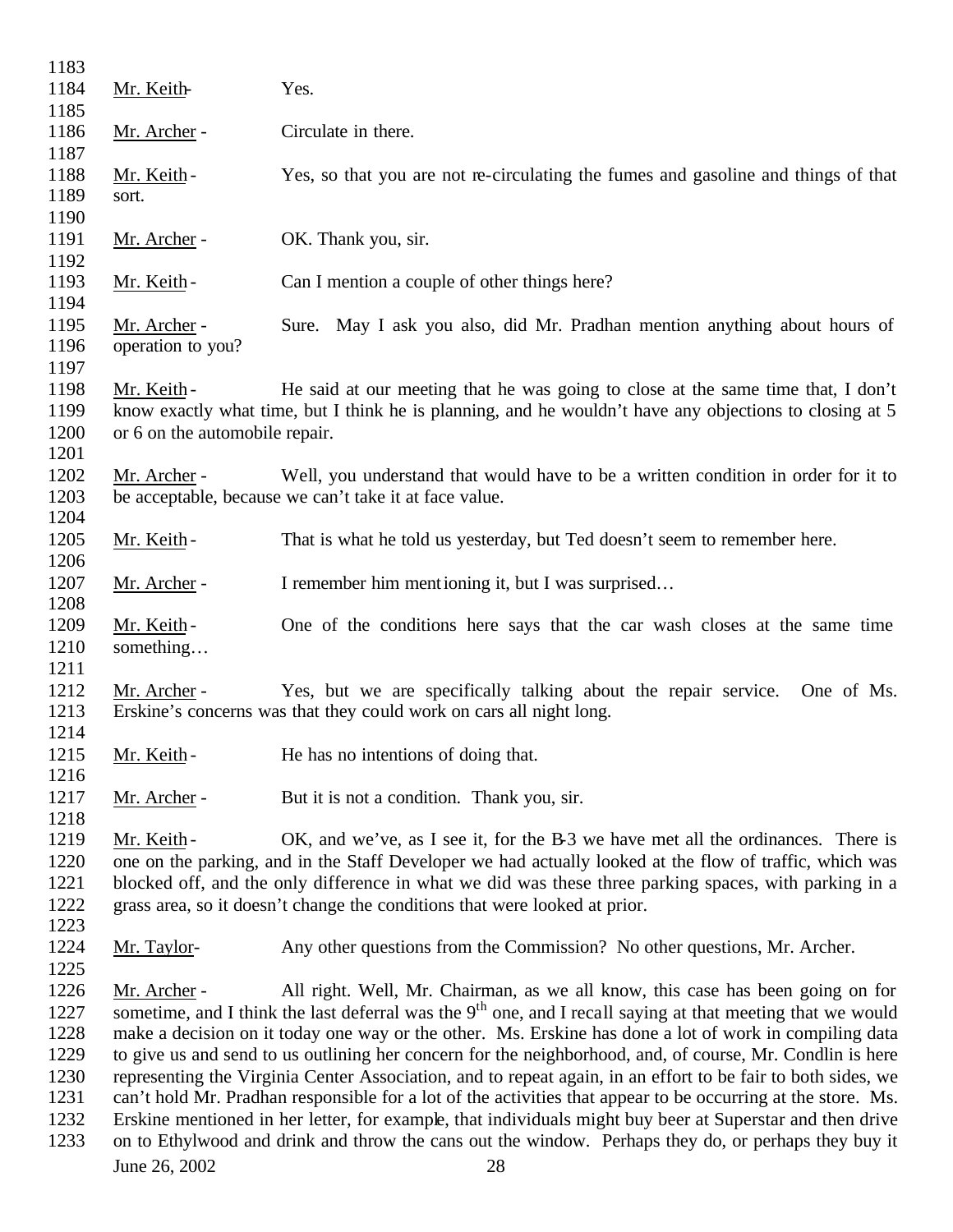somewhere else, we can't hold him responsible for that. Nobody likes it. Also, we have to take into consideration the fact that the protective covenant, again, is not a matter for this Commission to have to 1236 decide. It has been mentioned by Mr. Condlin that any plan changes are supposed to be brought before 1237 the Association before anything is done, and he indicated that had not been done. Mr. McGarry has the Association before anything is done, and he indicated that had not been done. Mr. McGarry has worked very hard on this, trying to make this plan fit, and it is a very tight squeeze, and he and I have met with the applicant a couple of times. More than a couple. I am sure he has met many more than 1240 that, and he and I did attend a meeting. Was that last April?

- 
- Mr. McGarry -April a year ago.

1244 Mr. Archer - A year and two months ago, and there was quite a lively discussion about this proposal then, and at that time the proposal had not grown quite to the extent that it is now, and we talked about it from all angles. Some of the people present even indicated that it didn't seem economically feasible for Mr. Pradhan to do what he was trying to do, but again, that is not a subject for the Commission to answer either. But there are a lot of concerns here that have not been answered. We have got a plan that has just been given to us. And the Traffic Department is concerned that the circulation of traffic might be impeded, and with that, I would follow the advice of staff and recommend that we approve the convenience store portion of this only, subject to the conditions that are submitted in the staff report.

 1254 Mr. Vanarsdall - Second.

 Mr. Taylor - Motion made by Mr. Archer and seconded by Mr. Vanarsdall. All in favor say aye. All opposed say no. The motion passes. 

 The Planning Commission approved POD-95-00, Superstar, Inc. Service Center – 9999 Brook Road (POD-3-96 Revised), the convenience store portion of this POD only, subject to the standard conditions for developments of this type and the following additional conditions:

- 
- 23. The developer shall provide fire hydrants as required by the Department of Public Utilities and Division of Fire.
- 24. The proffers approved as a part of zoning case C-113C-88 shall be incorporated in this approval.
- 25. Any necessary off-site drainage and/or water and sewer easements must be obtained in a form acceptable to the County Attorney prior to final approval of the construction plans.
- 26. Deviations from County standards for pavement, curb or curb and gutter design shall be approved by the County Engineer prior to final approval of the construction plans by the Department of Public Works.
- 27. Insurance Services Office (ISO) calculations must be included with the plans and contracts and must be approved by the Department of Public Utilities prior to the issuance of a building permit.
- 28. Approval of the construction plans by the Department of Public Works does not establish the curb and gutter elevations along the Henrico County maintained right-of-way. The elevations will be set by Henrico County.
- 29. Approval of the construction plans by the Department of Public Works does not establish the curb and gutter elevations along the Virginia Department of Transportation maintained right-of- way. The elevations will be set by the contractor and approved by the Virginia Department of Transportation.
- 30. Evidence of a joint ingress/egress and maintenance agreement must be submitted to the Planning Office and approved prior to issuance of a certificate of occupancy for this development.
- 31. Outside storage shall not be permitted.
- 32. Refuse containers or refuse storage facilities shall be serviced only between the hours of 6:00 a.m. and 6:00 p.m.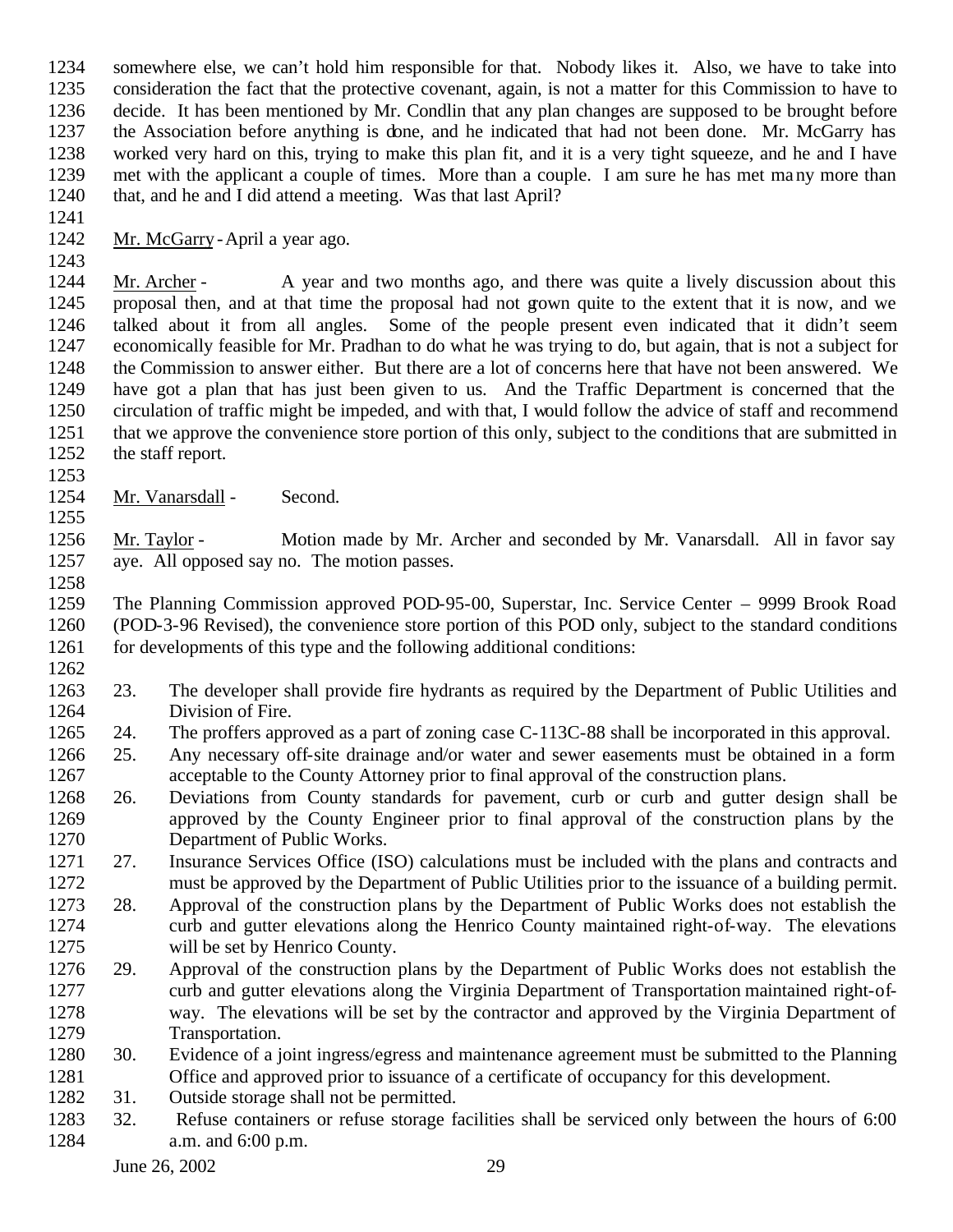- 33. The car wash located on the property sha ll be closed at the close of business.
- 34. The owners or manager on duty shall be responsible for temporarily closing the car wash facility to prevent backup of vehicles onto the public right-of-way when the on-site stacking space is
- inadequate to serve customer demand. 35. All repair and service work shall be conducted entirely within the enclosed building, the doors of which shall remain closed during repair or service operations.
- 36. The owner or manager on duty shall be responsible for temporarily closing the service bay facility to prevent vehicles being serviced from blocking access to adjacent properties.
- Mr. Archer In my disposition of the Superstar case, I forgot to waive the time limits on the new plan that was presented today. So, I move to waive the time limits on this plan that was presented to us today.
- 1298 Mr. Vanarsdall Second.
- Mr. Taylor Motion made by Mr. Archer and seconded by Mr. Vanarsdall to waive the time 1301 limits on POD-95-00. All in favor say aye. All opposed say no. The motion carries.
- 

 The Planning Commission waived the time limits on plans for POD-95-00, Superstar, Inc. Service Center – 9999 Brook Road (POD-3-96 Revised).

## **SUBDIVISION & TRANSITIONAL BUFFER DEVIATION**

- **(Deferred from the May 22, 2002, Meeting)**
- 

Springfield Farms (April 2002 Plan) **Jordan Consulting Engineers, P.C. for Atack Properties, Inc.:** The 23.37 acre site is located along the south line of Springfield Road, approximately 350 feet north of its intersection with Francistown Road on parcels 758-770-9205, 759-769-5799 and 759-770-3844. The zoning is R-3C, One-Family Residence District (Conditional) and C-1, Conservation District. County water and sewer. **(Brookland) 36 Lots**

- Mr. Marlles The staff report will be given by Mr. Kevin Wilhite.
- Mr. Taylor Is there any opposition to this case? No opposition. Mr. Wilhite.
- Mr. Wilhite Thank you, Mr. Chairperson. As mentioned, this was deferred from your May meeting and I would like to point out on Page 2 of your Addendum that there is a revised recommendation and revised conditions, and revised plans were also included in your packet previously. This is the third subdivision proposal we've actually had on this property since the property was rezoned in 1998.
- 

 At last month's meeting there were three issues that were yet to be resolved. The first one had to do with the provision of a sidewalk along Springfield Road to provide access to Echo Lake Park which is just adjacent to this subdivision on the west side. The second issue was the treatment of a 50-foot strip of land, which was proffered as a natural buffer area, and the other last remaining issue was a transitional buffer deviation that had been requested by the applicant. In regards to the first issue, the sidewalk, originally staff had requested that the applicant provide a sidewalk along Springfield Road in keeping with County policy being next to an adjacent County facility. In negotiation with the applicant, due to the existing topography and the fact that there would be no improvements made to Springfield Road at this time, what we have come to an agreement to do is to recommend that a sidewalk be constructed along Springfield only, only along the first lot, along the southern boundary of the property, and then it would follow Rigney Terrace, which is the interior street running through the subdivision and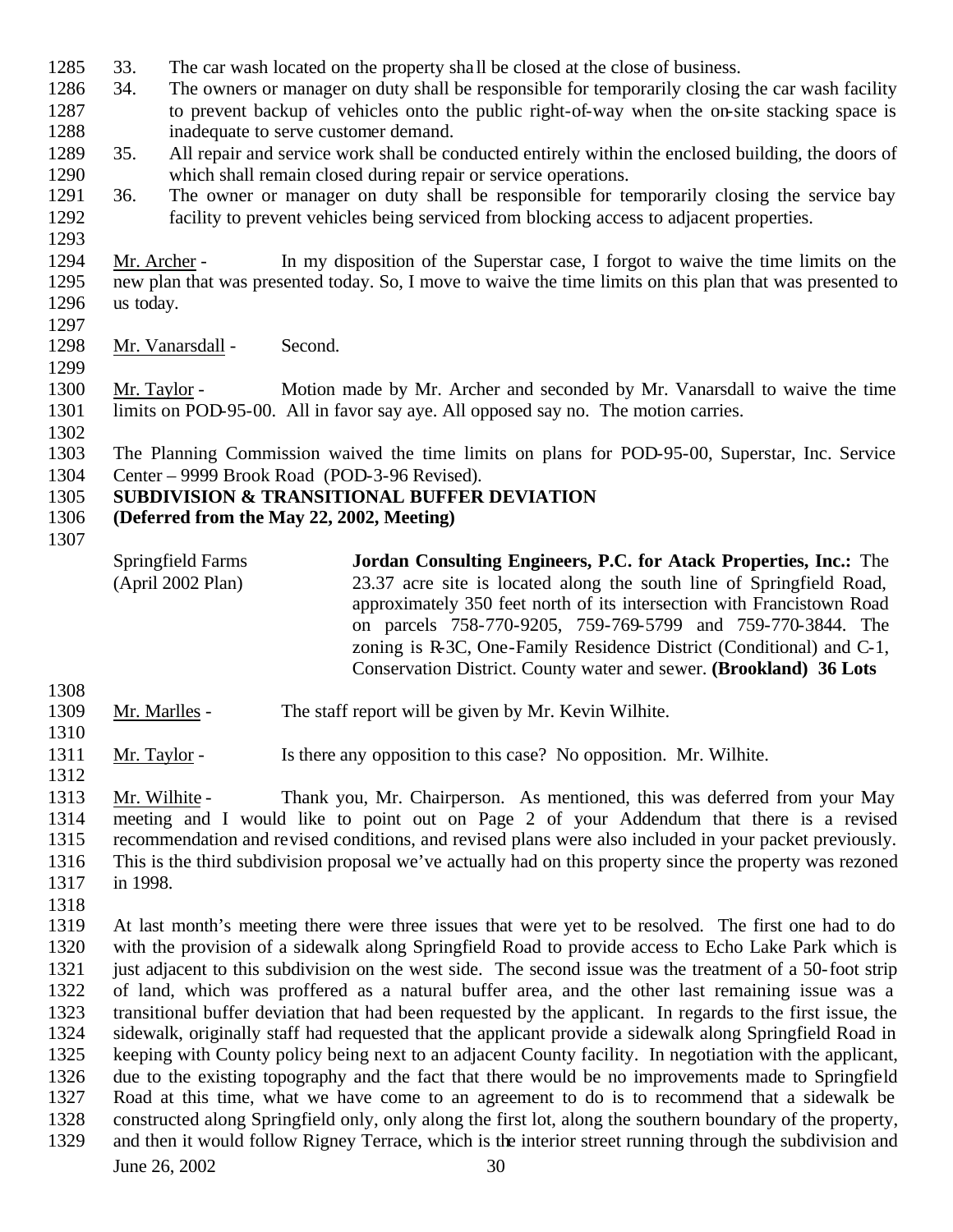continue all the way to the terminus, the cul-de-sac, where there is common area located adjacent to the park. From that point from the terminus of the sidewalk, the applicant would provide a pedestrian pathway inside a public access easement, across the common area, to where the fence is currently located that separates Echo Lake Park from this property and a gateway would be installed in the fence, providing an access point to the park.

 As far as the buffer is concerned, the plats that we have seen previous to this, they always showed this as a separate 50-foot strip of land adjacent to Echo Lake Park. It had been the intent previously for the applicant to possibly deed this to the County Recreation and Parks Department by gift. At this point, the applicant has decided to retain that strip of land. It is something that has been proffered to be a natural 1340 50-foot buffer, and the revised plat shows it being incorporated into the lots and into the common area, <br>1341 which staff can accept. There is a request, also, for a transitional buffer deviation between the property which staff can accept. There is a request, also, for a transitional buffer deviation between the property zoned for single-family residential use and the flood plain, which is C-1 zoning. Typically, a 35-foot transitional buffer is required. In waiving that requirement, what staff is asking them to do is provide setbacks measured from the 50-foot buffer line as opposed to the property line with Echo Lake Park. The applicant is agreeable to doing that, as well. So, with those changes, staff can recommend approval of the revised plat. I would also like to point out that you do need to make a separate motion to consider 1347 the transitional buffer deviation.

Mr. Vanarsdall - Thank you, Kevin. There was no opposition, was it?

1351 Mr. Taylor - No, sir.

 Mr. Vanarsdall - I am ready for a motion. I don't need to talk to the applicant unless somebody else does.

 Mr. Taylor - Are there any questions from the Commission of the applicant? No sir, Commissioner Vanarsdall.

 Mr. Vanarsdall - We had a meeting with Kevin, Phil Parker and Bob Atack and we had a very nice meeting, and worked things out, and since then Kevin has worked with them and really improved it. I move approval of the transitional buffer deviation. 

1363 Mr. Jernigan - Second.

 Mr. Taylor - Motion made by Mr. Vanarsdall to approve the transitional buffer deviation and seconded by Mr. Jernigan. All in favor say aye. All opposed say no. The motion passes. 

 The Planning Commission approved the Transitional Buffer Deviation for Springfield Farms (April 2002 Plan).

1371 Mr. Vanarsdall - Now I move approval of subdivision Springfield Farms (April 2002 Plan), and that will be with annotations on the plans, the standard conditions for subdivisions served by public utilities, and added conditions Nos. 12, 13, 14, 15, 16 and on the Addendum today No. 17 has been revised, as Kevin explained it, and No. 18 has been replaced with another 18. 

1376 Mr. Jernigan - Second.

 Mr. Taylor - Motion made by Mr. Vanarsdall and seconded by Mr. Jernigan. All in favor say aye. All opposed say no. The motion passes.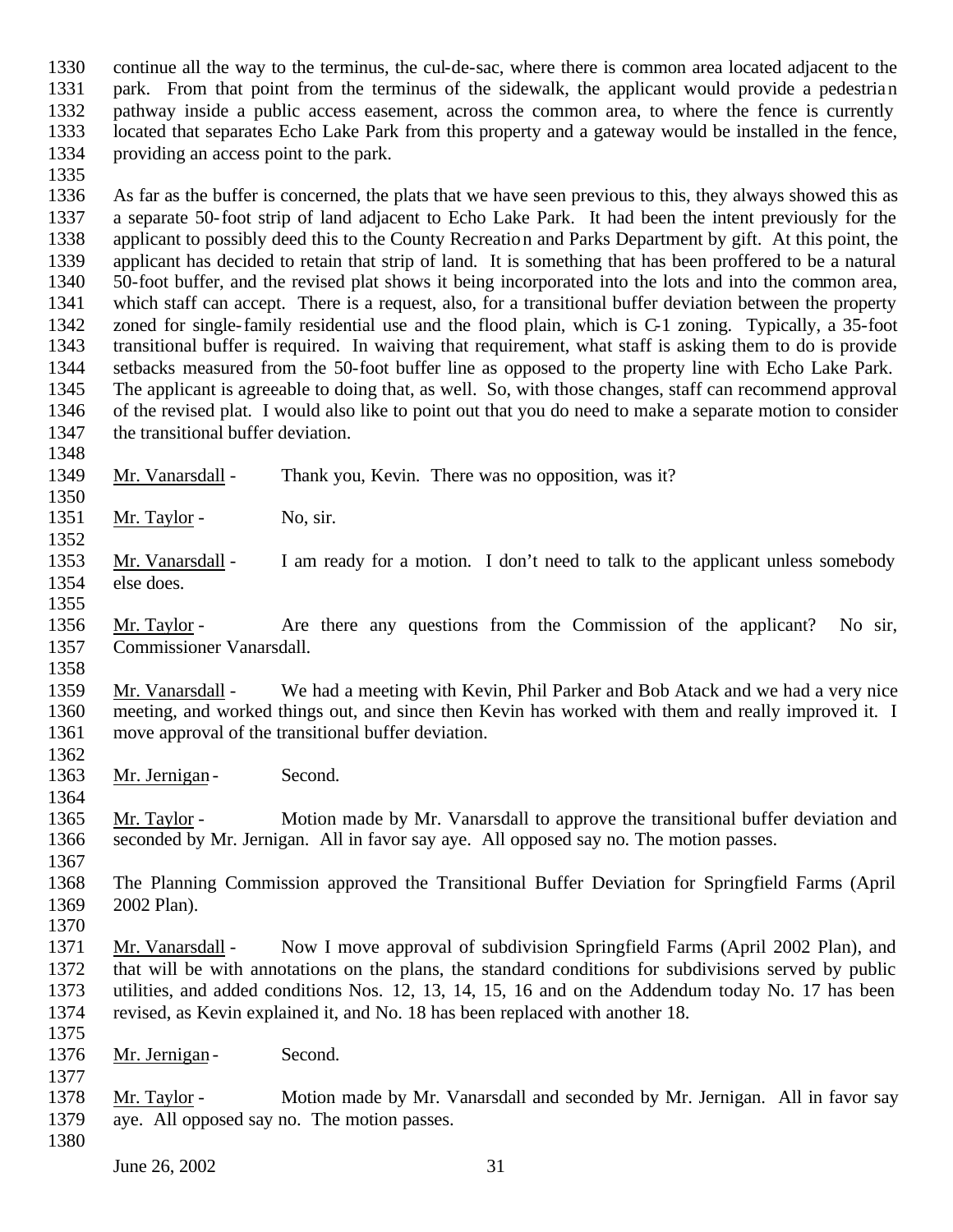- The Planning Commission granted conditional approval to Subdivision Springfield Farms (April 2002 Plan), subject to the annotations on the plans, the standard conditions for subdivisions served by public utilities and the following additional conditions:
- 
- 12. Each lot shall contain at least 11,000, exclusive of the flood plain areas.
- 13. The limits and elevation of the 100 year frequency flood shall be conspicuously noted on plans and 1387 labeled "Limits of 100 year floodplain." Dedicate floodplain as a "Variable Width Drainage & Utilities Easement."
- 14. The detailed plant list and specifications for the landscaping to be provided within the 25-foot-wide planting strip easement along Springfield Road shall be submitted to the Planning Office for review and approval prior to recordation of the plat.
- 15. The proffers approved as part of zoning case C-53C-98 shall be incorporated in this approval.
- 16. Prior to requesting the final approval, a draft of the covenants and deed restrictions for the maintenance of the common area by a homeowners association shall be submitted to the Planning Office for review. Such covenants and restrictions shall be in form and substance satisfactory to the County Attorney and shall be recorded prior to recordation of the subdivision plat.
- 17. A county standard sidewalk shall be constructed along the west side of Springfield Road and the south side of Rigney Terrace as shown on the approved plan.
- 18. A pedestrian pathway located within a public access easement shall be constructed from the terminus of the said sidewalk across the common area to Echo Lake Park. A gate providing access to Echo Lake Park shall be installed in the existing fence in a manner determined by the Department of Recreation and Parks.

## **PLAN OF DEVELOPMENT**

POD-44-02 Autoport @ Innsbrook Addition (River City Lifestyle LLC) **Bay Design Group for George G. and Irma R. Goldstein and River City Lifestyle LLC:** Request for approval of a plan of development, as required by Chapter 24, Section 24-106 of the Henrico County Code to construct a two-story, 27,200 square foot restaurant with outdoor dining and a two-story, 15,000 square foot office building as an addition to an existing shopping center. The 4.67 acre site is located at the southwest intersection of Dominion Boulevard and Sadler Road on parcel 747-761-2937. The zoning is B-3C, Business District (Conditional). County water and sewer. **(Three Chopt)**

- 1407 Mr. Marlles The staff report will be given by Mr. Wilhite.
- 1409 Mr. Taylor Is there anybody in the audience who is opposed to POD-44-02, Autoport @ Innsbrook Addition? No opposition. Mr. Wilhite.
- 

June 26, 2002 32 Mr. Wilhite - Thank you. On the preliminary agenda, this was listed as River City Lifestyle, LLC, and due to proffered condition this has to be an addition to the existing Autoport @ Innsbrook Shopping Center, and that is way the title has been changed on your Addendum. There is, on Page 3 of your Addendum, a revised recommendation and revised plans are included in your packet. This was a site plan and revised building elevations. The revised site plan includes some modifications to the plan that was proffered with the zoning case and will require specific Planning Commission approval of those changes. First of all in the interior greenspace tree save area, the original plan showed a stormwater basin to be added with a sand filter. By proffer they were required if they were going to put a BMP in this area that it would have to be constructed as a water feature and due to the problems with doing it in that manner they have decided to take the stormwater basin from the central greenspace area and incorporate it into the parking lot along the east side. That's the additional greenspace that you see on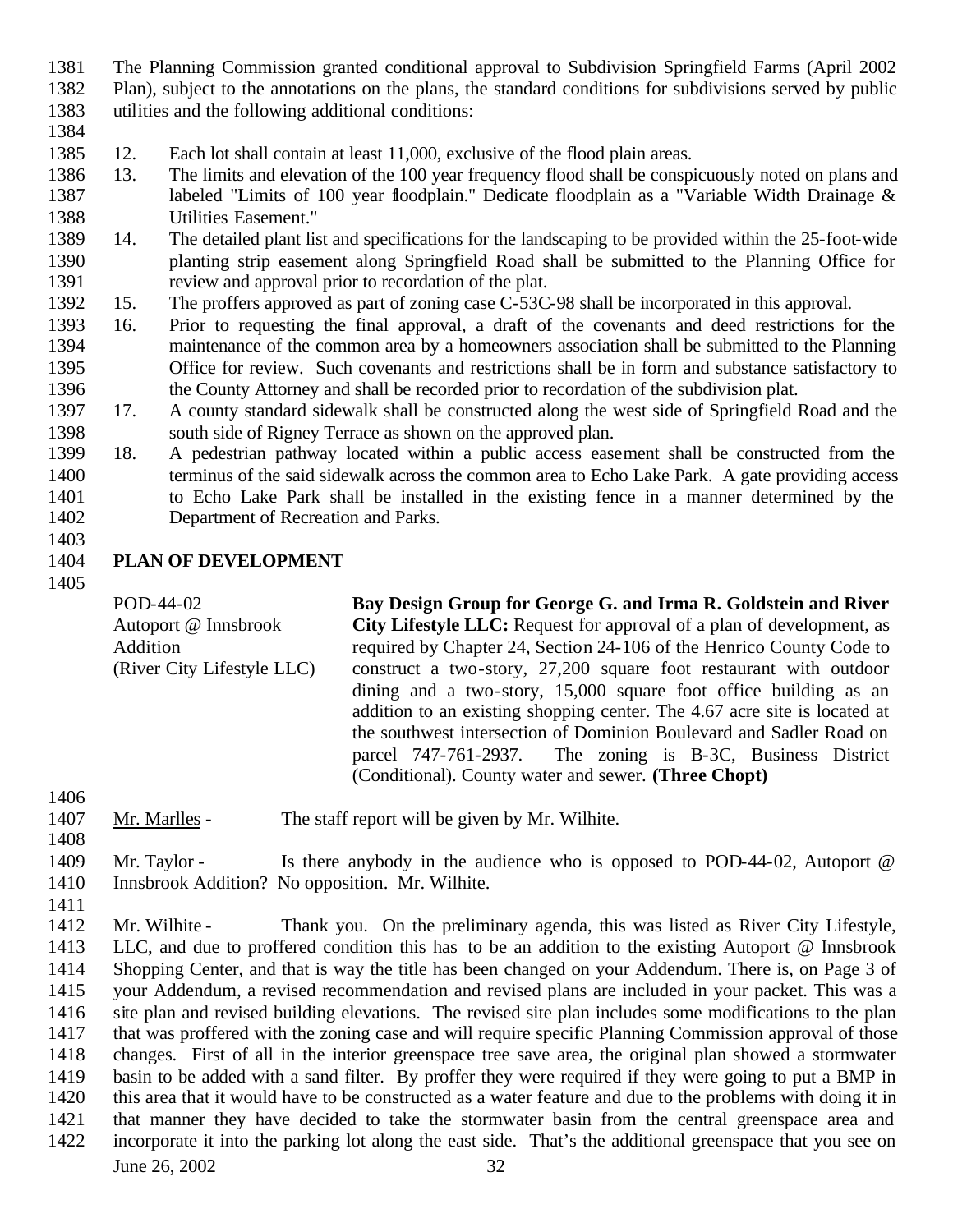your revised plan. Staff can find this acceptable as long as there is land left over for landscaping and/or construction of the fence to screen this area. I've been informed by the applicant that they can accommodate that request by staff. Also, there has been a slight change in the location of the entrance from Dominion Boulevard. It's been moved slightly to the north to align with an existing entrance on the east side of Dominion Boulevard into the shopping center, Lakepoint at Innsbrook. There were about three parking spaces added between the office building and that entrance.

 The original plan that was submitted with the zoning case also showed a brick and iron fence along Sadler Road and Dominion Boulevard. The applicant wishes to replace that with a 42-inch-high, black aluminum fence. Staff has been provided the details and we do find it acceptable and can recommend that as a part of the approval. Those changes are all modifications to the proffered site plan and it is up to you to specifically approve those changes. There were revised architectural plans that were submitted and included in your packet. The elevations showed a porte cochere in front of the restaurant. That was not shown on the original architectural plans provided. We do have brick samples here if you care to see them. The brick is slightly different in color then on the existing shopping center, but there is nothing in the proffer conditions that require them to match the brick color specifically. This proposal is a lot more traditional building than the exiting Autoport in Innsbrook has been constructed to.

 I would also like to add, that outdoor dining is provided with this, and we have been provided with the figure of 4,380 square feet of outdoor dining on the patio and also on the second-story balcony. With that, staff can recommend approval of the revised plan and I'll be happy to answer any question that you may have.

- 1446 Mr. Taylor Are there any other questions by the Commissioners?
- Mr. Marlles Mr. Wilhite, will it be necessary to waive the time limits on this one.
- 1450 Mr. Wilhite No. We got these in time.
- 1452 Mr. Taylor Mr. Wilhite, the color of the brick, you are now satisfied with that?

 Mr. Wilhite - Yes, I said it's a lot more traditional looking brick than the Autoport at Innsbrook now uses. The architectural styles of the building are different from what's existing there now. But, there's nothing that precludes that in the condition of the proffers.

- Mr. Taylor And you are pleased with the revised elevations?
- 1460 Mr. Wilhite Yes. Staff finds them acceptable.
- 1462 Mr. Taylor I don't have to approve the site plans separately?

 Mr. Wilhite - No. That can be part of the motion. It just has to be specifically approved according to the proffered condition.

1467 Mr. Taylor - All right. I will move approval of POD-44-02, Autoport @ Innsbrook subject to the annotations on the plan, the site plan changes on the addendum, the standard conditions for developments of this type, and conditions Nos. 9 and 11 amended, and Nos. 23 through 35.

 1471 Mr. Vanarsdall - Second.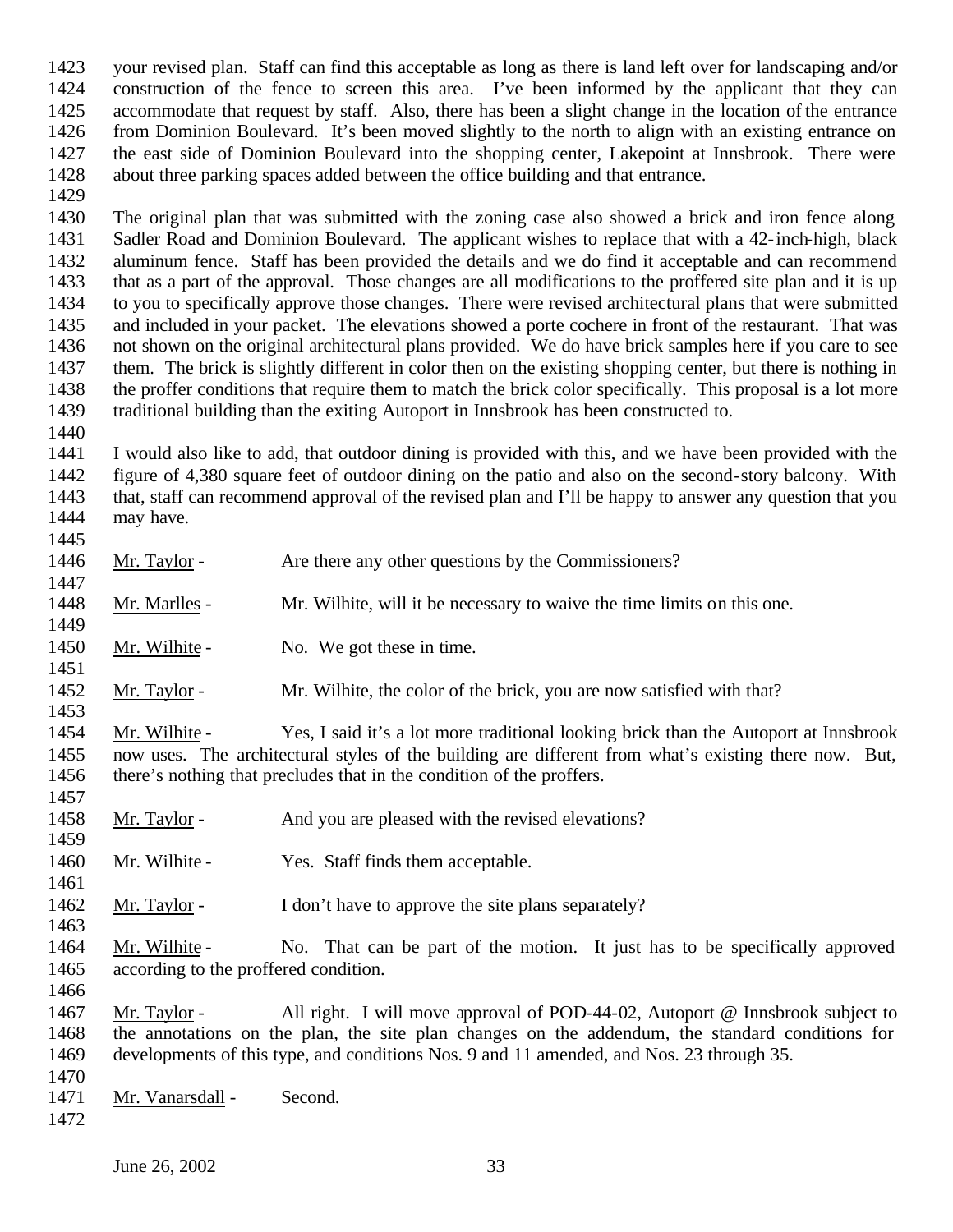- Mr. Taylor The motion was made by Mr. Taylor and seconded by Mr. Vanarsdall. All in favor say aye…all opposed say nay. The motion carries.
- 1475<br>1476
- The Planning Commission approved POD-44-02, Autoport @ Innsbrook Addition (River City Lifestyle LLC) subject to the annotations on the plans, the standard conditions for developments of this type, and 1478 the following additional conditions.
- 

 9. **AMENDED** - A detailed landscaping plan shall be submitted to the Planning Office for review and Planning Commission approval prior to the issuance of any occupancy permits.

- 11. **AMENDED** Prior to the installation of the site lighting equipment, a plan including depictions of light spread and intensity diagrams, and fixture and specifications and mounting height details shall be submitted for Planning Office review and Planning Commission approval.
- 23. The right-of-way for widening of Sadler Road as shown on approved plans shall be dedicated to 1486 the County prior to any occupancy permits being issued. The right-of-way dedication plat and any other required information shall be submitted to the County Real Property Agent at least sixty (60) days prior to requesting occupancy permits.
- 24. The easements for drainage and utilities as shown on approved plans shall be granted to the County in a form acceptable to the County Attorney prior to any occupancy permits being issued. The easement plats and any other required information shall be submitted to the County Real Property Agent at least sixty (60) days prior to requesting occupancy permits.
- 25. The developer shall provide fire hydrants as required by the Department of Public Utilities and Division of Fire.
- 26. Outside storage shall not be permitted.
- 27. The proffers approved as a part of zoning case C-42C-01 shall be incorporated in this approval.
- 28. The developer shall install an adequate restaurant ventilating and exhaust system to minimize smoke, odors, and grease vapors. The plans and specifications shall be included with the building permit application for review and approval. If, in the opinion of the County, the type system provided is not effective, the Commission retains the rights to review and direct the type of system to be used.
- 29. Deviations from County standards for pavement, curb or curb and gutter design shall be approved by the County Engineer prior to final approval of the construction plans by the Department of Public Works.
- 30. Insurance Services Office (ISO) calculations must be included with the plans and contracts and must be approved by the Department of Public Utilities prior to the issuance of a building permit.
- 31. Approval of the construction plans by the Department of Public Works does not establish the curb and gutter elevations along the Henrico County maintained right-of-way. The elevations will be set by Henrico County.
- 32. Evidence of a joint ingress/egress and maintenance agreement must be submitted to the Planning Office and approved prior to issuance of a certificate of occupancy for this development.
- 33. The ground area covered by all the buildings shall not exceed in the aggregate 25 percent of the total site area.
- 34. No merchandise shall be displayed or stored outside of the building(s) or on sidewalk(s).
- 35. The location of all existing and proposed utility and mechanical equipment (including HVAC units, electric meters, junction and accessory boxes, transformers, and generators) shall be identified on the landscape plans. All equipment shall be screened by such measures as determined appropriate by the Director of Planning or the Planning Commission at the time of plan approval**.**
-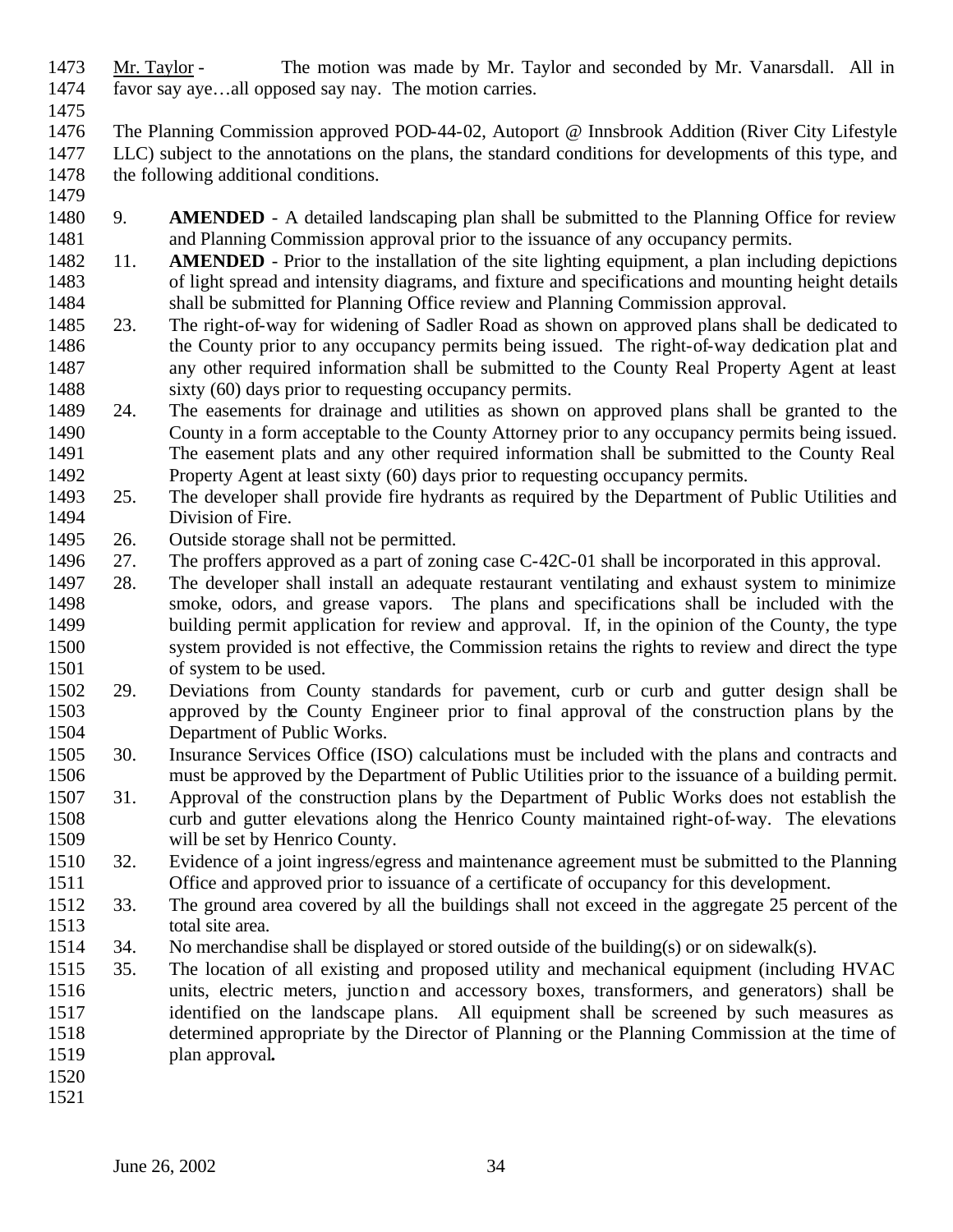Dakota Estates (June 2002 Plan)

**TIMMONS for The Tetra Company, LLC:** The 11.76 acre site is located on the west line of Midview Road, approximately 400 feet south of its intersection with Darbytown Road on parcel 807-705-5743. The zoning is RTH, Residential Townhouse District. County water and sewer. **(Varina) 82 Lots**

1524 Mr. Taylor - Good morning, Ms. News.

 Ms. News - Good morning, Mr. Chairman. The plan that was just handed out is for the POD which will follow this subdivision. A conditional subdivision for 80 lots was approved on October 2002 authorizing 80 townhouse units on this site. This revised application is for the construction of 82 townhouse lots, the maximum number permitted on a single point of access for multi-family development. The BMP for the development has been relocated to the adjacent R-5 zoned parcel therefore providing additional space for the new lots. The new plan is generally in conformance with the previously approved plan and meets current ordinance requirements. Staff, therefore, recommends approval of the June 2002 plan subject to the standard conditions for subdivisions served by public utilities and the additional conditions listed on the agenda. I'll be happy to answer any questions, and there is a gentleman motioning to me that he would like to speak. 

| 1990 |                    |                                                                                                              |
|------|--------------------|--------------------------------------------------------------------------------------------------------------|
| 1537 | Mr. Taylor -       | Are there any questions by the Commission for Ms. News?                                                      |
| 1538 |                    |                                                                                                              |
| 1539 | Mr. Marlles -      | Would the applicant like to speak?                                                                           |
| 1540 |                    |                                                                                                              |
| 1541 | Man from Aud. -    | I would like to speak to Ms. News on a landscape plan for Reflections.                                       |
| 1542 |                    |                                                                                                              |
| 1543 | Ms. News -         | That's a separate project.                                                                                   |
| 1544 |                    |                                                                                                              |
| 1545 | Mr. Taylor -       | Is there anyone in opposition to this project. No opposition. Would the applicant                            |
| 1546 | like to speak?     |                                                                                                              |
| 1547 |                    |                                                                                                              |
| 1548 | Mr. Jernigan -     | I don't need to hear from him, unless he wants too.                                                          |
| 1549 |                    |                                                                                                              |
| 1550 | Mr. Taylor -       | Mr. Jernigan said we don't need to hear from you.                                                            |
| 1551 |                    |                                                                                                              |
| 1552 | Mr. O'Brien-       | I'm happy, I have nothing to say.                                                                            |
| 1553 |                    |                                                                                                              |
| 1554 | Mr. Taylor -       | All right. You're happy, he's happy. Thank you very much. That was a very                                    |
| 1555 | brief speech.      |                                                                                                              |
| 1556 |                    |                                                                                                              |
| 1557 | Mr. Jernigan-      | Mr. Chairman, I'll make a motion to approve subdivision Dakota Estates subject                               |
| 1558 |                    | to the annotations on the plans, the standard conditions for subdivisions served by public utilities and the |
| 1559 |                    | following additional conditions, Nos. 13, 14 and the revised condition handed out a few minutes ago,         |
| 1560 | creating two lots. |                                                                                                              |
| 1561 |                    |                                                                                                              |
| 1562 | Mr. Vanarsdall -   | Second.                                                                                                      |
| 1563 |                    |                                                                                                              |
| 1564 | Mr. Taylor -       | The motion was made by Mr. Jernigan and seconded by Mr. Vanarsdall. All in                                   |
| 1565 |                    | favor say ayeall opposed say nay. The motion carries.                                                        |
| 1566 |                    |                                                                                                              |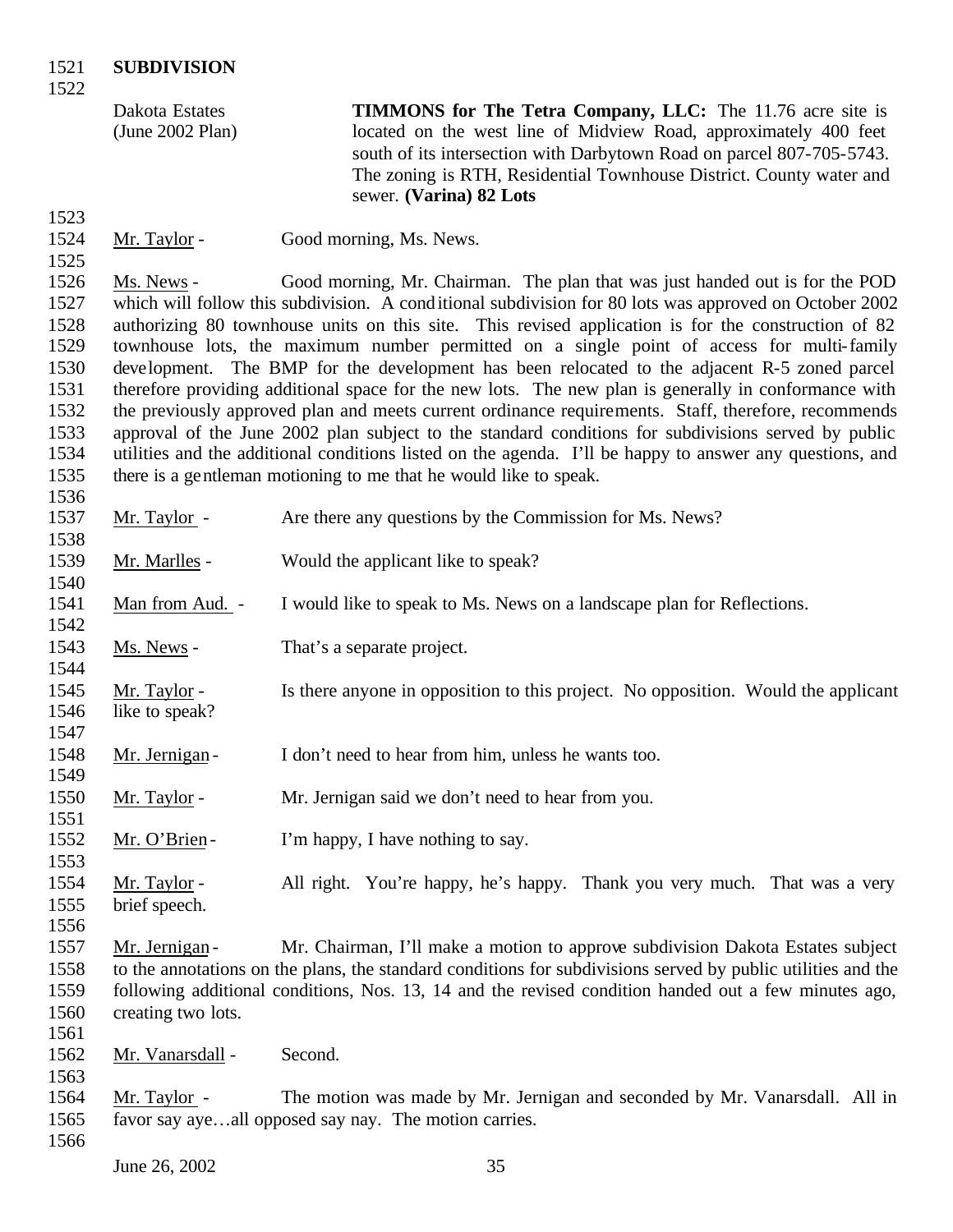- The Planning Commission granted conditional approval for subdivision Dakota Estates (June 2002 Plan) subject to the annotations on the plans, the standard conditions for subdivisions served by public utilities and the following additional conditions:
- 
- 13. The conceptual master plan, as submitted with this application, is for planning and informational purposes only. All subsequent detailed plans of development and construction plans needed to implement this conceptual plan require Planning Commission review and approval and shall be subject to all regulations in effect at the time such subsequent plans are submitted for review/approval.
- 14. Evidence of a joint ingress/egress and maintenance agreement must be submitted to the Planning Office and approved prior to final approval of the construction plans for this development.

## **PLAN OF DEVELOPMENT**

POD-28-02 Dakota Estates Townhouses **TIMMONS for The Tetra Company and The Dakota Group, Ltd.:**  Request for approval of a plan of development, as required by Chapter 24, Section 24-106 of the Henrico County Code to construct 82 townhouses for sale. The 13.69 acre site is located on the west line of Midview Road approximately 400 feet south of its intersection with Darbytown Road on parcel 807-705-5743 and part of parcel 806-704- 4472. The zoning is RTH, Residential Townhouse District and R5, General Residence District. County water and sewer. **(Varina)**

- Mr. Taylor Now for the adjoining case which is the POD for Dakota Estates Townhouses.
- Ms. News.
- 

 Ms. News - The revised plan that was just distributed addresses staff's comments related to site plan issues. The plan meets minimum ordinance requirements and some of the multi-family guidelines. The applicant has indicated that the units will have individual trash pick up, therefore there has only been one dumpster/recycling location shown on the plan. The applicant proposes to provide a tot lot with a gazebo and play structures to meet the recreational needs of the community. The location of the recreational vehicle parking is not in a desirable location due to its proximity to the single-family zoned property, but, the applicant has submitted a waiver to the Director of Planning to allow elimination of this parking. Staff has requested additional information regarding the architectural elevations in order to evaluate whether they meet the guidelines for provision of quality building materials, which has not been received. Staff notes that the three-story townhouses appear to be constructed completely of vinyl siding and the ends of the units have no architectural detailing or windows. In summary, staff has concerns regarding the architectural quality of the buildings but can recommend approval of the revised plan as it meets minimum ordinance requirements. Staff does have one recommended change to condition No. 34, which was passed out with your plan, which would be revised to require the ingress/egress and maintenance agreement to be approved prior to the final approval of construction versus occupancy, which would also be consistent with the condition approved with the conditional approval. I'll be happy to answer any questions.

1603 Mr. Archer - Ms. News, you indicated that some of the multi-family guidelines were met. What specifically concerns you that is not met?

 Ms. News - Some of the guidelines would have to be addressed at a future date. The guidelines relating to landscape design. We had asked for a commitment on the perimeter landscaping and they preferred to wait until landscape plan. The subdivision was approved originally with the setback of these units being 45 feet, the back rear setback from the property line, in some locations. It was recommended to have a 60-foot setback against single-family for multi-family guidelines. The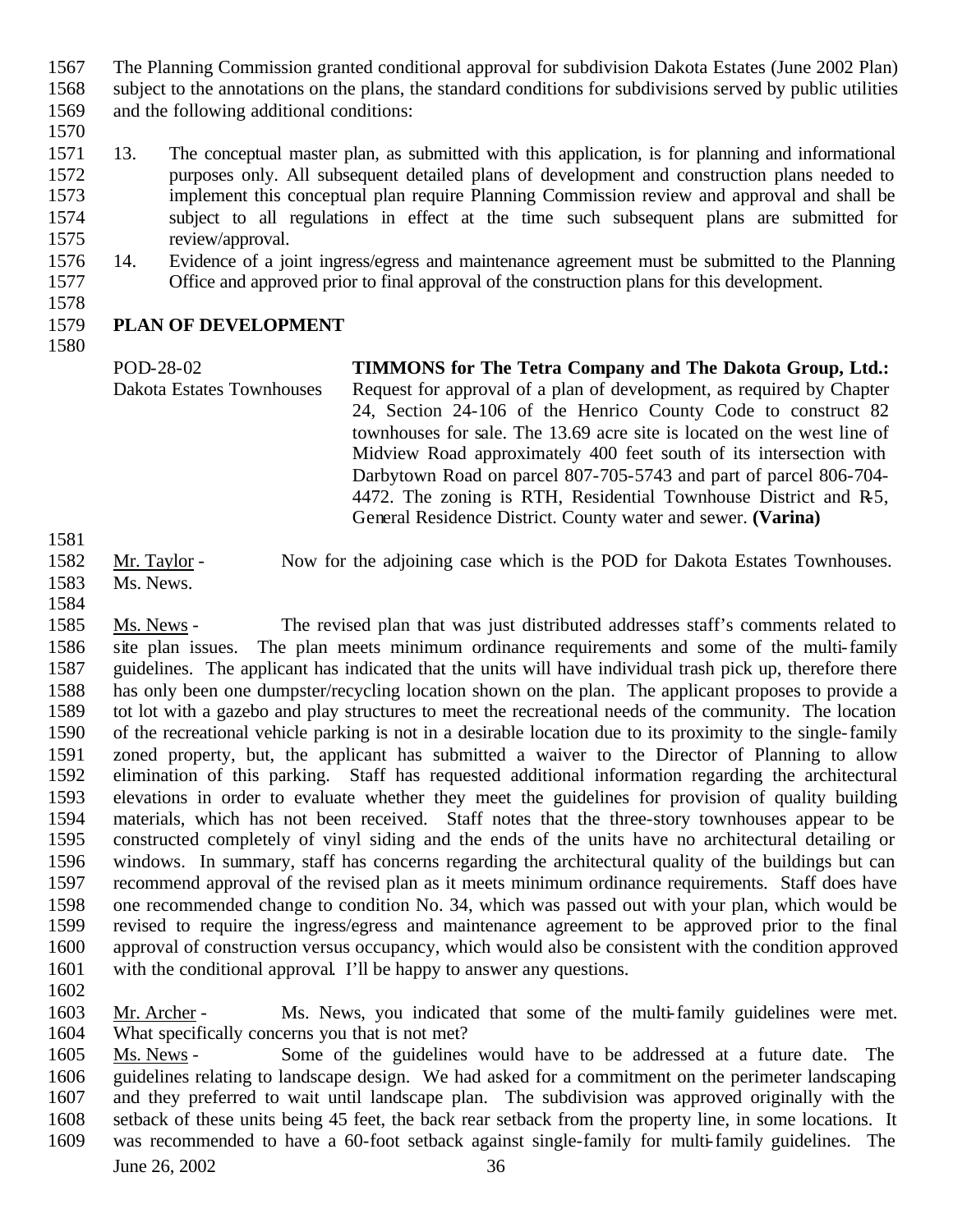- guidelines also recommend quality building materials and, as we mentioned before, we really didn't have enough information to evaluate that. The lighting has not been submitted at this point. Some of
- 1612 those are the main points that have not been addressed.
- 

- 1614 Mr. Archer Do you think we will be able to handle those things with relative ease, since they haven't been addressed.
- Ms. News - Well, we can certainly look at it at the time of landscape plan approval for the landscaping.
- 1620 Mr. Archer - We will have that opportunity?
- Ms. News Yes, we can have another opportunity to see the landscape and lighting before this Commission, if you wish.
- 1625 Mr. Jernigan Ms. News, did you meet with them for the architectural plan discussion?
- Ms. News I passed the concerns along about the architecture. We did not have a staff developer meeting. The engineer and the applicant did not come to the meeting so we haven't discussed it any further than me mentioning the comments, and I mentioned to them the concerns.
- 1631 Mr. Taylor - Are there any other questions for Ms. News? Is there any opposition to this case? There is. Madam, would you come to the microphone and identify yourself. We will enjoy hearing from you.
- 
- Ms. Roberts Good morning. I'm Judith Mays Roberts and I'm with the Varina Station Homeowners Association. We have been here a long time, three years now. When you asked the question about any opposition, I understand, as far as the subdivision is concerned, that piece goes through but this is the piece that we are talking about with some of the issues. I'm not sure what our rights are, but I do think I had to come to the microphone to have a public record of our opposition to this plan. There are supposed to be some negotiations with the applicant about this plot of land but that's not involved in it. So, I think that… We have said all along that we have concern about the townhouses and we certainly are concerned about the R-5, which is not being dealt with right now. For the public record, and for our children who will have to live with these townhouses until Jesus comes back, we want to go on the record today saying that of course Planning can approve what's here now, but we know that those townhouses can become rentals. So, as long as there is this piecemeal approach to dealing with this property you will see us come from Varina Station saying that we are opposed. Thank you.
- Mr. Taylor Thank you, Ms. Roberts. Are there any questions by the Commission for Ms. Roberts? No questions. Mr. Jernigan.
- 
- 1652 Mr. Jernigan I need to hear from the applicant.
- 
- 1654 Mr. Taylor Mr. O'Brien.
- 
- 
- Mr. O'Brien My name is Tom O'Brien and I'm representing Dakota Associates by the Tetra Company. We are happy to make part of the condition of approval on the architectural. First, in a grouping of the townhomes, we have four townhomes and at least two of the facades will be brick. On the end units they have requested some additional architectural detailing and we are going to have a minimum of two windows that would be similar to windows that are shown on the other facades on each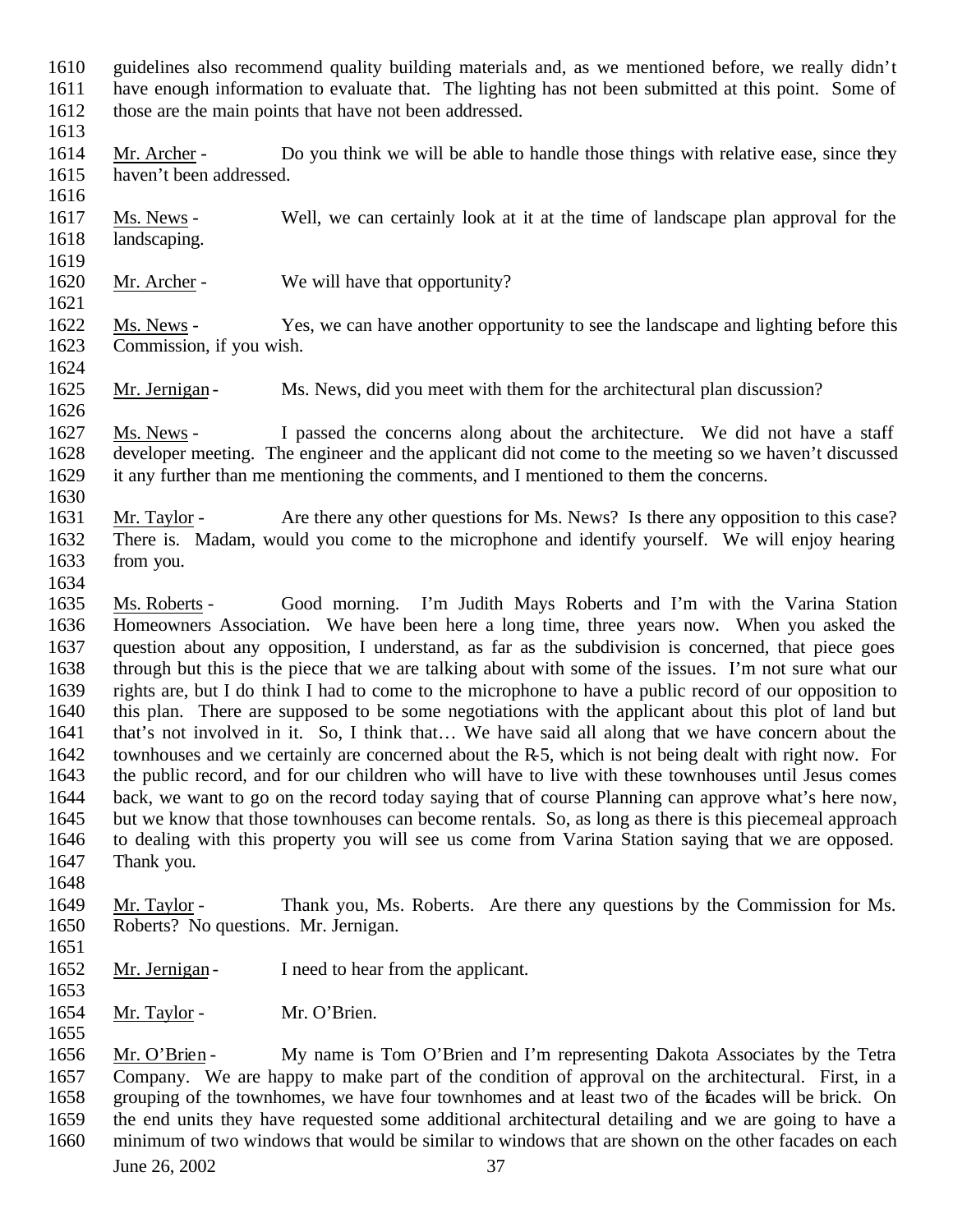of the end units. In addition, some of the end units may actually have side entrance to give it additional architectural detail, and those entrances would be the same as entrances that are currently shown on the front elevations that have been submitted to staff. My client did want to defer and address the landscaping and lighting as part of the landscaping and lighting, which I understand is fairly typical. I'll be happy to answer any other questions you may have. 

1667 Mr. Jernigan - Mr. O'Brien, you said on the brick now, you want to put that where?

1669 Mr. O'Brien - At least two out of every four of the façade. Most of the buildings are four units. There will be at least two units that are a brick façade. It may end up being three in some cases. Some of the designs necessitate a vinyl siding. 

1673 Mr. Jernigan - Now, you still want to put vinyl siding on the ends of it.

1675 Mr. O'Brien - Yes, that's correct.

1677 Mr. Jernigan - They have no windows. Are you going to put in windows?

1679 Mr. O'Brien - We are telling you today that we are going to put a minimum of two windows in each of the end sides. There is some architectural detail there, which will obviously bring light into the units, or what have you.

1683 Mr. Jernigan - Well, that helps because when I first met Gil and he told me he built quality projects and when I discussed with Ms. News, this was right at the minimum. To be truthful with you, I would have liked for you to have met before we came here. The brick will help, and I discussed with Ms. News that I thought that brick would look better on the ends because of it being so big and having all that vinyl. Let me ask you this. How about the entrances? I know that they are built on slabs but can we have some brick around where the entrances are. There's going to be some step up, right, maybe a couple of rows, a couple of courses?

1691 Mr. O'Brien - Brick steps?

1693 Mr. Jernigan - Yes, something that adds a little to it. I do want to say in looking over the floor plan, it's a nice looking floor plan.

1696 Mr. Holt - Mr. Jernigan, what we are hoping to do....

Mr. Vanarsdall - Would you state your name for the record, please.

 Mr. Holt - Oh, I'm sorry. My name is Gil Holt and I'm with Dakota Associates and the Tetra Company. 

Mr. Vanarsdall - We knew that but the recorder doesn't.

1705 Mr. Holt - I apologize. We really want to explore the opportunity of bringing in the side entrance because what it would give the appearance from the streetscape is you would have two units set forward and two units set back. And in achieving that, it looks like almost two-single family units. You would have a side entrance on both the gable ends in addition to the windows which would break that gable one. We have the same concerns that you do. Right now, what it is, with our architect, is working though the mechanics of moving that entry to the front around to the sides and making sure the stairwell and everything line up. That is our goal in order to achieve that. As Mr. O'Brien has share with you, we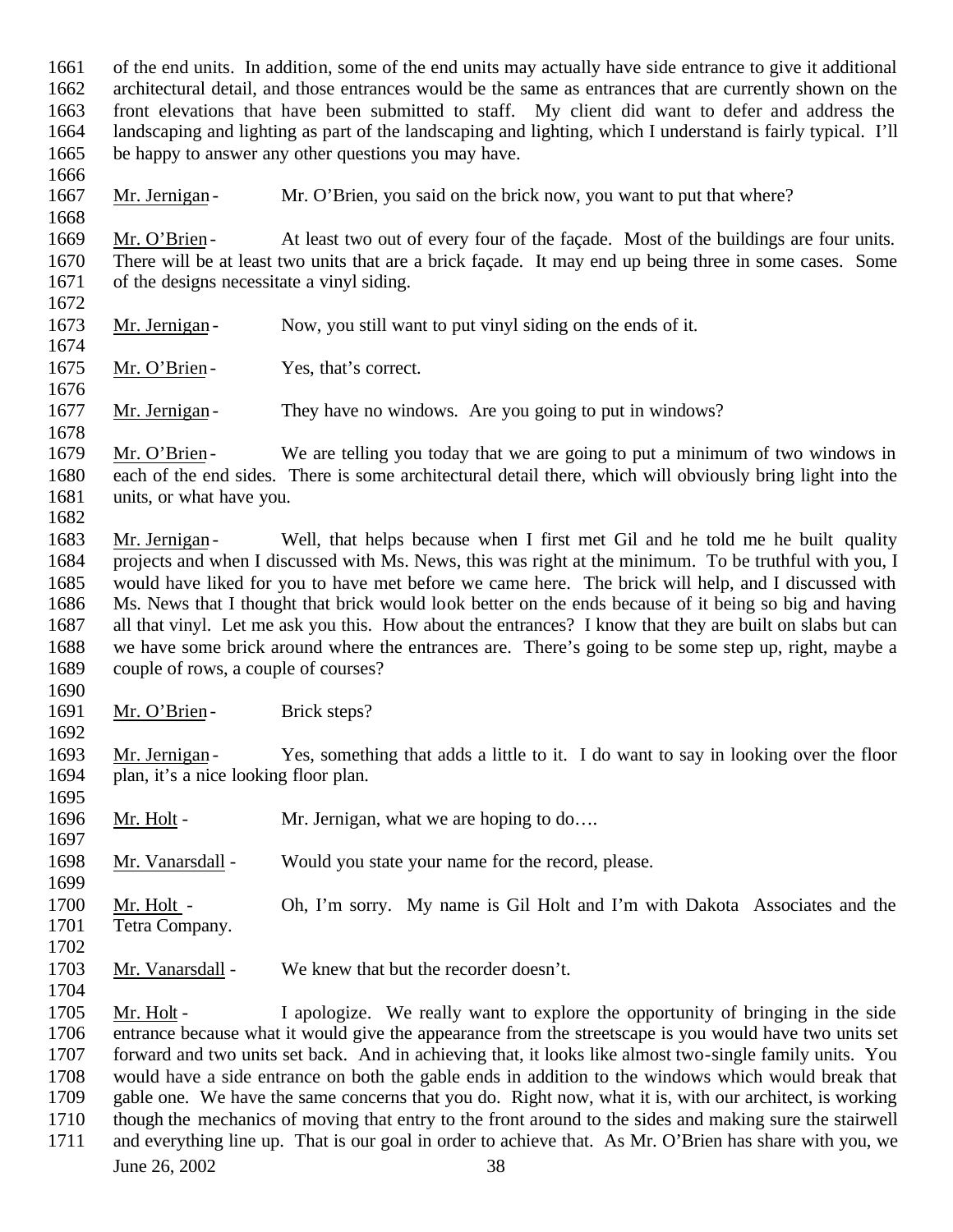- have no problem adding windows to that gable. The que stion I would like the Commission to consider
- is when you spend the money to put the brick on the gable end, and we agree with the concern that it is a massive area….
- 
- 1716 Mr. Jernigan Of wall.

1718 Mr. Holt - It is like a wall but you don't see it. We think that it is more important, and what I would rather do is do a minimum of two brick fronts, and then in each case, because we will have a step up, provide brick steps.

1722 Mr. Jernigan - Okay. That'll help. Another thing, shutters. Now, these are going to be three- story, and I realize you have shutters on the front, as a three-story these will be exposed to Varina Station from the back. The back of your buildings that face them, could we get some shutters up on the back?

1727 Mr. Holt - Yes, we can agree to that.

1729 Mr. Jernigan - All right. Now, you are talking about changing the front, and that sounds good. And like I said, Gil, I won't say…. In looking at the plans, the floor plan is a nice looking floor plan. It's great on the inside and we had concerns on the outside. But, what I would like to do, if it's okay, and you can do it or I can do it, is get with Ms. News and show her the new architecturals that you want to do and what I would like for you to do, either one of us, defer it for 30 days, bring it on back and we will get everything caught up by then. 

- 1736 Mr. Holt We agree.
- 1738 Mr. Jernigan All right.
- 1740 Mr. Taylor Are you going to make that motion at the Commissioner's request or his request.
- 1742 Mr. Jernigan No, I'm going to make it at his request.
- 1744 Mr. Taylor Are there any questions by the Commission? No questions.
- 1746 Mr. Jernigan Mr. Chairman, I would like to make a motion to defer POD-28-02 to the July 24, 2002, meeting, at the request of the applicant.
- 1749 Mr. Vanarsdall Second.
- Mr. Taylor The motion was made by Mr. Jernigan and seconded by Mr. Vanarsdall. All in favor say aye…all opposed say nay. The motion carries.
- 
- At the applicant request, the Planning Commission deferred POD-28-02, Dakota Estates Townhouses, to its July 24, 2002, meeting.
- 

## **PLAN OF DEVELOPMENT**

June 26, 2002 39 POD-39-02 Cost Plus World Market - Short Pump (POD-97-98 Revised) **TIMMONS for Jumping Horse Ranch, Inc. and Glenbrook-Brookriver LLC:** Request for approval of a revised plan of development, as required by Chapter 24, Section 24-106 of the Henrico County Code to construct a one-story, 27,918 square foot  $r_{\rm r}$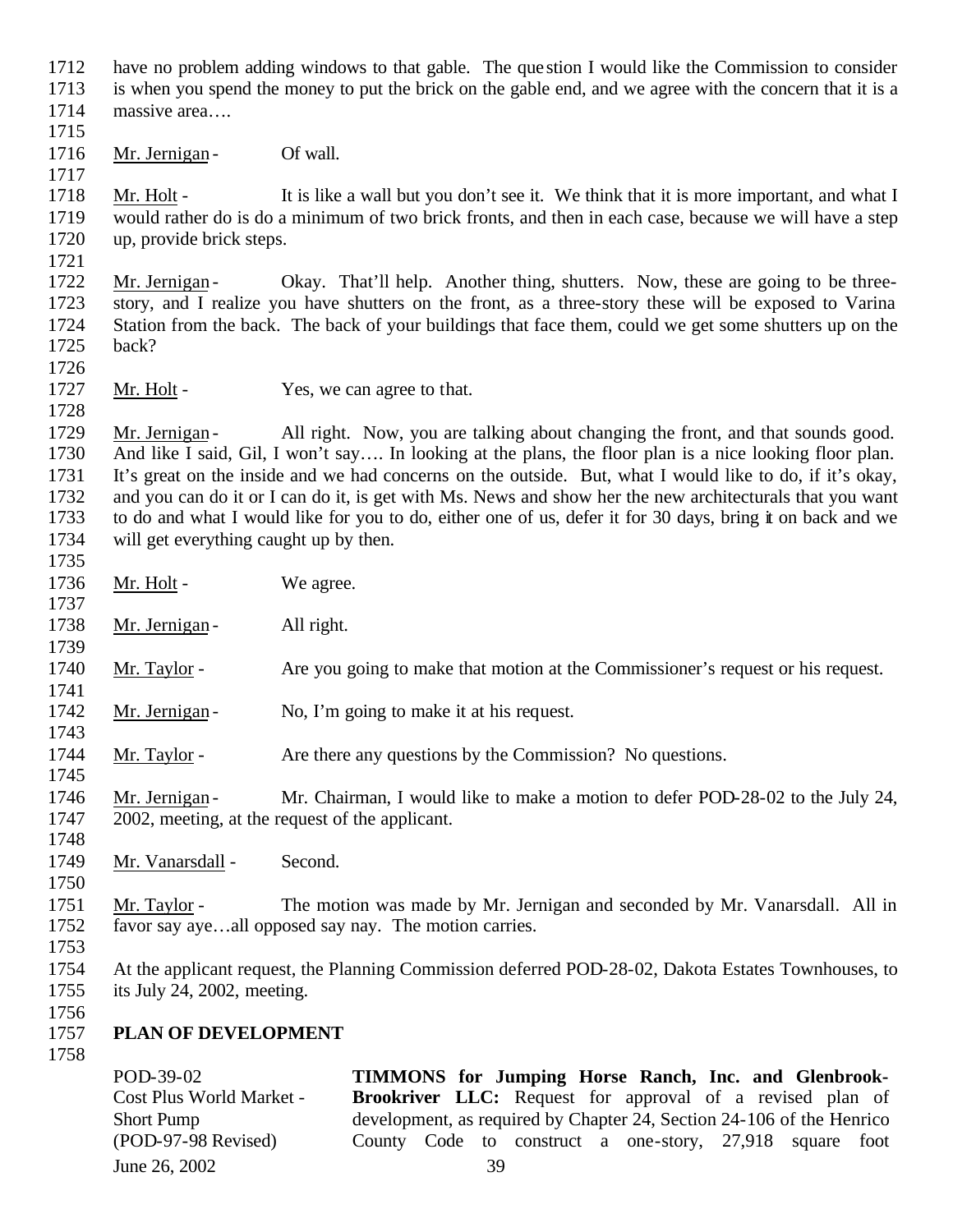retail/restaurant building addition to an existing shopping center. The 9.593 acre site is located on the northwest intersection of W. Broad Street (U.S. Route 250) and Brookriver Drive on parcel 743-761-2163. The zoning is M-1C, Light Industrial District (Conditional) and WBSO (West Broad Street Overlay) District. County water and sewer. **(Three Chopt)**

 Mr. Taylor - Is there anyone in the audience in opposition to POD-39-02, Cost Plus World Market? No opposition. Mr. Wilhite.

 Mr. Wilhite - You are being handed out a revised plan. We just received this yesterday. So the Planning Commission will have to waive the time limit on this. I would like to point out that there is a name change on this project. Instead of Cost Plus World Market, it will be known as Cost Plus World Market at The Shoppes at Best Buy. This is adjacent to the existing Best Buy out at Short Pump. It is considered a shopping center along with the KFC, which is the next case that appears on your agenda. That's the name the applicant wishes to have the development called. The Best Buy that's out there now was approved in 1998 under a POD. Most of the site work associated with the rest of the shopping center has been completed although, at that time, we did not have any architectural plans provided to us 1771 for the addition on the east side of that building, and that is what is being considered with this case here. There's a Cost Plus World Market and there are two other tenant spaces anticipated, one retail and one a restaurant. The architectural design of this building, and the entire shopping center itself, falls within the West Broad Street Overlay District guidelines, which require consistent architectural treatment in a shopping center. It is also governed by the proffers of the Brookhollow zoning case. We have the original plans that were received and it really did not meet those requirements. We have met with the developer of Cost Plus World Market and the architect. We have seen two different renditions since we received the original one. We met with them as well as the representative of KFC at a meeting last week. I believe we have done quite a bit to have the architectural design of these buildings all blend together.

 I would like to direct your attention to the screen. There is a photograph of the existing Best Buy building out there at Short Pump now and below that is a rendering for the World Market, which is an addition that will be abutting this building on the east side of it. In negotiations with the developer and the architect, we have agreed that the dark color of the Best Buy and the cream color base will be replicated here on the World Market building. The white band that you see on the Best Buy would be carried around and also incorporated into the design here (referring to screen). The World Market itself, the entrances, will have an EIFS finish to it. That color will be slightly different from what you see on the base. I would like to point out that the original architectural plans submitted with this showed a primarily EIFS building. They have agreed to construct the building primarily now of split-face block to match the existing Best Buy that's out there.

 As I mentioned before we would have to waive the time limit to accept these architectural plans that were just submitted to us. Most of the site plan concerns have been addressed and the applicant is in agreement with staff's comments. With these revised architectural plans, staff is in the position to recommend approval of the Cost Plus World Market. 

- Mr. Taylor Are there any questions of Mr. Wilhite from the Commission? There is no opposition to this case, so I guess we will here from Mr. Theobald.
- Mr. Vanarsdall I don't want to hear from him and there is no opposition.
- 

1803 Mr. Taylor - I just thought he might want to say something.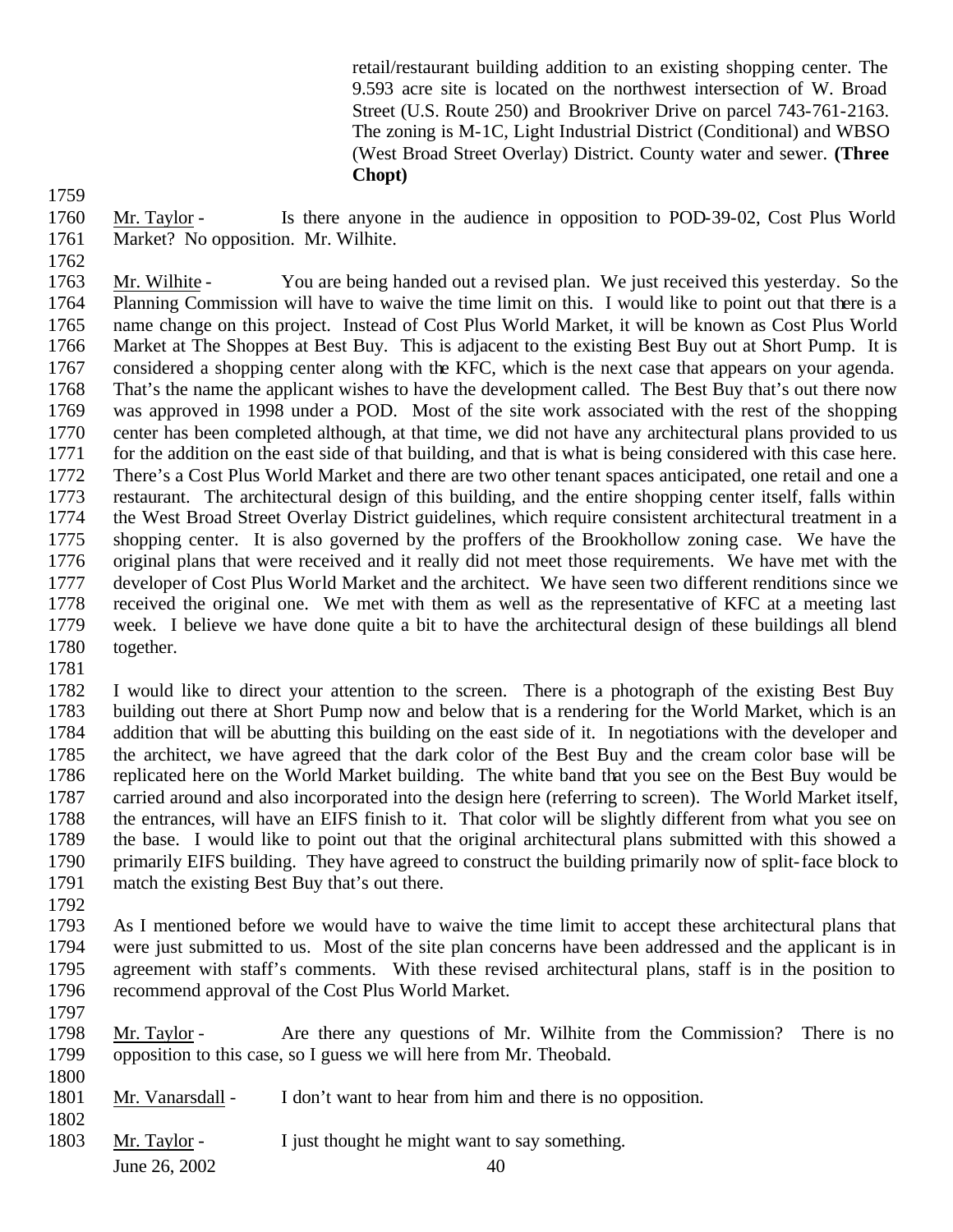Mr. Theobald - I don't represent Cost Plus, but they do have representatives here, however. 1806<br>1807 Mr. Vanarsdall - He's got to do the same thing we've got to do, go to lunch. Mr. Taylor - I speak for the collective group at Best Buy, Jim. I'm sorry, I thought you were representing them too. Are there any questions from the Commission for Mr. Wilhite? Who is here representing the builder, the owner? Would you like to speak, sir? Would you like to come down and identify yourself and see if there are any questions? I don't believe there are. Are there any questions by the Commission? 1815 Mr. Vanarsdall - No. We don't have any questions for anybody. Mr. Taylor - All right, if you would, just state your name and we will have it for the record, and if you want to make any comments, you might. Mr. Rodrigues - My name is Roger Rodrigues. I'm an engineer with TIMMONS representing the developer. 1823 Mr. Taylor - And you don't care to make any comments? Mr. Ridrigues - Unless you have any questions. Mr. Taylor - We don't have any questions, Mr. Rodrigues. I recognize the efforts that have been made for this case. Trying to get Cost Plus to be consistent with Best Buy, and also the next case, and I appreciate all of your hard work and all of your efforts. If there are no other questions from the Commission, I will move approval of POD…. Mr. Marlles - Mr. Chairman, you have to waive the time limit first. 1834 Mr. Taylor - Okay. I will move to waive the time limits on the revised elevations. Mr. Archer - Second. Mr. Taylor - The motion was made by Mr. Taylor and seconded by Mr. Archer to waive the time limits on the elevation. All in favor say aye…all opposed say nay. There being no opposition, the 1840 time limits are waived. The Planning Commission waive the time limits for POD-39-02, Cost Plus World Market at The Shoppes at Best Buy (POD-97-98 Revised) Mr. Taylor - With regard to the basic approval, I will move approval of POD-39-02, Cost Plus World Market at The Shoppes at Best Buy, subject to the standard conditions for developments of this type, the annotations on the plans and additional conditions Nos. 9 and 11 amended and Nos. 23 through 33. 1850 Mr. Jernigan - Second. Mr. Taylor - The motion was made by Mr. Taylor and seconded by Mr. Jernigan. All in favor 1853 say aye…all opposed say nay. The motion carries.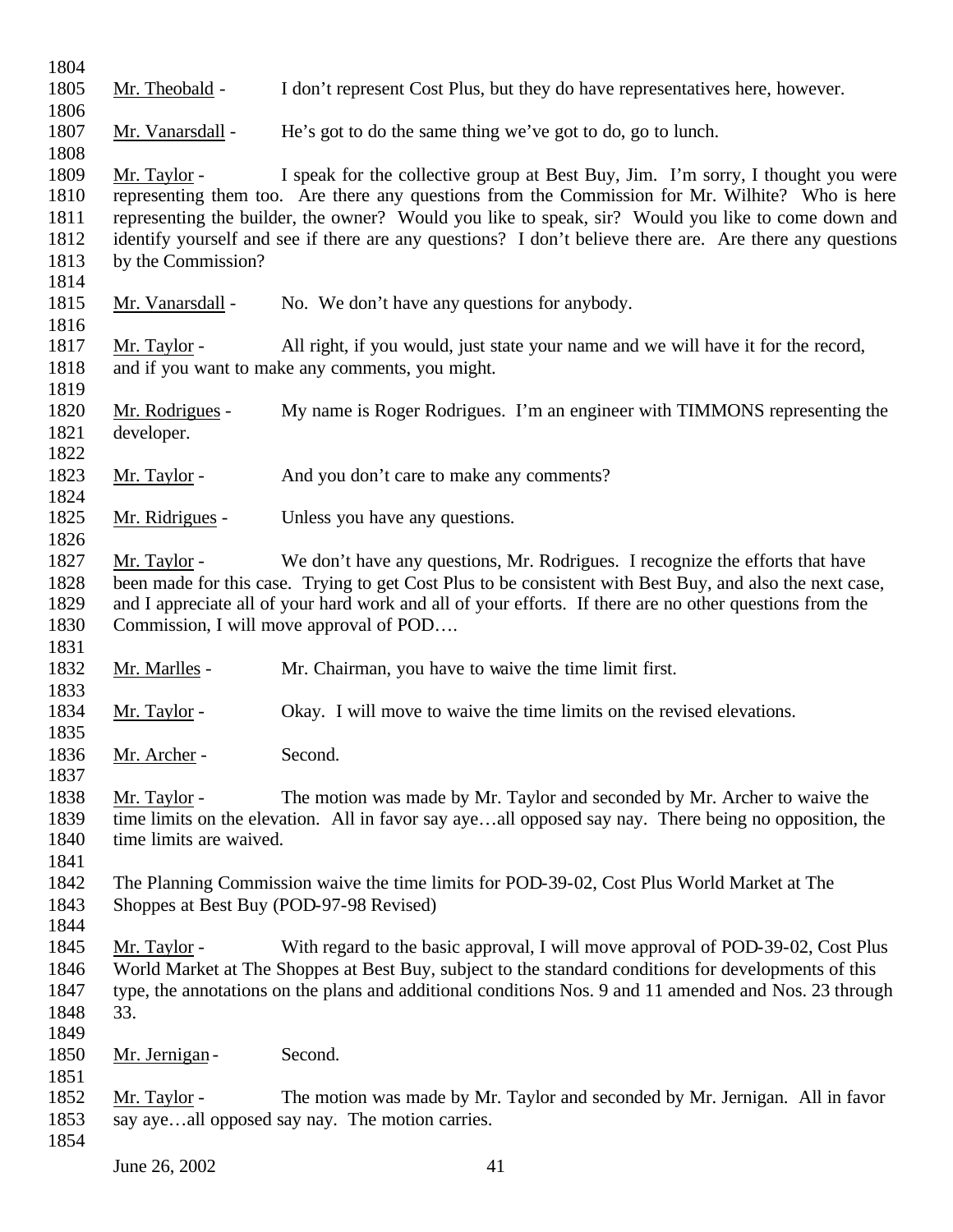- The Planning Commission approved POD-39-02, Cost Plus World Market at The Shoppes at Best Buy,
- subject to the standard conditions for developments of this type, the annotations on the plan and the
- following additional conditions:
- 9. **AMENDED** A detailed landscaping plan shall be submitted to the Planning Office for review and Planning Commission approval prior to the issuance of any occupancy permits.
- 11. **AMENDED** Prior to the installation of the site lighting equipment, a plan including depictions of light spread and intensity diagrams, and fixture and specifications and mounting height details shall be submitted for Planning Office review and Planning Commission approval.
- 23. The easements for drainage and utilities as shown on approved plans shall be granted to the County in a form acceptable to the County Attorney prior to any occupancy permits being issued. The easement plats and any other required information shall be submitted to the County Real
- 1867 Property Agent at least sixty (60) days prior to requesting occupancy permits.<br>1868 24. The developer shall provide fire hydrants as required by the Department of 24. The developer shall provide fire hydrants as required by the Department of Public Utilities and Division of Fire.
- 25. A standard concrete sidewalk shall be provided along the west side of W. Broad Street (U.S. Route 250) to the first Brookriver Drive entrance.
- 26. Outside storage shall not be permitted.
- 27. The proffers approved as a part of zoning cases C-4C-96 and C-74C-94 shall be incorporated in this approval.
- 28. Deviations from County standards for pavement, curb or curb and gutter design shall be approved by the County Engineer prior to final approval of the construction plans by the Department of Public Works.
- 29. Insurance Services Office (ISO) calculations must be included with the plans and contracts and must be approved by the Department of Public Utilities prior to the issuance of a building permit.
- 30. Evidence of a joint ingress/egress and maintenance agreement must be submitted to the Planning Office and approved prior to issuance of a certificate of occupancy for this development.
- 31. The ground area covered by all the buildings shall not exceed in the aggregate 25 percent of the 1883 total site area.
- 32. No merchandise shall be displayed or stored outside of the building(s) or on sidewalk(s).
- 33. The location of all existing and proposed utility and mechanical equipment (including HVAC units, electric meters, junction and accessory boxes, transformers, and generators) shall be identified on the landscape plans. All equipment shall be screened by such measures as determined appropriate by the Director of Planning or the Planning Commission at the time of plan approval**.**
- 

## **PLAN OF DEVELOPMENT & SITE LIGHTING PLAN**

| POD-35-02                      | LandMark Design Group for Jumping Horse Ranch, Inc. and                    |
|--------------------------------|----------------------------------------------------------------------------|
| Kentucky Fried Chicken/        | <b>Tricon Global Restaurants, Inc.:</b> Request for approval of a plan of  |
| 2 in 1 – <del>Short Pump</del> | development and site lighting plan, as required by Chapter 24, Section     |
| at The Shoppes at Best Buy     | 24-106 of the Henrico County Code to construct a one-story, 3,200          |
|                                | square foot fast food restaurant with drive-thru facilities in an existing |
|                                | shopping center. The 0.82 acre site is located at the northwest corner of  |
|                                | W. Broad Street (U. S. Route 250) and Brookriver Drive on part of          |
|                                | parcel 743-761-2163. The zoning is M-1C, Light Industrial District         |
|                                | (Conditional) and WBSO (West Broad Street Overlay) District. County        |
|                                | water and sewer. (Three Chopt)                                             |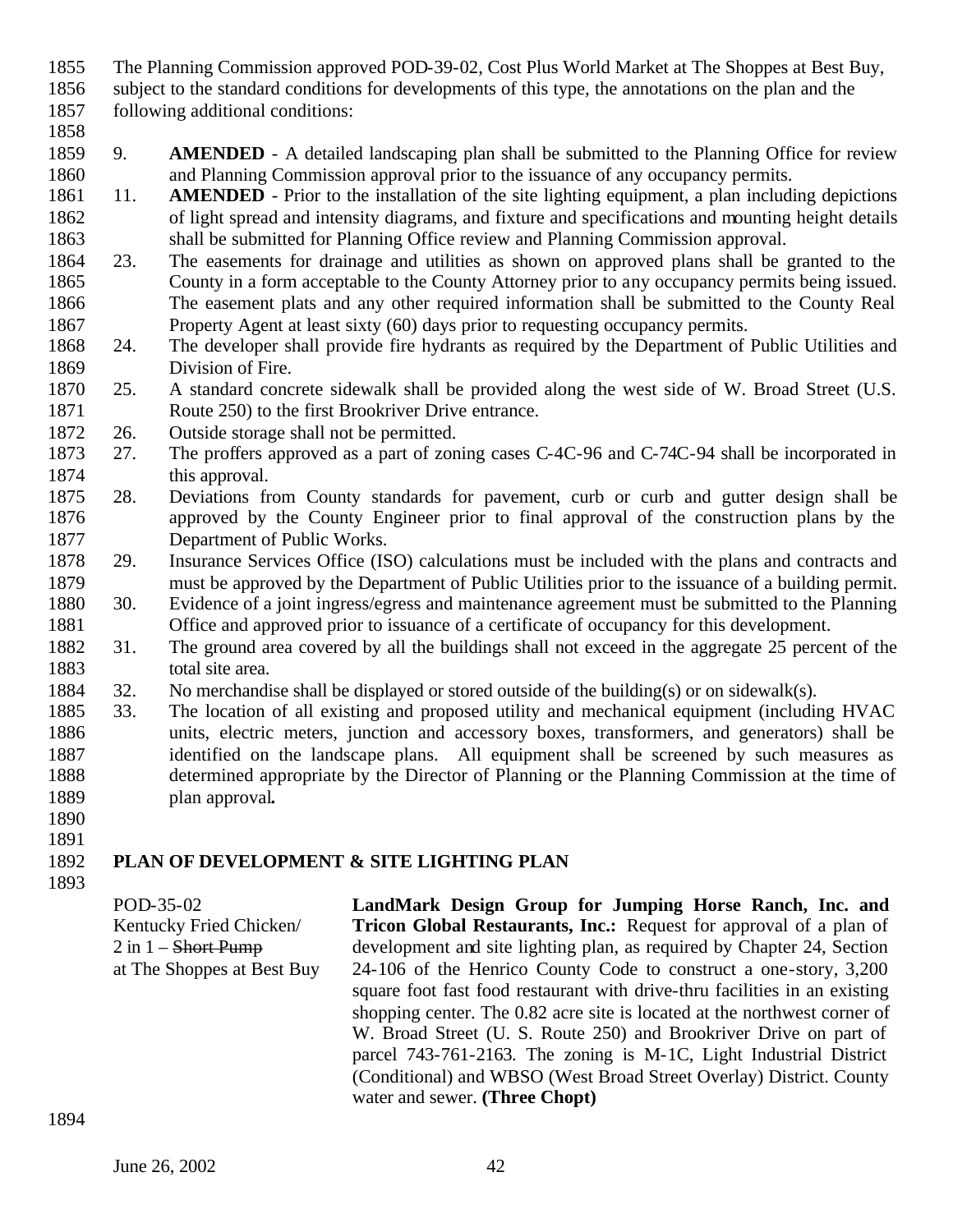Mr. Taylor - Is there anyone in the audience in opposition to POD-35-02, Kentucky Fried Chicken 2 in 1? No opposition.

 Mr. Wilhite - Once again, Mr. Chairperson, this is a part of the same development to be known as The Shoppes at Best Buy. This is the one out parcel that was shown on the original plan. The issues remaining were the same. We had to deal with the architectural design of the building trying to get it to meet the West Broad Street Overlay District guidelines and the proffers of the Brookhollow zoning case. As I mentioned before, we did meet with KFC, twice now, and most recently, last Thursday in a joint meeting with the Cost Plus World Market. We do have a revised colored rendering to provide to you. Once again Best Buy is at the top and the proposed KFC at the bottom. KFC has agreed to provide a split-face block building on all sides. The color is to match the main building at Best Buy with the banding that runs around the top half of the building. The one issue that had remained was the color of the flanking EIFS architectural features on the each side of the entrances. In discussions this morning, the KFC people met with Cost Plus World Market and they have agreed that they would use an EIFS color compatible on both the Cost Plus World Market and the KFC building. With that change, in mind, staff is in the position to recommend approval of this plan. I would like to point out that on the site plan that they have agreed to move the dumpster from the location adjacent to the front and the side of the building, back to the corner further away from W. Broad Street as staff has suggested. There is a lighting plan attached to this and the people from KFC are agreeable to using the same type of fixtures as already existing in the parking lot at Best Buy or as nearly as close as possible if they can't obtain that specific fixture. With that, staff can recommend approval to the revised architectural plans, site plan and lighting plan.

 Mr. Taylor - Thank you, Mr. Wilhite. Would the applicant care to make any comments? 

- Mr. ? I want to thank everyone who was involved and all of there help.
- Mr. Taylor It has been a significant effort. I do want to, for the record, state that Mr. Kaechele and I have talked about this with representatives of both, this particular case and the previous case, to urge them and have them assure that the elevation materials and the elevation colors will be in some consistent harmony. So, that between the Best Buy and the expanded Best Buy and Cost Plus and KFC there is some consistency with regard to the type of materials used in the elevation and also the colors. The other thing, I would like to ask a question of Mr. Wilhite. I know the landscaping plan has yet to be developed. On this particular site, this is a very large, flat, monolith, black top, featureless parking area. There are some traffic islands in there now. I do want to mention that I have looked at some examples of a type of landscaping island instead of being low and flat have some elevation to it. It might be a foot or two of extra fill and then have some plants on top of that. So, we give the impression, if you will of height with the landscaping plan. And, I would ask both of the applicants to consider this and also the staff as we proceed to the landscaping part of the plan. Are there any other questions by the Commission? Then, I will move approval of POD-35-02, Kentucky Fried Chicken at The Shoppes at Best Buy, subject to the standard conditions for developments of this type, additional conditions No. 9 amended No. 11B and additional conditions Nos. 23 through 33 and the annotations on the plan.
- 
- 1938 Mr. Jernigan Second.

 Mr. Taylor - The motion was made by Mr. Taylor and seconded by Mr. Jernigan. All in favor say aye…all opposed say nay. The motion carries.

The Planning Commission approved POD-35-02, Kentucky Fried Chicken 2 in 1 at The Shoppes at Best

 Buy, subject to the standard conditions for developments of this type, the annotations on the plan and the following additional conditions: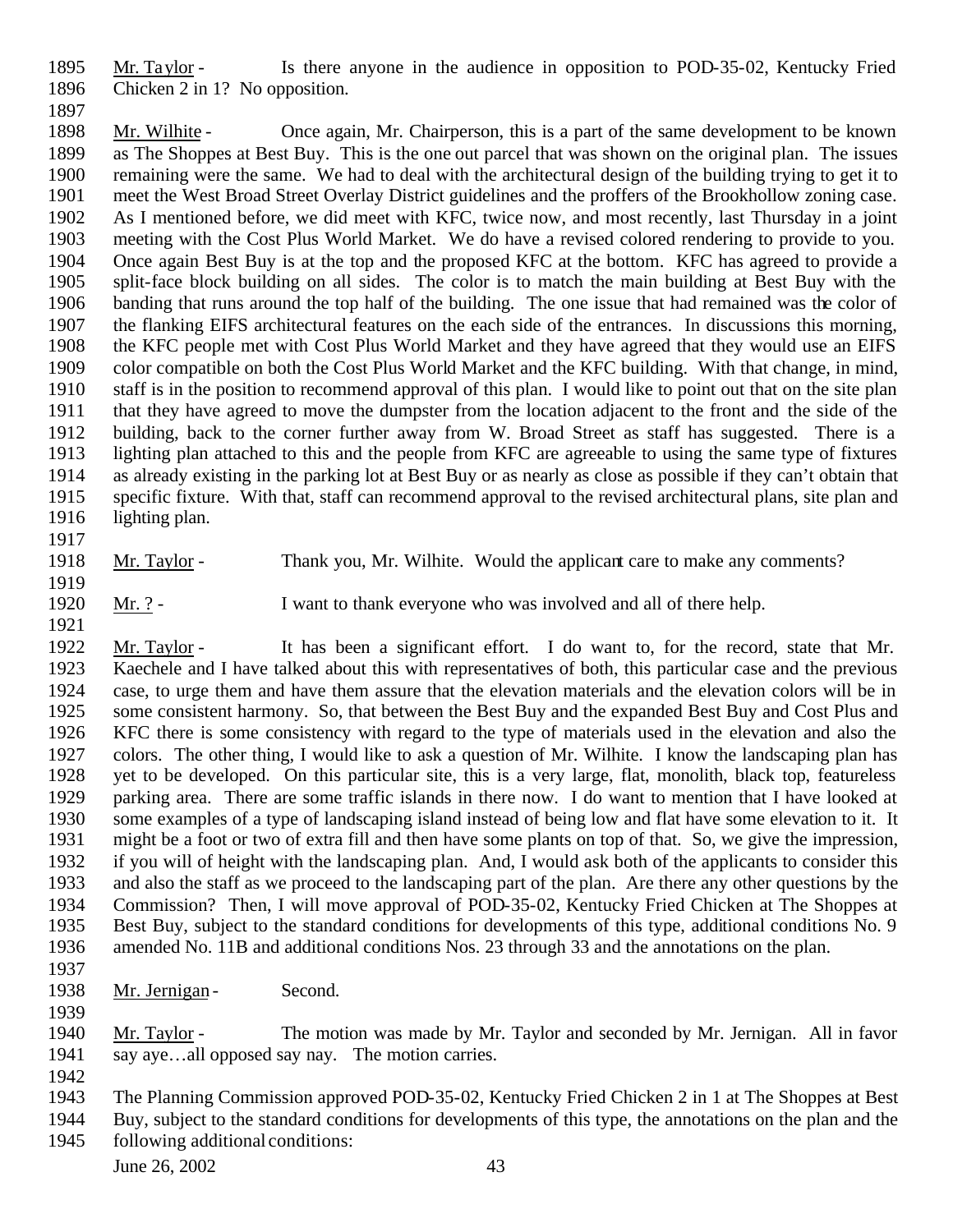- 9. **AMENDED** - A detailed landscaping plan shall be submitted to the Planning Office for review and Planning Commission approval prior to the issuance of any occupancy permits.
- 11B. Prior to the approval of an electrical permit application and installation of the site lighting equipment, a plan including light spread and intensity diagrams, and fixture specifications and mounting heights details shall be revised as annotated on the staff plan and included with the construction plans for final signature.
- 23. The easements for drainage and utilities as shown on approved plans shall be granted to the County in a form acceptable to the County Attorney prior to any occupancy permits being issued. The easement plats and any other required information shall be submitted to the County Real 1956 Property Agent at least sixty (60) days prior to requesting occupancy permits.<br>1957 24. The developer shall provide fire hydrants as required by the Department of
- 24. The developer shall provide fire hydrants as required by the Department of Public Utilities and Division of Fire.
- 25. A standard concrete sidewalk shall be provided along the west side of Brookriver Drive.
- 26. Outside storage shall not be permitted.
- 27. The proffers approved as a part of zoning cases C-4C-96 and C-74C-94 shall be incorporated in 1962 this approval.
- 28. Deviations from County standards for pavement, curb or curb and gutter design shall be approved by the County Engineer prior to final approval of the construction plans by the Department of Public Works.
- 29. Insurance Services Office (ISO) calculations must be included with the plans and contracts and must be approved by the Department of Public Utilities prior to the issuance of a building permit.
- 30. Evidence of a joint ingress/egress and maintenance agreement must be submitted to the Planning Office and approved prior to issuance of a certificate of occupancy for this development.
- 31. The ground area covered by all the buildings shall not exceed in the aggregate 25 percent of the total site area.
- 32. No merchandise shall be displayed or stored outside of the building(s) or on sidewalk(s).
- 33. The location of all existing and proposed utility and mechanical equipment (including HVAC units, electric meters, junction and accessory boxes, transformers, and generators) shall be identified on the landscape plans. All equipment shall be screened by such measures as determined appropriate by the Director of Planning or the Planning Commission at the time of plan approval**.**
- 

## **PLAN OF DEVELOPMENT**

POD-46-02 Old Staples Mill Road Mini Storage – 9001 Old Staples Mill Road **Balzer & Associates, Inc. for Patricia L. Morris and Michael D. Sifen Inc.:** Request for approval of a plan of development, as required by Chapter 24, Section 24-106 of the Henrico County Code to construct four, one-story mini-storage buildings and one, two-story office/apartment building, totaling 94,651 square feet. The 5.42 acre site is located on Old Staples Mill Road approximately 400 feet east of Staples Mill Road (State Route 33) on parcel 770-756-2492. The zoning is M-1C, Light Industrial District (Conditional). County water and septic tank/drainfield. **(Brookland)**

- Mr. Taylor Is there anyone in the audience in opposition to POD-46-02, Old Staples Mill Road Mini Storage? No opposition. Good morning, Mr. Cooper.
- 
- Mr. Cooper Good morning, Mr. Chairman, members of the Commission. You received a revised plan for this site in a package the other day. As you know, this is to construct four, one-story,
- June 26, 2002 44 buildings containing mini storage units and then one, two-story building the first floor being an office,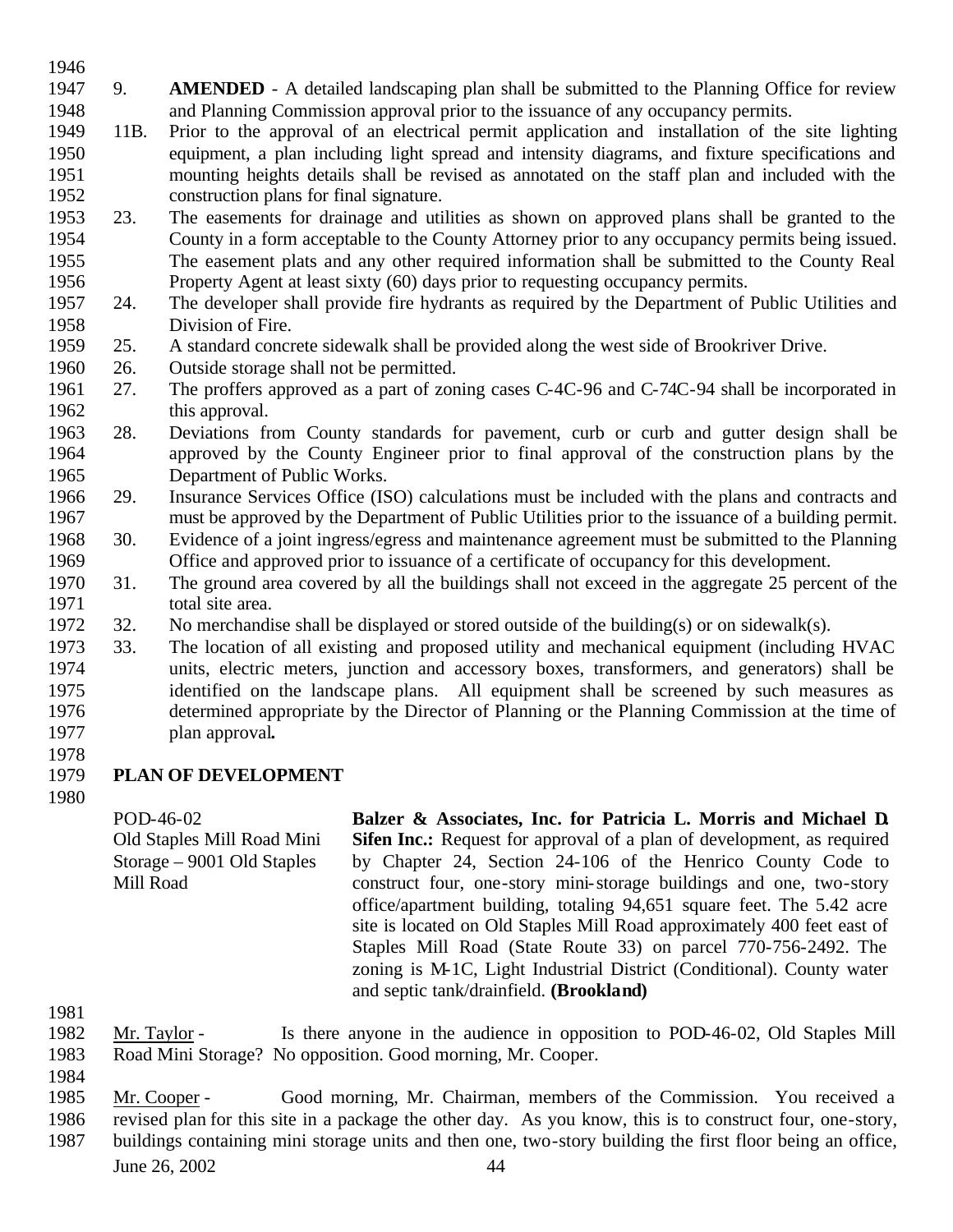the second floor being an apartment building for the living quarters for the full-time manager on duty. As you may recall, this case was rezoned on May 21, 2002. The plan that was submitted does match the plan that was approved with the rezoning case and all of the proffered conditions have been met at this time. Some of the conditions will not be met until the construction continues, particularly, one pertaining to parking of trucks at the top of facility outside of the gates. There were two concerns one being a Health Department concern. The site purposes using a septic drainfield. There was concern because there is an existing house and well on the site, which are to be abandoned and demolished. However, State septic drainfield regulations require that a minimum of 100 feet be provided between any well, even property abandoned, and a drainfield. What is proposed to be the drainfield, which would be located, if you look on your monitor, approximately in this vicinity, right here (referring to screen), would put it approximately 65 feet from the well. However, variances can be requested for a waiver up to 50 feet if the well is properly abandoned. And in doing so, the engineer and applicant have agreed to do that. We have also provided a condition for that. I believe its condition No. 33 on the addendum that will require the applicant to provide sufficient evidence that the Health Department and 2002 the State have approved the location of their drainfield.

 Additionally, a second concern was the impact of pavement in the transitional buffer area. There's a 50- foot transitional buffer along Old Staples Mill Road. The original plan showed an excessive amount of drive isle located in that transitional buffer. The applicant has worked to remove some of that and that is reflected in your revised plan. However, there is still some encroachment into the transitional buffer. However, staff feels they can provide an area equivalent to that 50-foot transitional buffer in front of the buildings along Old Staples Mill Road. Again, we have provided a condition to hold the applicant to that. With that, staff can recommend approval of this plan at this time. I'll be happy to answer any questions.

- Mr. Vanarsdall Did you take care of everything we discussed?
- Mr. Cooper Yes, sir. We have talked with the applicant and they are willing to provide the landscaping necessary along the front of that road.
- 2018 Mr. Vanarsdall Very good.
- 2020 Mr. Jernigan Mr. Cooper, as we were discussing BMPs yesterday, being that this is under 10 acres, is this BMP going to require a filter system?

 Mr. Cooper - No, actually, and I can't fully speak to that because unfortunately there's nobody here from Public Works to speak to that. But, I believe its just being used as a basin and then they have another system underneath with, I guess, a regular oversized piping underneath. But, I can't speak for sure to that, but I know it did have approval from Public Works.

2028 Mr. Jernigan - The reason I'm asking is a citizen in my district wants to do something similar to this. So, I'm just trying to find out what he's going to face on a BMP.

| 2030 |                  |                                                  |
|------|------------------|--------------------------------------------------|
| 2031 | Mr. Taylor -     | Are there any other questions by the Commission? |
| 2032 |                  |                                                  |
| 2033 | Mr. Vanarsdall - | I don't have any. Are you ready for a motion?    |
| 2034 |                  |                                                  |
| 2035 | Mr. Taylor -     | Yes, sir.                                        |
| 2036 |                  |                                                  |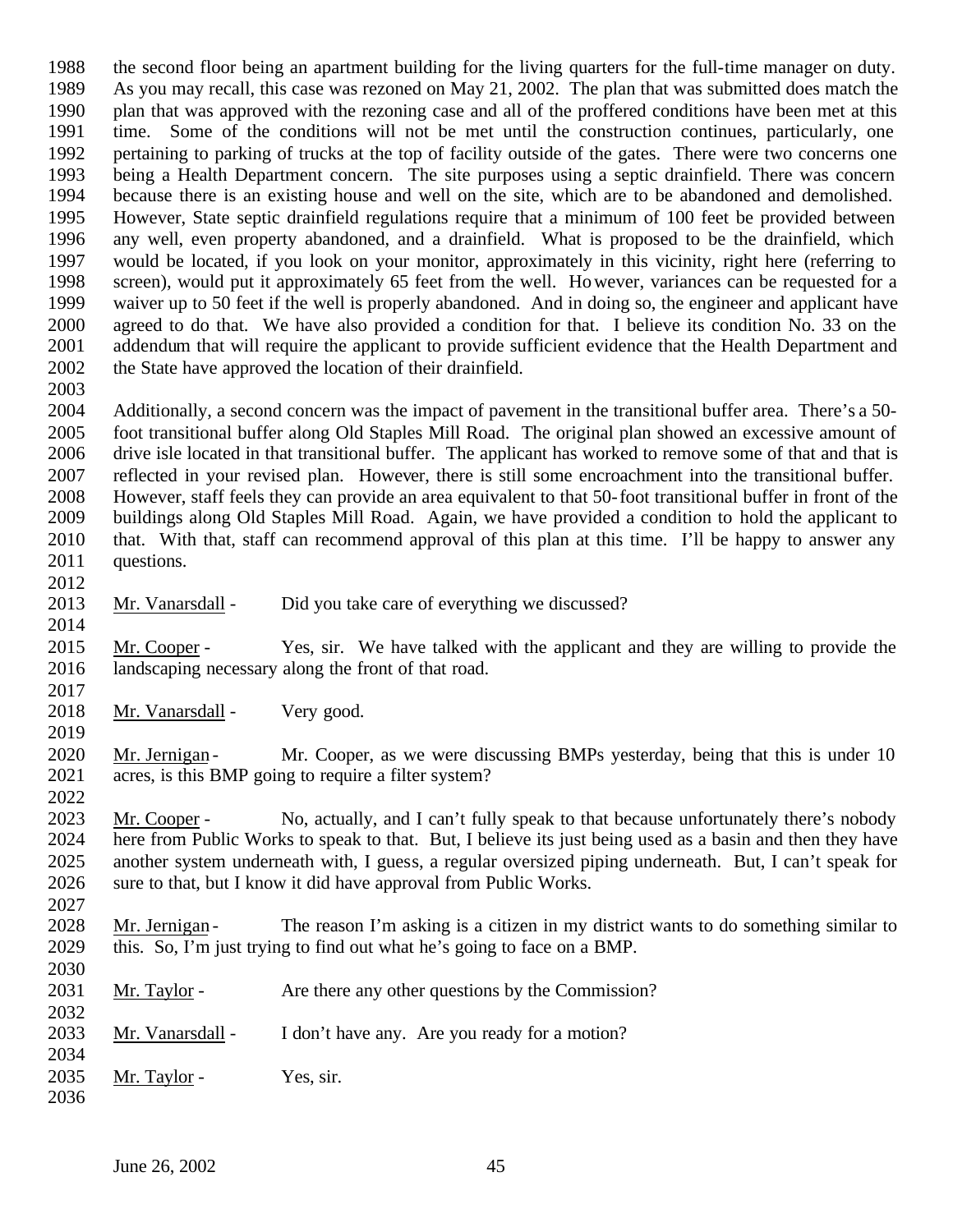- Mr. Vanarsdall I move POD-46-02, Old Staples Mill Road Mini Storage, be approved with the annotations on the plan, the standard conditions for developments of this type, and on the addendum additional conditions Nos. 23 through 37.
- 

2041 Mr. Taylor - Second.

 Mr. Taylor - The motion was made by Mr. Vanarsdall and seconded by Mr. Taylor. All in favor say aye…all opposed say nay. The motion carries.

 The Planning Commission approved POD-46-02, Old Staples Mill Road Mini Storage – 9001 Old Staples Mill Road, subject to the standard conditions for developments of this type, the annotations on 2048 the plans and the following additional conditions"

- 23. The right-of-way for widening of Old Staples Mill Road as shown on approved plans shall be dedicated to the County prior to any occupancy permits being issued. The right-of-way dedication plat and any other required information shall be submitted to the County Real Property Agent at least sixty (60) days prior to requesting occupancy permits.
- 24. The easements for drainage and utilities as shown on approved plans shall be granted to the County in a form acceptable to the County Attorney prior to any occupancy permits being issued. The easement plats and any other required information shall be submitted to the County Real Property Agent at least sixty (60) days prior to requesting occupancy permits.
- 25. The limits and elevations of the 100-year frequency flood shall be conspicuously noted on the plan "Limits of 100 Year Floodplain." In addition, the delineated 100-year floodplain must be labeled "Variable Width Drainage and Utility Easement." The easement shall be granted to the County prior to the issuance of any occupancy permits.
- 26. The required building setback shall be measured from the proposed right-of-way line and the parking shall be located behind the proposed right-of-way line.
- 27. The developer shall provide fire hydrants as required by the Department of Public Utilities and Division of Fire.

28. Outside storage shall not be permitted.

- 29. The proffers approved as a part of zoning case C-59C-01 shall be incorporated in this approval.
- 30. Any necessary off-site drainage and/or water and sewer easements must be obtained in a form acceptable to the County Attorney prior to final approval of the construction plans.
- 31. Deviations from County standards for pavement, curb or curb and gutter design shall be approved by the County Engineer prior to final approval of the construction plans by the Department of Public Works.
- 32. Storm water retention, based on the 50-10 concept, shall be incorporated into the drainage plans.
- 33. The applicant shall furnish proof to the Planning Office that conditions satisfactory to the Health Department have been met that insure the proposed septic tank drainfield system is suitable for this project prior to the issuance of a building permit.
- 34. Insurance Services Office (ISO) calculations must be included with the plans and contracts and must be approved by the Department of Public Utilities prior to the issuance of a building permit.
- 35. Approval of the construction plans by the Department of Public Works does not establish the curb and gutter elevations along the Henrico County maintained right-of-way. The elevations will be set by Henrico County.
- 36. The location of all existing and proposed utility and mechanical equipment (including HVAC units, electric meters, junction and accessory boxes, transformers, and generators) shall be identified on the landscape plans. All equipment shall be screened by such measures as determined appropriate by the Director of Planning or the Planning Commission at the time of plan approval**.**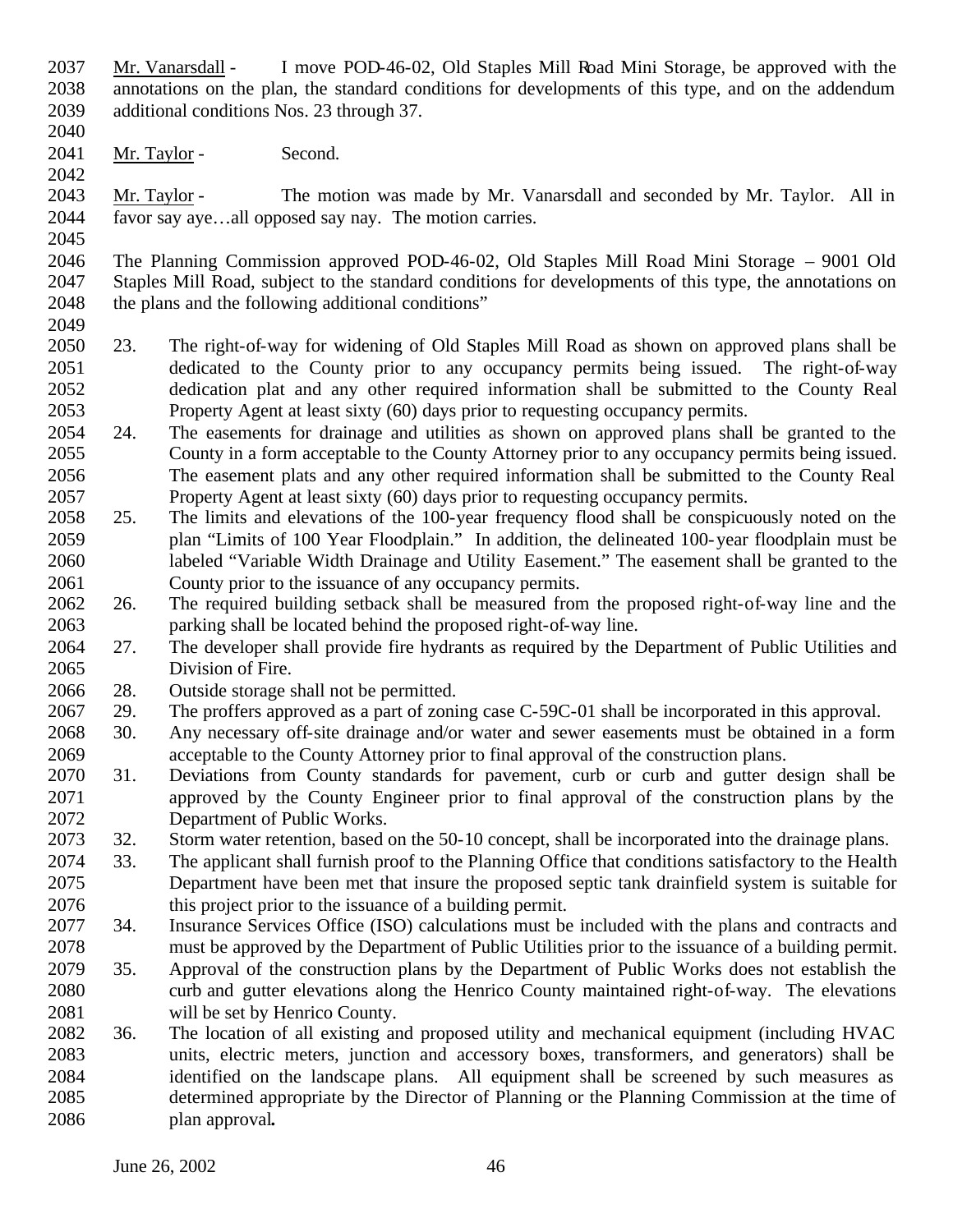37. A transitional buffer deviation request shall be submitted to the Director of Planning for approval prior to signature of the construction plans. The deviation shall provide a landscape area equivalent to the 50-foot transitional buffer in front of the buildings along Old Staples Mill Road.

# 

#### **LANDSCAPE PLAN**

LP/POD-15-01 Henrico Senior Living – Reflections – Gay Avenue **Horton & Dodd, P. C. for HC One LP:** Request for approval of a landscape plan, as required by Chapter 24, Sections 24-106 and 24- 106.2 of the Henrico County Code. The 14.01 acre site is located on the south line of Gay Avenue approximately 750 feet west of Laburnum Avenue on parcels 813-717-2321 and 813-716-0660. The zoning is R-5C, General Residence District (Conditional), C-1, Conservation District and ASO, (Airport Safety Overlay) District. **(Varina)**

 Mr. Taylor - Is there anyone in the audience in opposition to LP/POD-15-01, Henrico Senior Living – Reflections? No opposition. Ms. News.

 Ms. News - The staff was about to hand out a revised annotated plan, which met all of our requests and concerns and could recommend approval. However, the owner of the property has now asked that the project be deferred so he can have additional time to review these plans and make some changes. So, he is requesting a deferral at this time.

- 2102 Mr. Taylor Does he want to defer it to the next meeting?
- 2104 Ms. News Yes, sir.

2106 Mr. Jernigan - Mr. Chairman, I would like to make a motion to defer landscape plan LP/POD-15-01, Reflections on Gay Avenue, to the July 24, 2002, agenda, by request of the applicant.

- Mr. Vanarsdall Second.
- Mr. Taylor The motion was made by Mr. Jernigan and seconded by Mr. Vanarsdall. All in favor say aye…all opposed say nay. The motion carries.
- At the applicant request, the Planning Commission deferred the landscape plan for LP/POD-15-01, Henrico Senior Living – Reflections – Gay Avenue, to its July 24, 2002, meeting.
- 

 Mr. Marlles - Mr. Chairman, the next item on the agenda is the minutes for the May 22, 2002, meeting.

## **APPROVAL OF MINUTES: May 22, 2002 Minutes**

 Mr. Vanarsdall - I have a correction. On page two, line 62. And I'm glad she's sitting in the audience. We introduced Ms. Regina Hill where it should have been Ms. Regina Chandler. That just shows that Ms. Hill made an impression on everyone. And then on page four, line 147, it reads "I have always been in favor of sidewalks but they want to know where they…" It should read "I" want to know where they start. So, instead of "they" put "I." That's all of the minute changes that I have today. 

 Mr. Taylor - Are there any other changes of the minutes? Okay, with those changes, is there a motion to approve the minutes?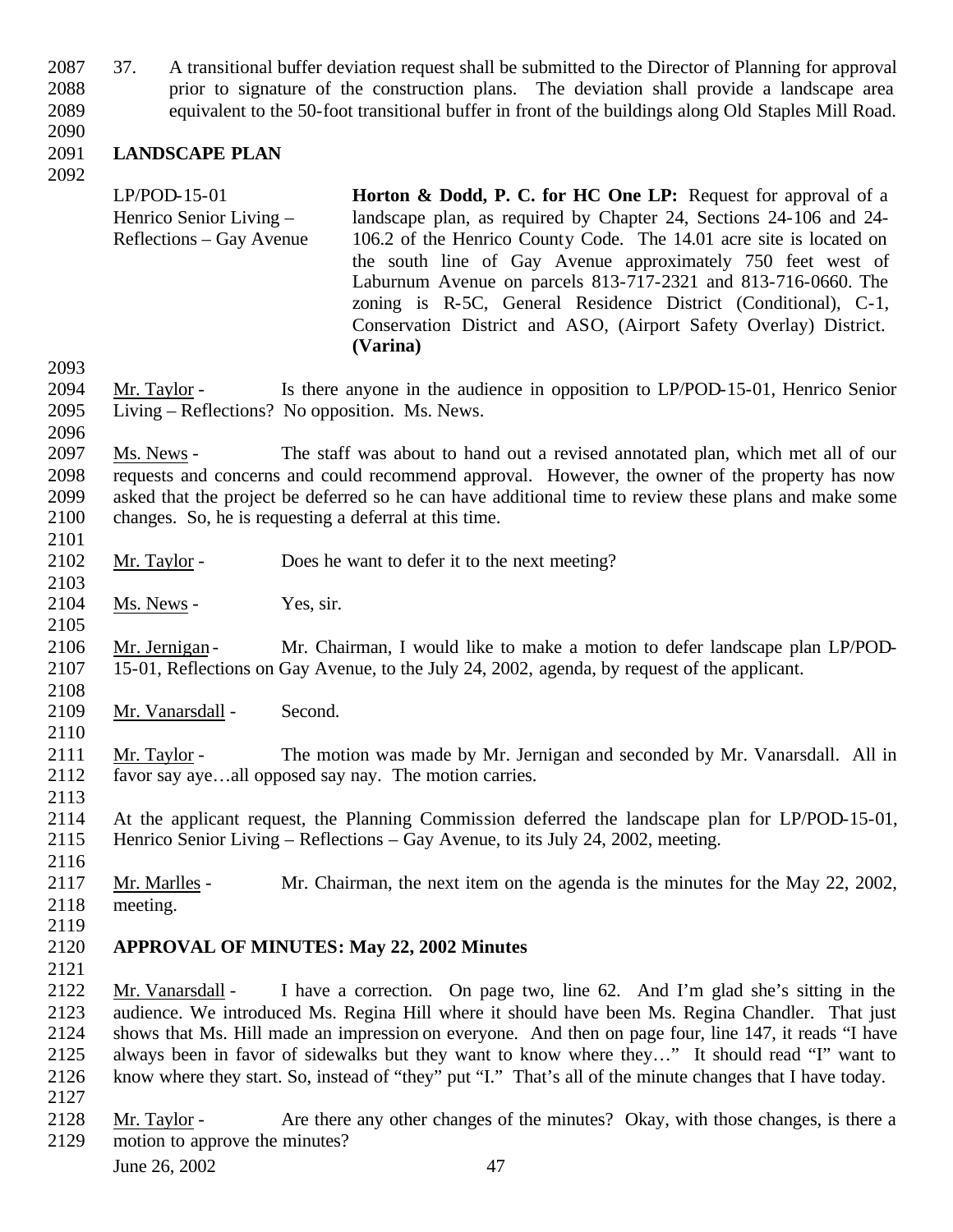| 2130 |                                                                                          |                                                                             |
|------|------------------------------------------------------------------------------------------|-----------------------------------------------------------------------------|
| 2131 | Mr. Archer -                                                                             | I move for approval, Mr. Chairman.                                          |
| 2132 |                                                                                          |                                                                             |
| 2133 | Mr. Vanarsdall -                                                                         | And I second.                                                               |
| 2134 |                                                                                          |                                                                             |
| 2135 | Mr. Taylor -                                                                             | The motion was made by Mr. Archer and seconded by Mr. Vanarsdall to approve |
| 2136 | the minutes of our meeting. All in favor say ayeall opposed say nay. The motion carries. |                                                                             |
| 2137 |                                                                                          |                                                                             |
| 2138 | The Planning Commission approved the May 22, 2002, minutes with the changes.             |                                                                             |
| 2139 |                                                                                          |                                                                             |
|      |                                                                                          |                                                                             |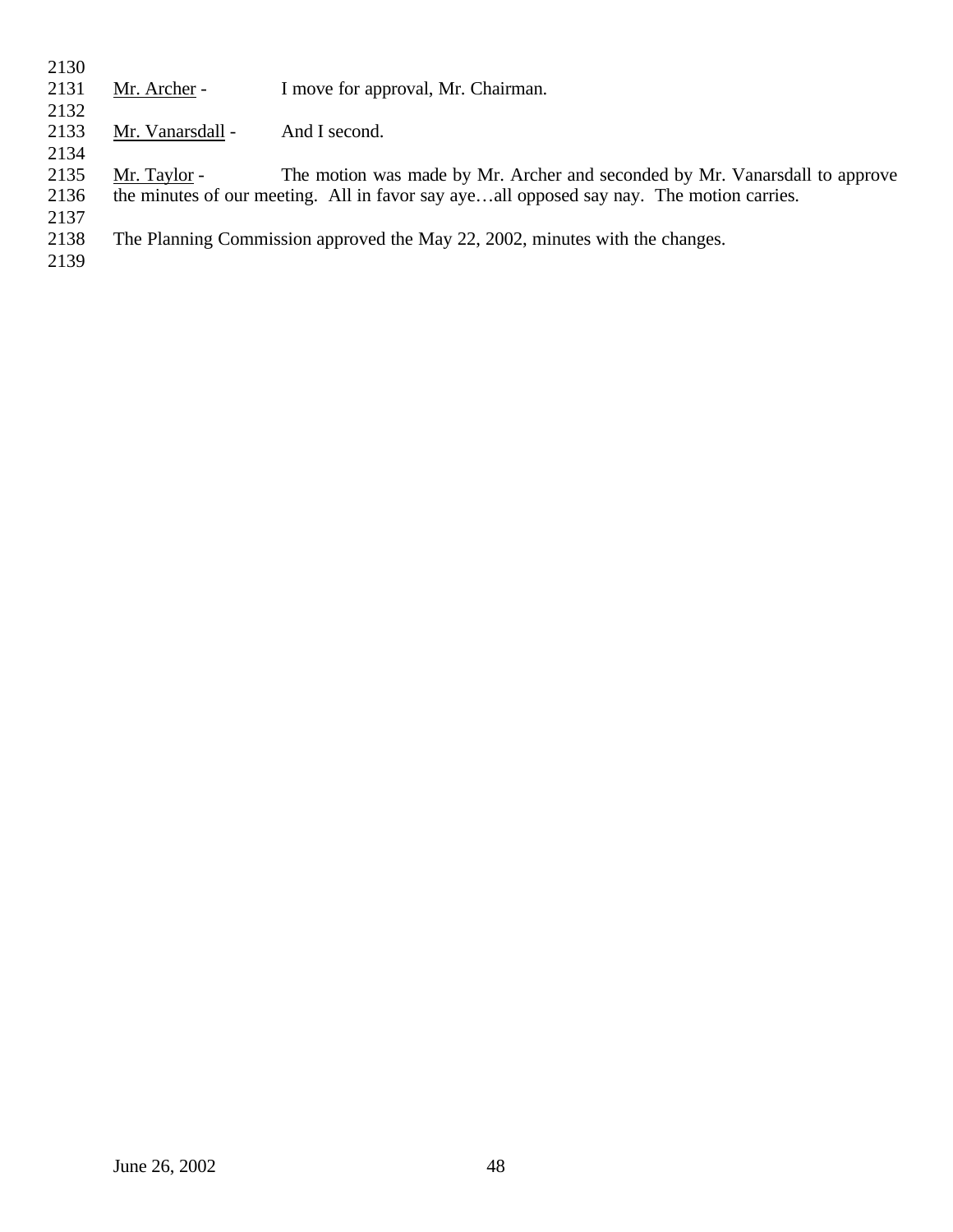## **DISCUSSION ON SHORT PUMP CROSSING ARCHITECTURAL PLANS**

 Mr. Vanarsdall - Now we have something weird that I don't understand, Architectural Plans for Short Pump Crossing. Is this something we have to approve jointly?

 Mr. Wilhite - Yes, it is and it is a last minute addition to your agenda. This reflects some ongoing work with the tenants scheduled to move in at the beginning of next month. So, we need to try and handle this in an expedited manner.

 Basically, these are revised architectural plans for POD-20-96, Short Pump Crossing Shopping Center, Phase II. This involves the old tenant space where Pleasants Hardware used to be located. Currently, the space is being renovated to have Staples and also Stein Mart move in and share this whole space. This was a plan that was handled administratively. There is an approved administrative site plan change to it. However, in looking at the proffers of the zoning case changes to the exterior appearance of the building require specific Planning Commission approval for anything that is not done in reddish brick. A lot of this is already existing. This was a combination of brick EIFS front façade treatment, which was approved with the original POD. It's the feeling of staff that some of the changes being proposed by Staples do not follow the original treatment and specific Planning Commission approval is necessary. In specific, Staples is proposing a white letter sign with a red panel background located both on the front of the building and on the side of the building facing W. Broad Street. There is also some additional work with the EIFS treatment around the front entrance of Staples in keeping with what's already out there and the existing Ukrops building. They are also proposing a roof canopy to be a gray shingle type. That type of material is also found existing on the building as well. On the Stein Mart façade, which shows up in your packet, there is a proposed bump out on the front façade to be constructed of EIFS. As I said, the way the proffers are written for the zoning case, staff was not comfortable in approving these proposed changes administratively. We felt it would take specific Planning Commission approval in order to do this. Once, again, this is being placed on the agenda because this is an on-going renovation project with the work hopefully scheduled to be completed the first part of next month. I'll be happy to answer any questions you may have.

 Mr. Marlles - Mr. Wilhite, I wanted to make sure that I heard you correctly. Is staff recommending this or are they not? 

 Mr. Wilhite - Staff feels, in negotiation with the applicant, that we have gotten as far as we can without Planning Commission approval of the proposed changes.

Mr. Marlles - What happens if this is not acted upon today?

 Mr. Wilhite - Well, at this point, a stop-work order has been issued by the Building Inspections Department for the exterior renovations to this building. A building permit for interior changes has been approved. The building permit for the site plan changes has been approved. At this point, I believe, Staples is scheduled to move in the first part or mid July. The next opportunity that we would have to consider this maybe after Staples was set to move in. So, this is the reason why we placed it as a last minute item for this agenda.

 Mr. Marlles - My concern, and I'll just say it this way, this particular shopping center is probably been cited as one of the most attractive ones in the County. It is often used as an example or model. And my concern, as Director or Planning, would be if staff was comfortable that this design blends in and is compatible with the existing development then I would have no concerns with it being acted upon by the Commission. But, I do believe that we want to make sure that it is compatible and does blend in with the rest of the center.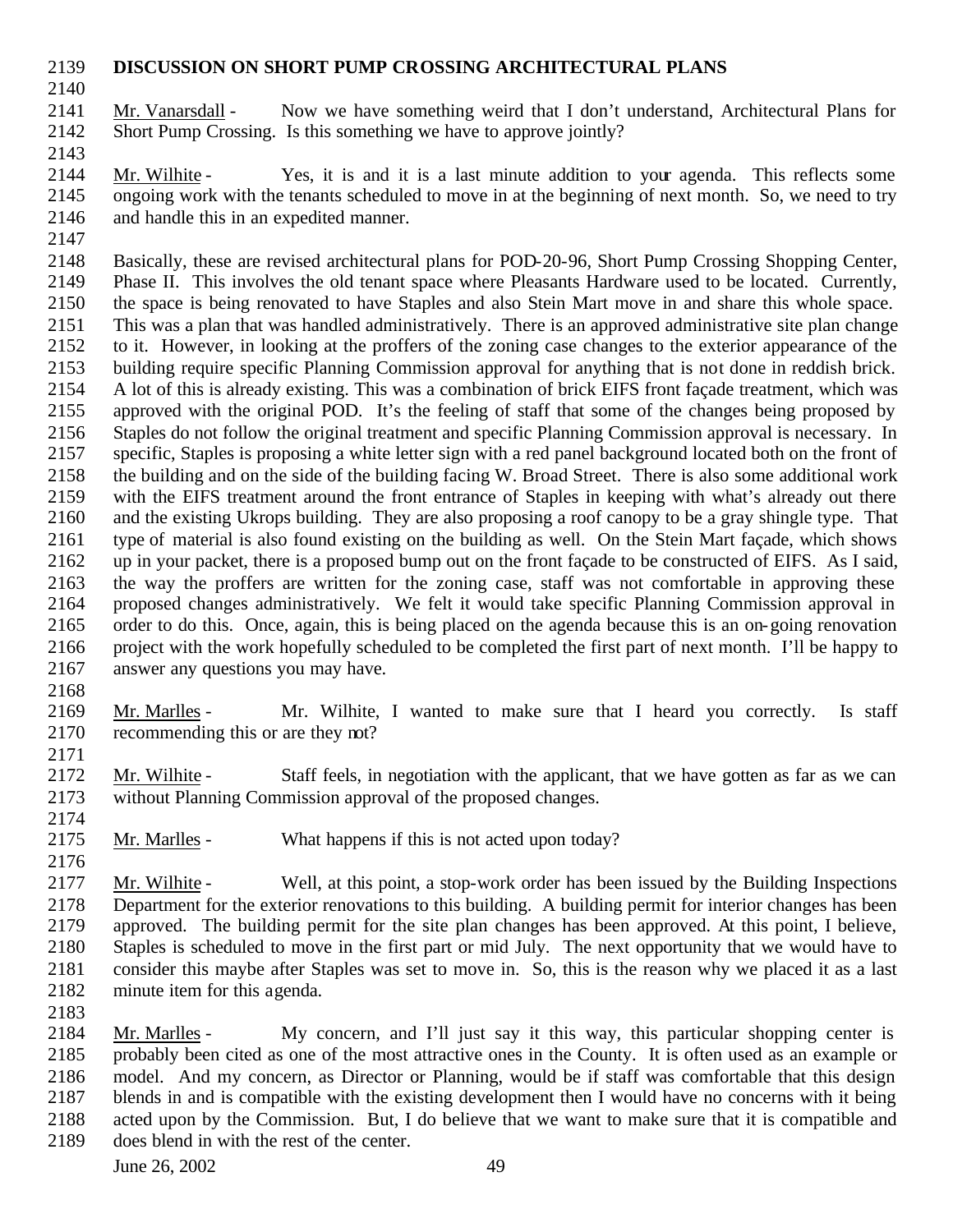Mr. Wilhite - I believe really the only item that staff had problems with was the red panel 2192 treatment behind the light letters, which is not consistent with what appears out there in the shopping<br>2193 center. This really was the only item that we really did not come to any agreement with the applicant. center. This really was the only item that we really did not come to any agreement with the applicant, and this is what the applicant is requesting the Planning Commission to approve. Representatives are here from the shopping center and they'll be happy to answer any questions you may have.

2197 Mr. Jernigan - What is staff recommending on the sign?

 Mr. Wilhite - Staff recommended that white letters be placed on the building itself, being consistent with the rest of the shopping center. The problem comes up that they had already worked up a contract agreement with Staples. This is what Staples requires them to do. I can say that they have already reduced the amount of red background from what is shown here on these plans. Originally, it had stretched all the way across the front of the entrance, roughly the size of the roof that's shown there over the glass entrance front. But, at this point, we could not come to an agreement on any other treatment.

2207 Mr. Thornton - Mr. Wilhite, has the staff or has the Planning Commission, at least before my coming on here this particular year, ever had any questioning? Is there any litigation about EIFS? 

 Mr. Wilhite - There has been lawsuits in other jurisdictions. I'm not aware of any in the state of Virginia or locally ongoing right now concerning EIFS.

 Mr. Thornton - I thought that was a class-action suit. I may not be privy to that but in the paper 2214 there's a class-action suit for buildings that have EIFS on them. And, I didn't know whether or not 2215 that's something we need to be privy to at all. So, after I heard this being brought up many times, I that's something we need to be privy to at all. So, after I heard this being brought up many times, I think that that is something, at least, the staff should look into, and if you would consult the papers you will see that there are some class-action suits against homeowners in which homes have been treated with that. I don't know that much about it, but it has caught my attention so I just thought that maybe this is something that we need to be sensitive to, at least. Maybe the information I have is erroneous, but I would hope if someone would check into that.

 Mr. Wilhite - From the little I know about it, I think the law suits and the problems have dealt with EIFS affixed to wood frame structures and moisture getting trapped behind the EIFS and causing rot. I believe in this particular case, and the applicant would have to confirm it, I think the EIFS is actually placed on masonry, backing masonry block. So, I'm not sure that you have the same problem at this location here.

 Mr. Taylor - I believe from the case that we've got here, there is an engineering problem opposed to Epoxy Finishing Systems or EIFS, because in some cases, Mr. Thornton, they are really not well applied. Some of the practioners of the art of application don't follow the regulations. It's really a workmanship issue; it's also, to a degree, a materials issue because we are dealing here with high-tech epoxy or fibre glass, thermo setting or quick setting materials that are bordering on plastic. And, sometimes, again, the chemistry for that is such that while they can do it in Disneyland and it comes out great, in the field sometimes it doesn't come out as good. And where they are using EIFS for housing structures in replacement of brick, you get the substitution feel of brick but you don't get the texture and tenacity of brick. So, it's really a material and engineering thing. But, I think, generally speaking, EIFS is, if carefully applied, is a reasonable engineering surface. But, I don't think, sir, that that applies to this one. I think this one here, the buildings in Short Pump Crossing are really well designed and well developed and well applied. I don't believe that there is any surface treatment problem in that particular one. This one here just relates to signs. And in talking with the staff, we thought, Mr. Kaechele and I,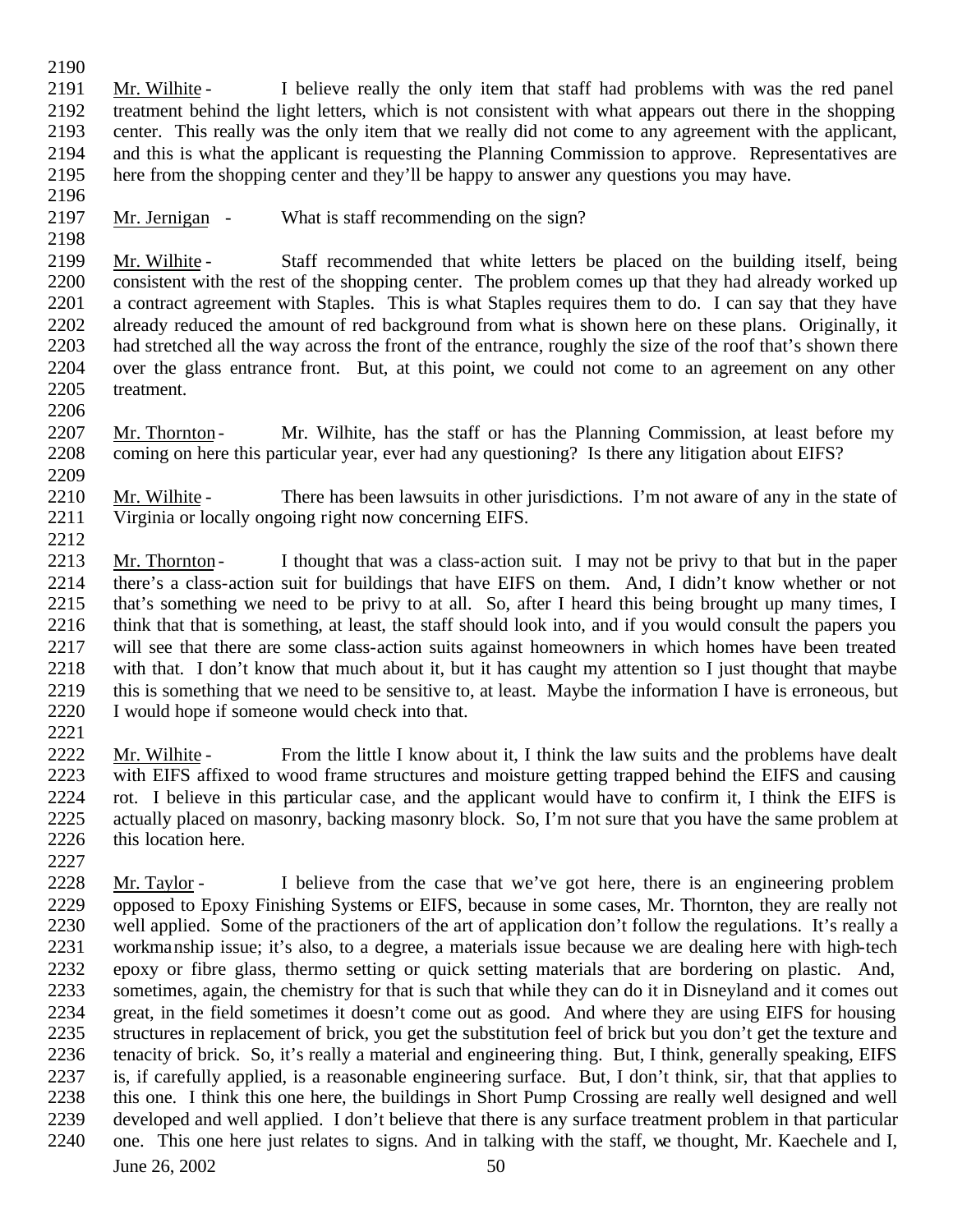- thought that we would bring it here. There are a few of the representatives from, the landlord is here, and, I would enjoy it if we hear from him.
- 2243<br>2244 Mr. Jernigan - Mr. Wilhite, let me ask you one thing. On the sign is one thing that the staff is opposing, on the other locations in town do they use this same logo?
- Mr. Wilhite I think now this is the standard trademark logo for Staples. The only example that I've been cited is the one in Chesterfield, I believe at The Arboretum, does not used this type of treatment but the other Staples being open up around the area, this is their trademark.
- 2251 Mr. Jernigan Okay. Thank you.

- Mrs. Ware What are they using in Chesterfield, what type of lettering do they use there, that's different from the others?
- Mr. Wilhite I have not seen it personally but I understand that it's just letters attached to the building wall. But, I believe that's one that was constructed a few years ago.
- 2259 Mr. Taylor If there are no other questions from the Commission I believe we would enjoy hearing from Mr. Sauer.
- Mr. Sauer Mr. Taylor, I'll just introduce myself and then I'm going to defer to Adrian Jacob, who is my general contractor. I'm Brad Sauer, vice president of Sauer Properties. We are the developer of this section of Short Pump Crossing, the Phase II, which was the Pleasants Hardware building is now being redeveloped for a 40,000 square foot Stein Mart and 20,000 square foot Staples. The Staples store is scheduled to open some time at the first week or 10 days of July. The store is substantially completed at this point. Adrian Jacob who is an officer, EDC, the general contractor who is constructing the facility, is a little bit more knowledgeable of exactly what the construction issues are, and I'm going to defer to him. But, I'm here to answer any questions anybody has of me.
- Mr. Taylor Thank you, Mr. Sauer. We will hear from Mr. Jacob who perhaps can give us an overview of EIFS, if I misstated the situation.
- Mr. Jacob - EIFS, IFS, dose, stucco, there's about 20 different brand names. I am Adrian Jacob and my company is EDC, and we are under retainer from Brad Sauer to help with redevelopment of this center. And, we have been working on, as you know, this redevelopment since Pleasants made the decision, over two years ago, to leave the Short Pump area. Brad has been actively marketing this property and Staples has been a stalwart tenant out here who is anxious to open a location that the demographics and income strain that he could enjoy in Short Pump is just tremendous and they are very excited to be here. One of the things that we recognized early in the redevelopment of this center is that Staples did have a significant corporate signature with their red over their entrance, which is a part of their national corporate ID and I believe it is a part of every project that they are doing nationwide. I think there is one coming before this Commission at Parham Road as well. In a POD process we snuck through the system. There was a snafu, there was some miscommunication, we had assumed we had the administrative POD approval for the red and that's why we are here today. We have proceeded with the redevelopment of the center. Staff has made us aware of their objection of the red and we have been working diligently with staff and with Mr. Taylor, as well, to try to come up with a solution that will retain Staples red identity yet meet all of the West Broad Street proffers and conditions of the Overlay Guidelines without compromising the significant issue of taking away Staples' red and we feel like this is a compromise we have yet to present to Staples but we believe they will accept this and hope that this Commission look favorably on the application of this red. It is part of the Staples identify and we do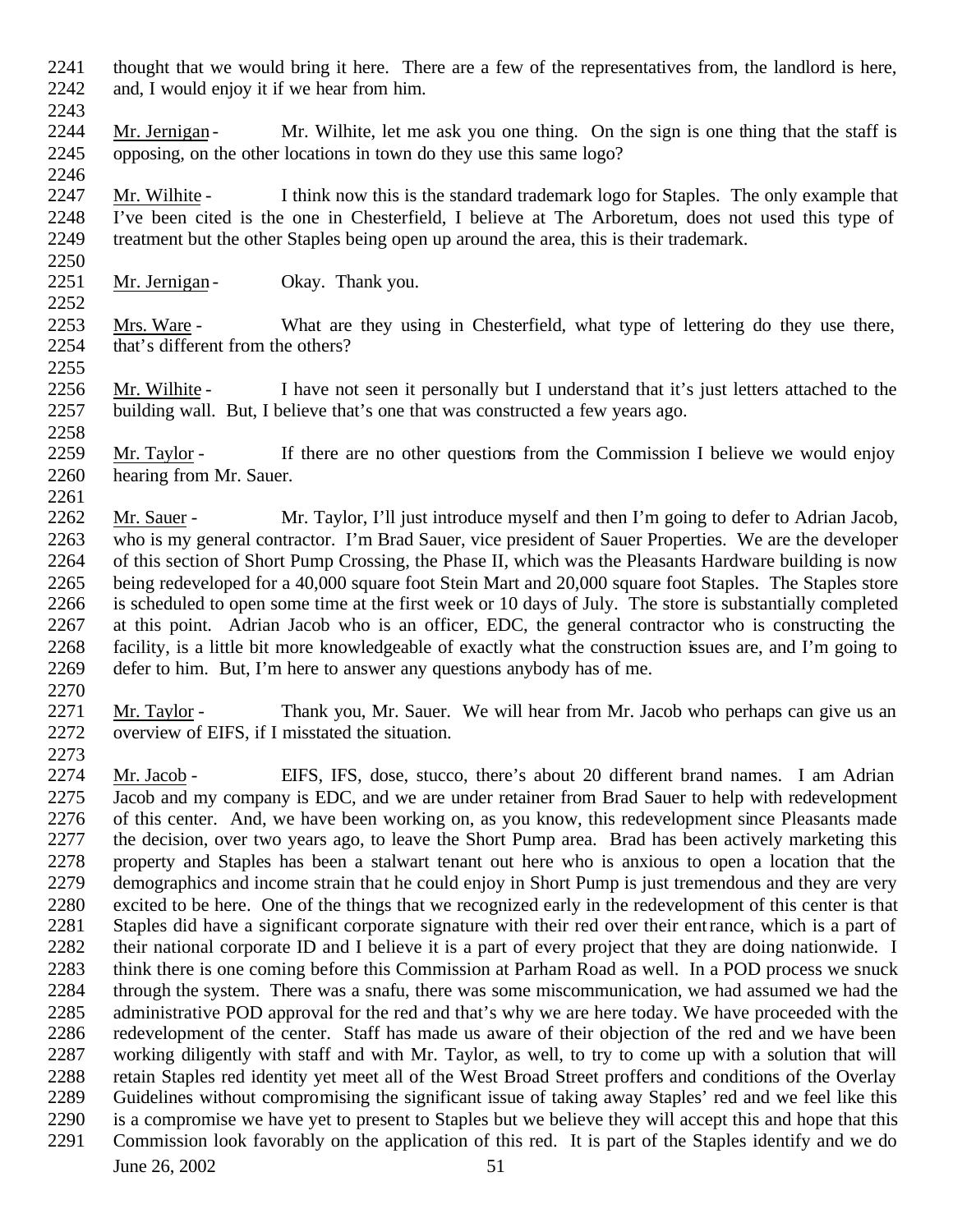recognize that it is a material that is not on the center, on this particular center, but our hope is that the Commission will approve the use of this material as a sign fascia treatment for Staples, so that, in the 2294 event, and we have worked with Mr. Taylor to design the element so that in the event that Staples leaves<br>2295 the center, this red paneling goes with it. It's part of their sign element. The building is treated with the center, this red paneling goes with it. It's part of their sign element. The building is treated with EIFS behind the sign, behind this red sign, metal-(unintelligible) panel, so that in the event of a vacancy by Staples, it goes away.

- In terms of EIFS, generally, the application of that product has come a long way, since its inception, probably back in the early 60's. The largest problem that has been occurring with EIFS or has been occurring EIFS up until probably the last five or six years ago, was its application with wood where you had a horizontal surface and vertical surface, it's a concrete, and like any concrete it expands and it contracts. And, what they found was where you had a horizontal surface that tied into a vertical surface at a window, most likely, there was a break in the integrity of the surface and moisture was allowed to penetrate into the back of the EIFS and water damage was the most likely occurrence. A lot of beachfront homes were using EIFS materials because it looks nice and it has a lot of good weathering characteristics. But, once there was a break in that integrity of that surface the plywood began rotting immediately and buildings were falling down. That was the nature of the majority of the class-action suit against EIFS. But, as always technology catches up to building products as well and I believe that condition is no longer an issue. On the positive side, Mr. Wilhite was correct. This whole building is a masonry construction building. The EIFS is simply an architectural element that's applied to the face of that block. So, there is structure integrity and a waterproof integrity to the structure behind the EIFS. With that, I stand down for any questions.
- 

- Mr. Vanarsdall Mr. Chairman, I would like to ask Kevin something. Is this what staff is proposing, right there (referring to rendering)?
- Mr. Wilhite This is what is being proposed and the best that we could get with negotiation with the applicant.
- 2321 Mr. Vanarsdall You are recommending that?
- 2323 Mr. Wilhite It's the best that we can negotiate.
- Mr. Vanarsdall Why is that the best, why can't they do what everybody else did?

 Mr. Wilhite - Apparently, because of the contract that they have with Staples at this point, they could probably explain it better, but essentially it requires this type of signature on the building.

- 2330 Mr. Vanarsdall Does this border on a legal problem between them and our attorney Tom Tokarz or not?
- 
- Mr. Wilhite No, I don't believe it does. The way the proffers are written it allows for the Planning Commission to approve exceptions to the signage that's already out there.
- Mr. Vanarsdall This is a Three Chopt case, isn't it?
- 2338 Mr. Wilhite Yes, sir.
- Mr. Vanarsdall Well, why does the entire Commission have to look at it first? Why can't we get a recommendation from the district?
-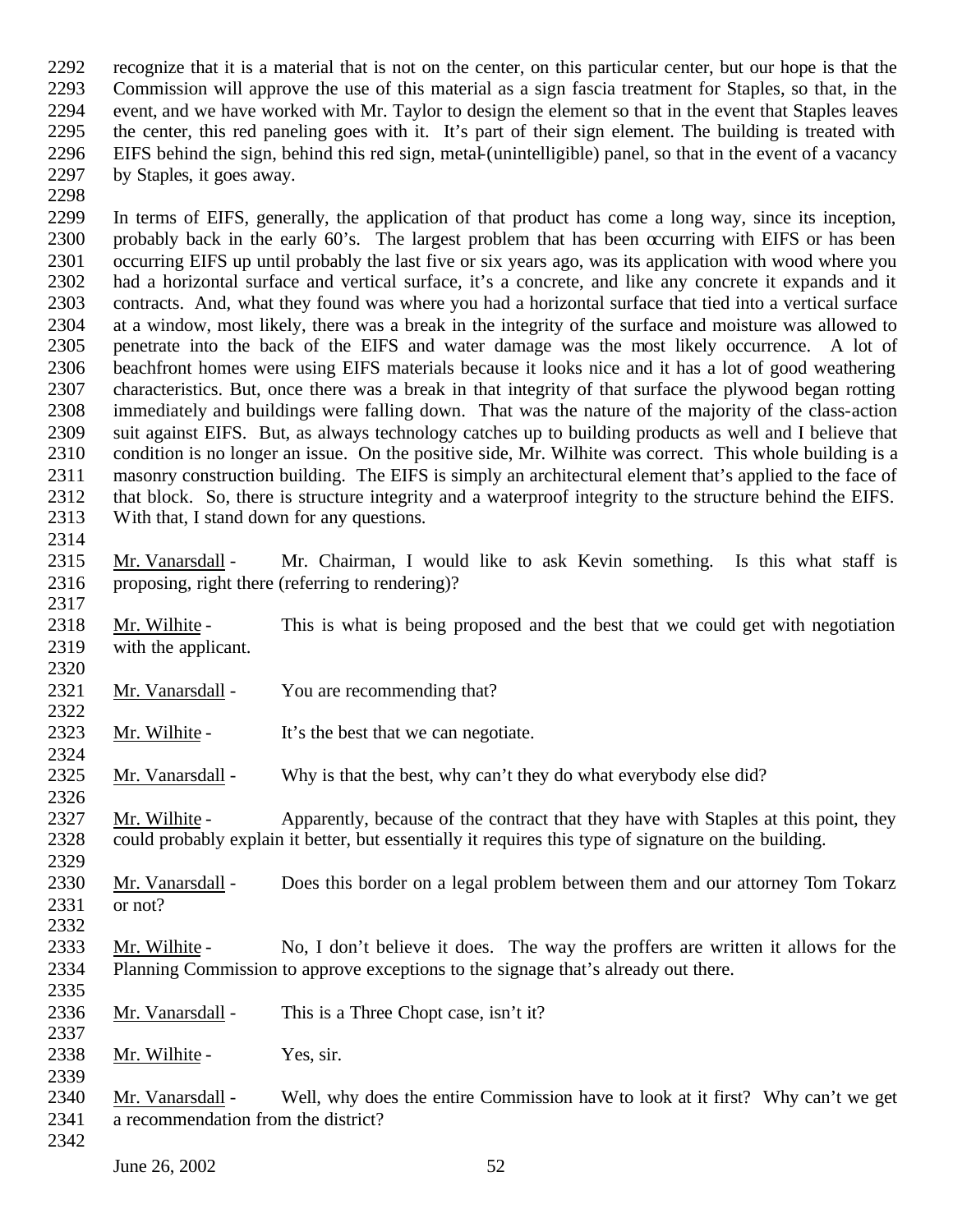June 26, 2002 53 Mr. Wilhite - Typical practice is the recommendation will be made by the Three Chopt District Chairman. This is just placed on, just like any other normal case, only except for the shortness of trying to get it on the agenda, whether it's revised architectural plans that's done in the same manner as we have done with a number of other projects. Mr. Marlles - Mr. Vanarsdall, if this helps. I think this is a little bit of an unusual situation. I think we recognize that. I had a brief discussion with Mr. O'Kelly after I made my comment, and I now understand that Mr. Silber has been working very closely with them to work out this compromise. And, I do believe, particularly, with the condition that this sign will be removed if Staples left that center, as Director of Planning I am more comfortable with that in the agreement. So, I would withdraw some of the concerns that I expressed earlier. 2355 Mr. Vanarsdall - But, what I am saying is that this is no different from any other case that comes up in the District, and the Commissioner of the District and the Board of Supervisor's member ought to make a decision on it, and pass it on to us and we make our ayes and nays like we always do. 2359 Mr. Marlles - And I believe Mr. Taylor has been very involved in these abstentions, as well as Mr. Silber. Mr. Vanarsdall - I don't understand this situation at all. Mr. Taylor - Well, perhaps I can just elucidate this a bit. When this first came up, and Kevin and Mr. Silber and myself met on this, we changed the design considerably in terms of the sign, in terms of the size. We asked that it be capable of being removed from the surface, but it did fly in the face of Short Pump Crossing issues. I talked to Mr. Kaechele to discuss it with him in terms of what we did with the sign. He was quite content with it, but I think what we want to do in bringing it here is make a case out of it, that this is a one-time exclusion as an exception to County policy and were it not for the closeness of the opening day on 1 July and the issues here, we, perhaps, might have a different outcome. So, Mr. Vanarsdall, it was really to kind of clear the calendar. 2373 Mr. Vanarsdall - Are you in favor of what they want to do? Mr. Taylor - Mr. Kaechele and I have recognized it, but with the staff, the staff wanted to bring it just to highlight it, so it is here on the agenda. Mr. Vanarsdall - Are you in favor of doing what they want to do? Mr. Taylor - I move approval of this sign exclusion as an exception to County policy. That is my motion. Mr. Jernigan - I want to say something before we finish, and I know that there is a motion on the floor, but somewhere down the road we are going to have to address on future buildings coming in what is corporate logo, what is allowed and what is not, because in my district NAPA just built a new building down there that is painted blue, that is block. I don't think they would even consider that in Short Pump Crossing. Do we have any blue buildings out there? They are going to put a brick front on it, but in my end of town, because it was a corporate logo, it got painted blue. Now, I am going to second the motion, but I think that it is something that the staff is going to have to look at from now on, what is considered and what is approved from a corporate logo and what is not. Mr. Taylor - Thank you. Motion made by Mr. Taylor and seconded by Mr. Jernigan to approve the sign as we see it. All in favor say aye. All opposed say no. The motion is approved.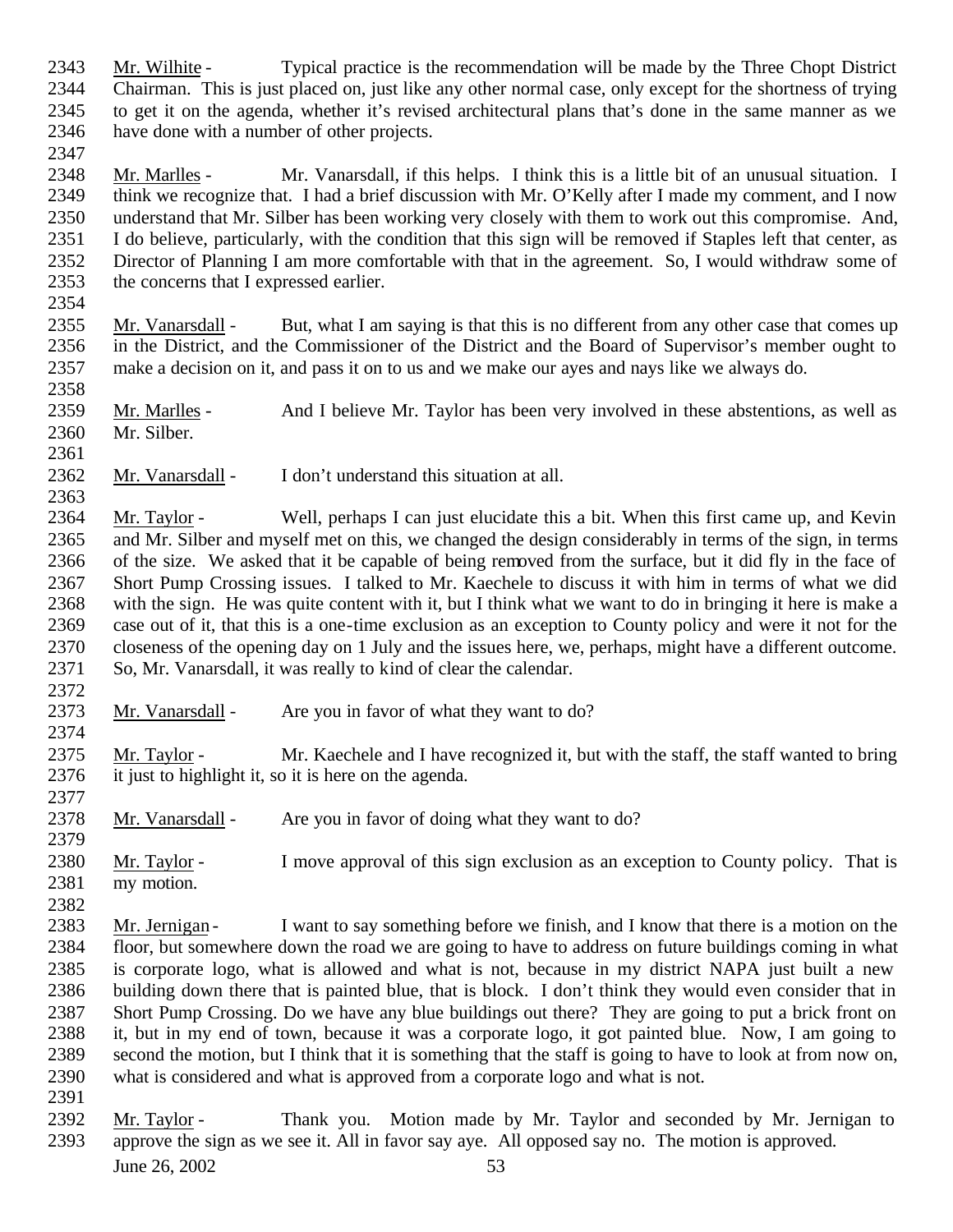Mr. Marlles - Mr. Chairman, there is one last item on the agenda that doesn't appear on the agenda, but at our last work session on the Urban Mixed Use District, I asked you to schedule a public hearing on that ordinance for July 11 and August 15. Staff has gone back and reconsidered and looked at the time line. We are trying to expedite that ordinance and I would ask you today if you would be willing to schedule a public hearing on the Urban Mixed Use District for your second meeting in July, which is your July 24 POD meeting. 2402 Mr. Vanarsdall - The last time we talked about the  $13<sup>th</sup>$ . Mr. Marlles - The last time we talked about July 11 or August 15, and essentially what we are doing is compromising, going right in the middle, which is July 24. 2407 Mr. Taylor - What time on the  $24<sup>th</sup>$  would that be? Would that be a morning meeting? 2409 Mr. Marlles - Yes, it would. 2411 Mr. Taylor - And what time would that start? Mr. Marlles - Well, I would prefer that we just schedule it on the agenda, Mr. Chairman. 2415 Mr. Taylor - Does that require a motion? Mr. Marlles - Yes, it does. We need a motion to schedule a Public Hearing on the Urban Mixed Use District for July 24. Mr. Vanarsdall - I make a motion to do that and where on the agenda will we have it? Mr. Marlles- Probably at the end of the agenda, Mr. Vanarsdall. 2424 Mr. Taylor - We have a motion to schedule a Public Hearing on the  $24<sup>th</sup>$  of July. Motion made by Mr. Vanarsdall and I will second that. All in favor say aye. All opposed say no. The ayes have it. The motion is approved to schedule a Public Hearing on The Urban Mixed Use District on July 24, 2002. Is there a motion to adjourn? Mr. Thornton - Mr. Chairman, has the Commission ever thought about for the August meeting to 2432 just have one meeting in August? Mr. Taylor - We presently do now. We just have zoning. We do not have POD meetings in August. 2437 Mr. Thornton - Thank you. 2439 Mr. Vanarsdall - Mr. Thornton, we appreciate your support on that. 2441 Mr. Taylor - Is there a motion to adjourn? Mr. Vanarsdall - So moved. 

June 26, 2002 54